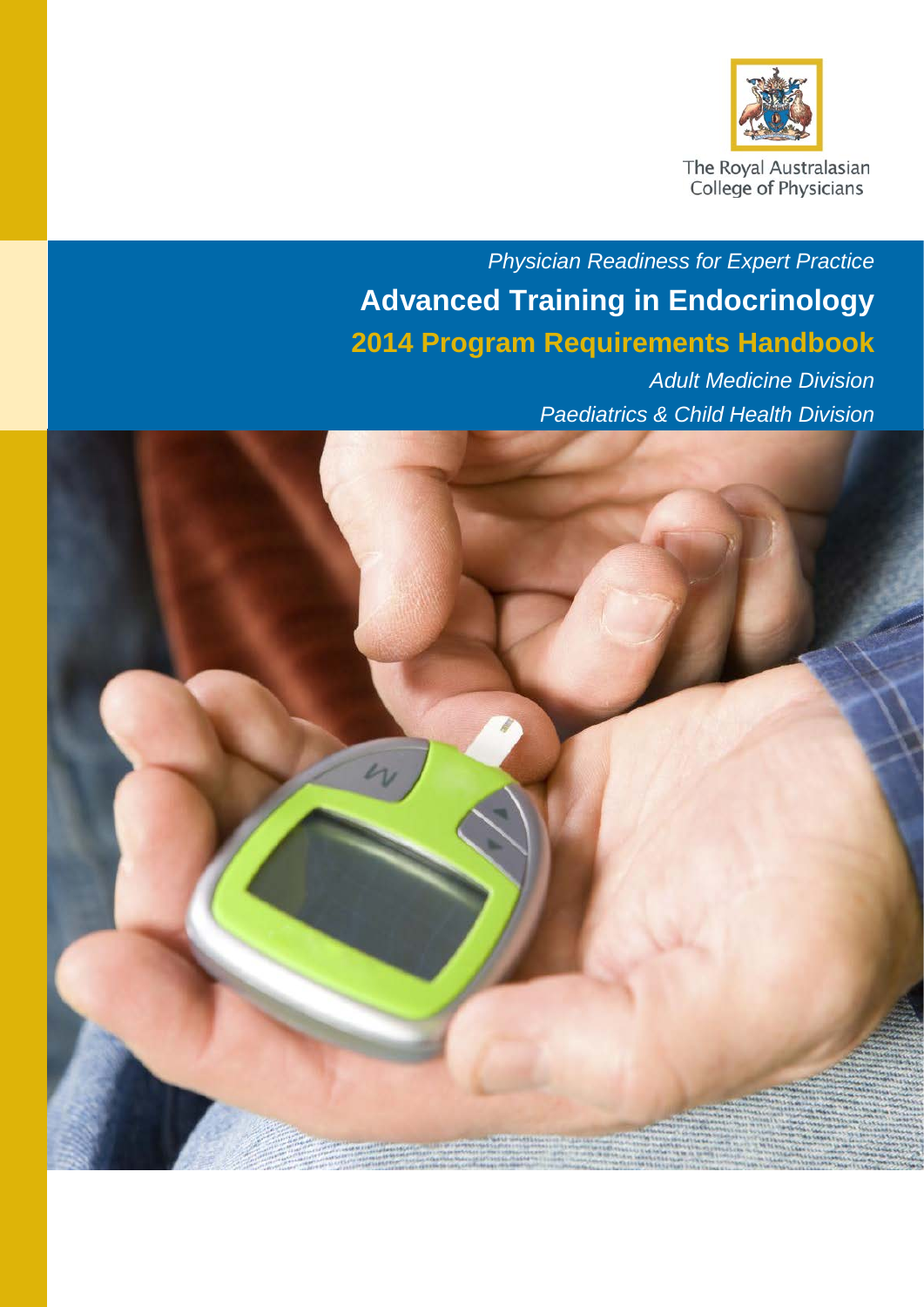## <span id="page-1-0"></span>**Updates made to the Advanced Training in Endocrinology Program Requirements Handbook for 2014**

### *The Royal Australasian College of Physicians*

#### *College training programs*

Paediatrics and child and adolescent psychiatry removed from the list of Joint Training Programs (This program is under review. Trainees currently in this training pathway are not impacted).

RACP Fellowship training pathways diagram amended to clarify the training pathways currently available for trainees to enter and qualifications awarded.

#### *Program requirements*

#### *Training rotations*

New Zealand and Paediatrics & Child Health trainees are now required to complete 12 months of required clinical training, as part of the 24 months of core training

#### *Certification of training*

This section heading changed from *Annual Certification of Training.*

#### *Teaching and learning activities*

Description of teaching and learning activities incorporated into this section. Learning Needs Analysis increased from one to two per year for New Zealand trainees.

#### *Assessments*

Description of assessments incorporated into this section. Mini-Clinical Evaluation Exercise increased from one to two per core year for New Zealand trainees.

#### *Other requirements*

Some components of the Mandatory Paediatric Requirements removed (for New Zealand Paediatrics & Child Health Division trainees only). Trainees are no longer required to complete the Community Child Health Services requirement (including Community Visits Diary) and Child Protection requirement (Doctors for Sexual Abuse Care course or equivalent).

New Zealand trainees now required to attend all of the following:

- o one Clinical training course
- o one Bone Densitometry Course
- o two international meetings (this includes Australia)
- o two presentations, one of which is international (this includes Australia)

#### *Roles and responsibilities*

#### *Supervision requirements*

Australian trainees are now required to have two supervisors for each period of training. For core training, one supervisor must have FRACP and be a practising endocrinologist. New Zealand trainees are now required to have one supervisor with FRACP who is a practising endocrinologist, for both core and non-core training.

#### *College support for trainees*

Information on trainee support processes removed (now available on College website).

*Accreditation of settings*

#### *Accredited settings for training*

Added the recommendation that trainees complete their Advanced Training at more than one training site.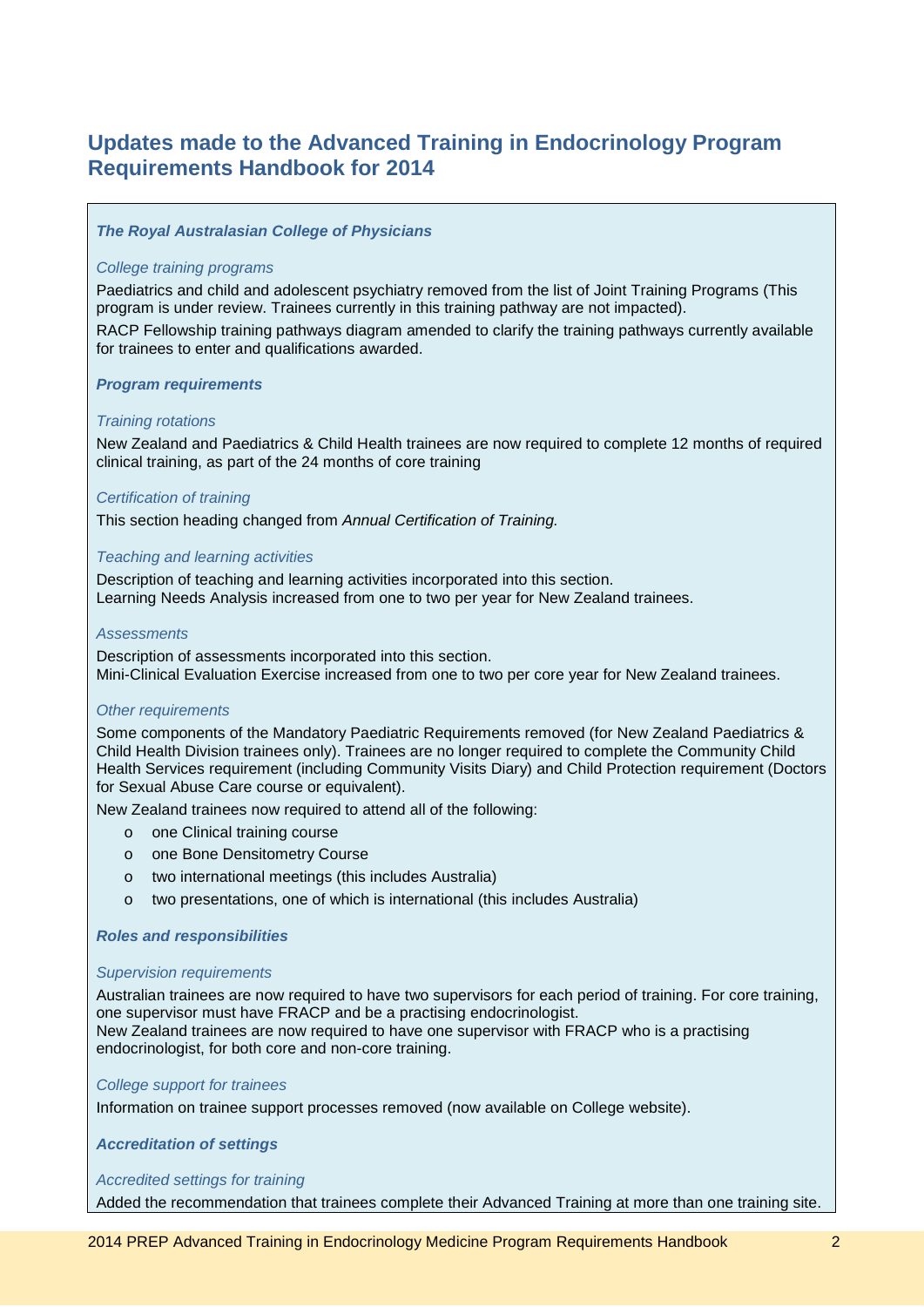### *Training policies and processes*

*Variations in training*

Sections on part-time training and post-Fellowship training inserted.

*Recognition of previously certified prior learning*

This section heading changed from *Retrospective Certification*.

*Additional sections of the handbook have been reformatted for ease of access to information and reworded to clarify and enhance content for trainees and supervisors.*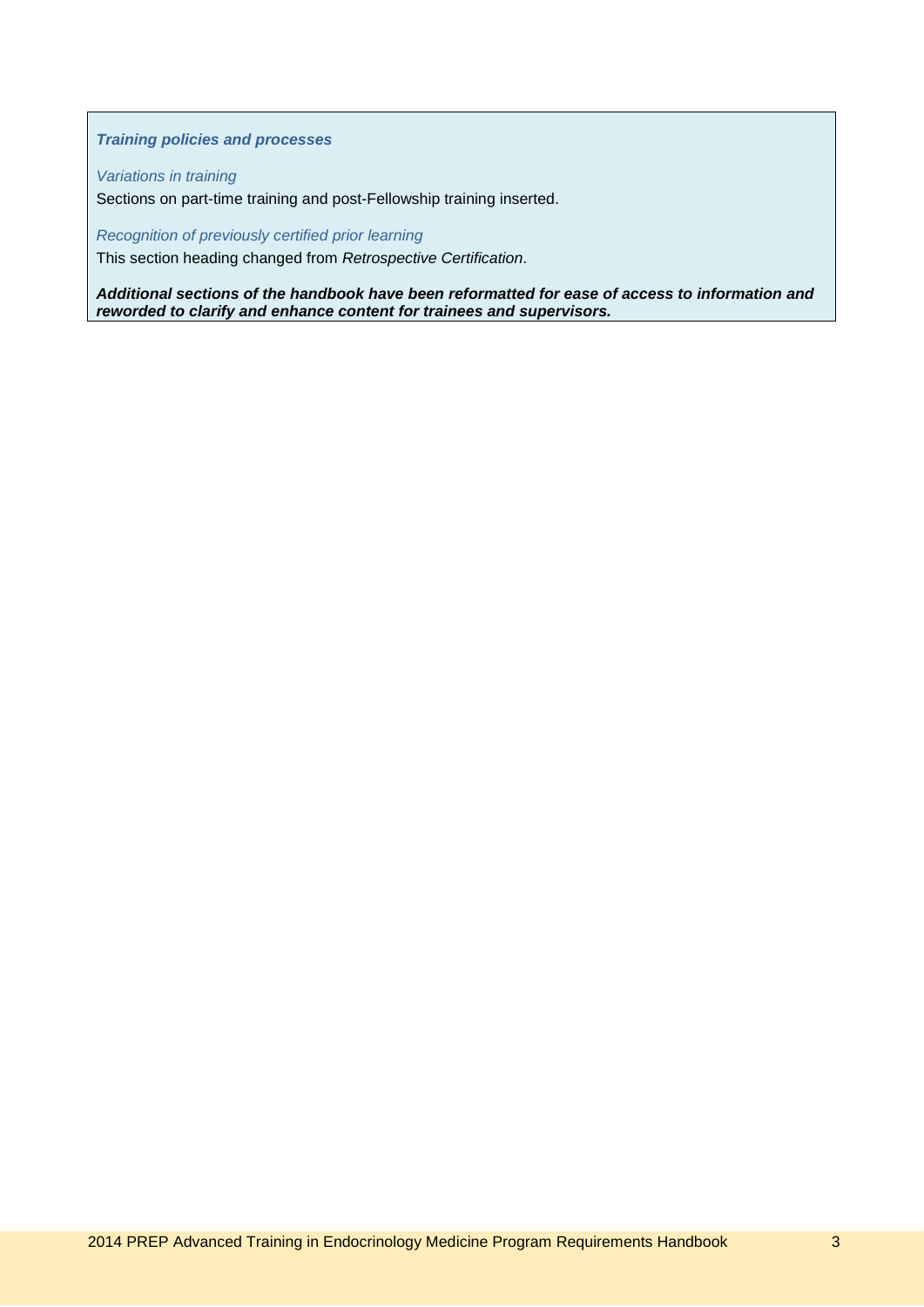## **Table of contents**

| Updates made to the Advanced Training in Endocrinology Program Requirements Handbook for |                |
|------------------------------------------------------------------------------------------|----------------|
|                                                                                          |                |
|                                                                                          |                |
|                                                                                          |                |
|                                                                                          |                |
|                                                                                          |                |
|                                                                                          |                |
|                                                                                          |                |
|                                                                                          |                |
|                                                                                          |                |
| Overview of training requirements (Paediatrics & Child Health) in Australia 2014 15      |                |
|                                                                                          |                |
|                                                                                          |                |
|                                                                                          |                |
|                                                                                          |                |
|                                                                                          |                |
|                                                                                          |                |
|                                                                                          |                |
|                                                                                          |                |
|                                                                                          |                |
|                                                                                          |                |
|                                                                                          |                |
|                                                                                          |                |
|                                                                                          |                |
|                                                                                          |                |
|                                                                                          |                |
|                                                                                          |                |
|                                                                                          |                |
|                                                                                          |                |
|                                                                                          |                |
|                                                                                          |                |
|                                                                                          |                |
|                                                                                          |                |
|                                                                                          |                |
|                                                                                          |                |
|                                                                                          |                |
|                                                                                          |                |
| 2014 PREP Advanced Training in Endocrinology Medicine Program Requirements Handbook      | $\overline{4}$ |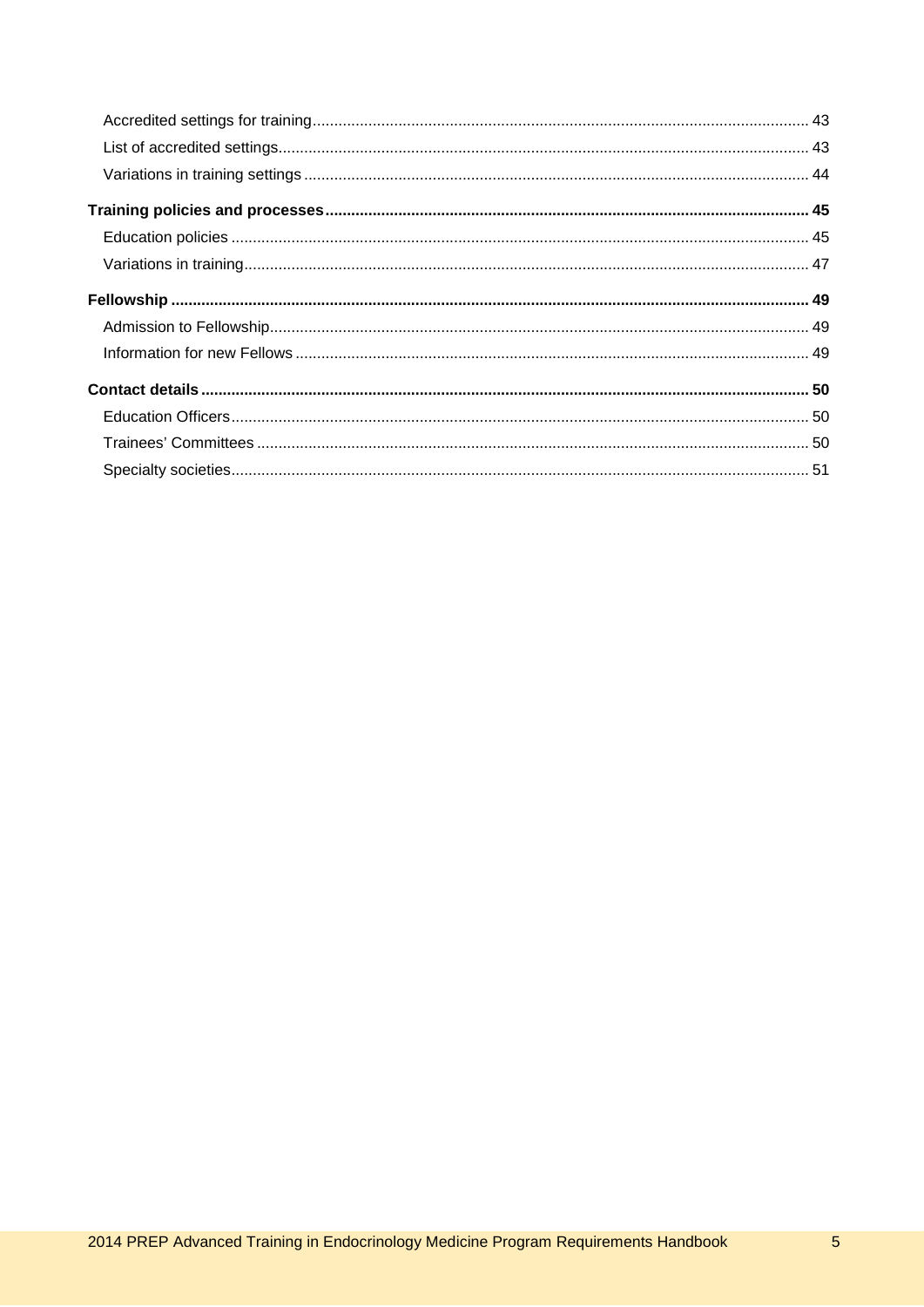## <span id="page-5-0"></span>**The PREP Advanced Training Program Requirements Handbook**

This handbook outlines the complete program requirements for the Royal Australasian College of Physicians (the College) Physician Readiness for Expert Practice (PREP) Advanced Training in Endocrinology Program.

Over the course of the training program, all trainees must carry out a variety of teaching and learning activities, assessments and other program requirements in consultation with their supervisors. Satisfactory completion of these requirements is a pre-requisite for admission to Fellowship of the College or completion of post Fellowship training.

This handbook includes information for both Australian and New Zealand based trainees and supervisors. Where not specified as being particular to either Australia or New Zealand, information applies to trainees and supervisors in both countries.

#### *For trainees*

This guide helps trainees satisfy the requirements for progressing through and completing this training program.

#### *For supervisors*

This handbook helps supervisors identify training program requirements and facilitate learning experiences for trainees under their supervision.

#### *Related resources*

In addition to this guide, trainees and supervisors should refer to the following:

- The Endocrinology Advanced Training Curriculum (Adult and Paediatrics) and the Professional Qualities Curriculum; please see the *[Curricula](#page-20-0)* section of this handbook
- The resources and tools provided on the [Advanced Training Portal](https://vle.racp.edu.au/mod/atp/view.php?id=1097)
- Education policies these are a source of advice regarding the guidelines and procedures governing College training programs. For further information on current College education policies, please refer to the *[Training policies and processes](#page-44-0)* section of this handbook or the [College website](http://www.racp.edu.au/page/education-policies)
- [Specialty web pages.](http://www.racp.edu.au/page/atspecialties)

#### *About this edition*

This handbook applies to trainees registered in PREP Advanced Training in Endocrinology in either Australia or New Zealand in 2014. Program requirements as specified in the handbook apply to all PREP trainees, regardless of the year in which they commenced PREP Advanced Training. A trainee is considered to be in a PREP Advanced Training Program if they first enrolled in that program from 2011 onwards.

Advanced Training committees regularly evaluate their training requirements to ensure that they are in line with educational best practice, and requirements are published and communicated annually. Changes to the training program that may substantially impact a trainee's plan for training will be implemented following an extended period of notice. It is the responsibility of the trainee to ensure that they are following the correct guidelines.

© Copyright RACP – all rights reserved.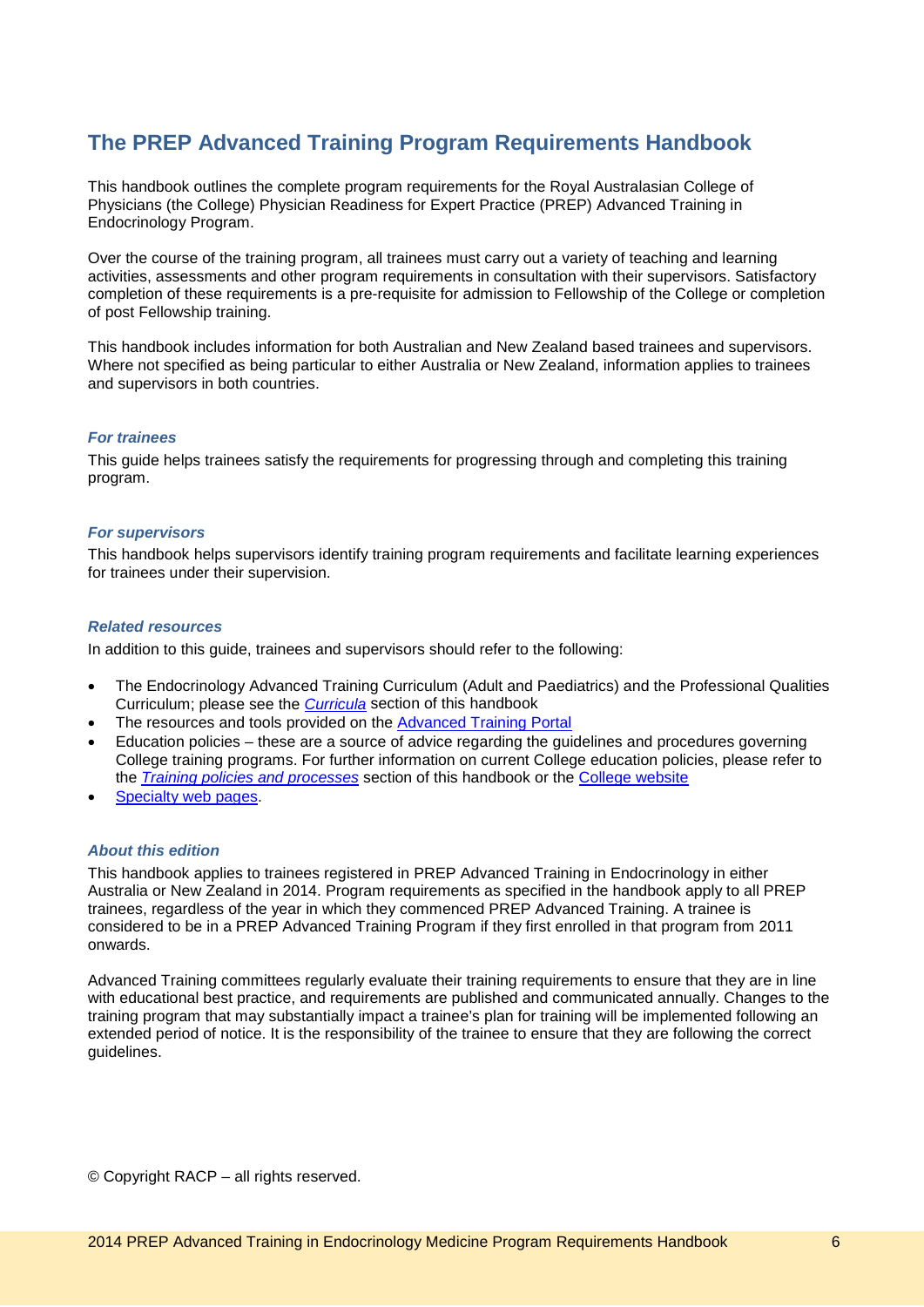## <span id="page-6-0"></span>**The Royal Australasian College of Physicians**

The College is a diverse and energetic organisation responsible for training, educating and representing over 13,500 physicians and paediatricians in Australia and New Zealand.

The College is responsible for the training and assessment of doctors who have completed their medical degree and wish to practise as physicians or paediatricians in a specialised area of medicine.

The College is comprised of the following:

#### *Divisions*

The College has two Divisions:

- Adult Medicine Division
- Paediatrics & Child Health Division

Division Training Programs result in the qualification of Fellowship of the RACP (FRACP).

#### *Faculties*

The College has three Faculties:

- Australasian Faculty of Occupational & Environmental Medicine (AFOEM)
- Australasian Faculty of Public Health Medicine (AFPHM)
- Australasian Faculty of Rehabilitation Medicine (AFRM)

Faculty Training Programs result in the qualification of Fellowship of the relevant Faculty, e.g. FAFOEM.

#### *Chapters*

The Adult Medicine Division of the College has three Chapters that support groups of practitioners working in the areas listed below. There are three Chapters attached to the Adult Medicine Division:

- Australasian Chapter of Addiction Medicine (AChAM)
- Australasian Chapter of Palliative Medicine (AChPM)
- Australasian Chapter of Sexual Health Medicine (AChSHM)

Chapter Training Programs result in the qualification of Fellowship of the relevant Chapter, e.g. FAChAM.

The Chapter of Community Child Health is attached to the Paediatrics & Child Health Division; however, there is no Chapter training pathway for Community Child Health. Training in this specialty field is directly obtained through the Paediatrics & Child Health Division.

#### *Specialty societies*

Specialty societies are medical/scientific societies that bring together research and clinical scientists and physicians who are actively involved in the study of a particular specialty, e.g. cardiology, geriatric medicine.

Each society is run independently from the College. However, the College has formed partnerships with some specialty societies through the establishment of Specialty Training Committees (STCs) in Australia and Specialist Advisory Committees (SACs) in New Zealand for developing and supervising Advanced Training Programs for those specialty areas.

Training programs supervised by STCs and SACs result in the qualification of FRACP, and are attached to one of the Divisions.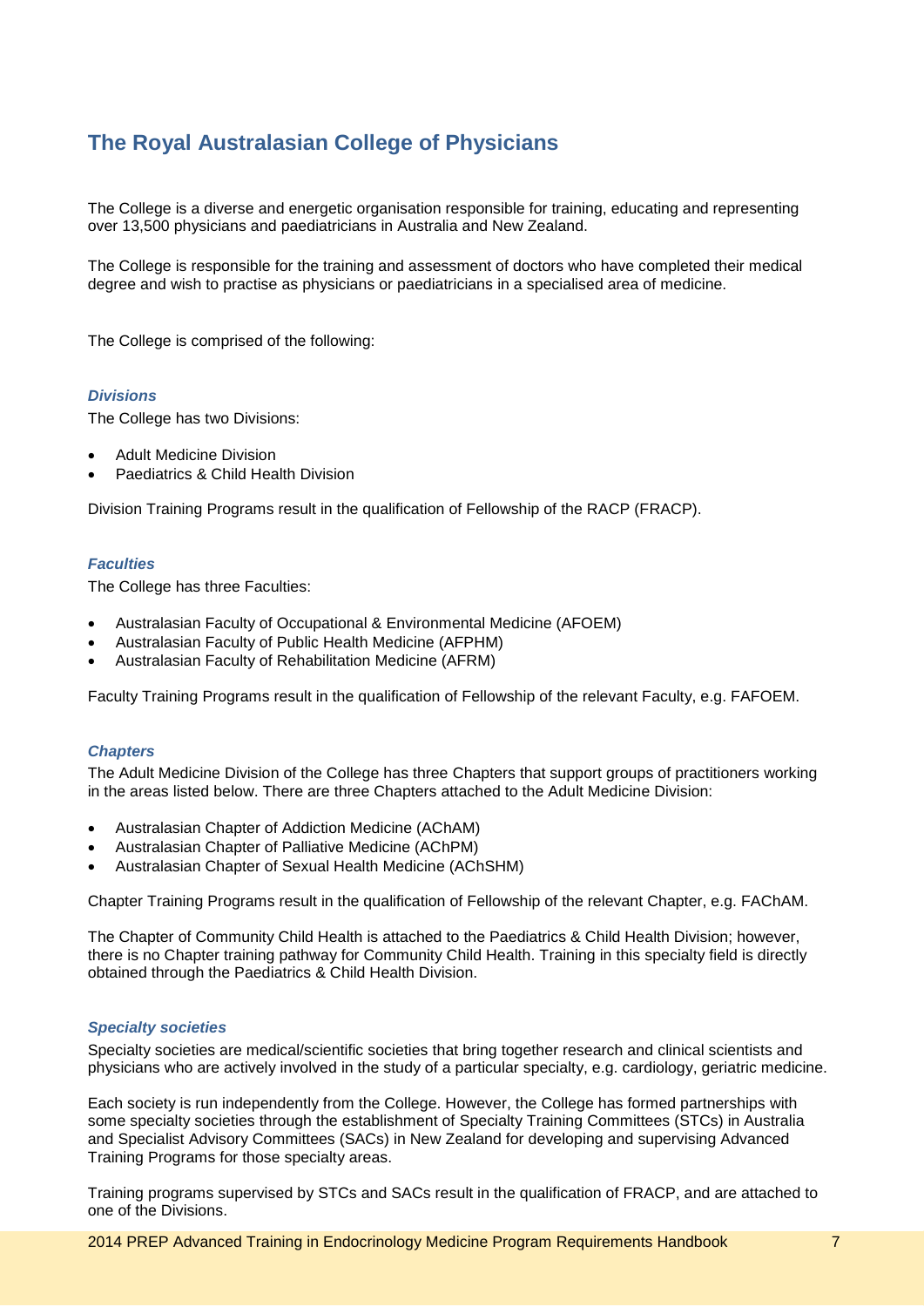## <span id="page-7-0"></span>**College training programs**

The College is an accredited provider of specialist medical education for doctors who wish to practise as physicians or paediatricians. College trainees have completed their medical degree and an internship at a hospital, and undertake further training through the College in order to specialise in a certain area of medicine.

The College offers Basic Training Programs under the following Divisions:

- Adult Medicine
- Paediatrics & Child Health

The College offers Advanced Training Programs in the following specialty fields:

## *Division Training Programs*

- **Cardiology**
- Clinical genetics
- Clinical haematology
- Clinical immunology and allergy
- Clinical pharmacology
- Community child health
- Dermatology (New Zealand only)
- Endocrinology
- **Gastroenterology**
- General and acute care medicine
- General paediatrics
- Geriatric medicine
- Infectious diseases
- Medical oncology
- Neonatal/perinatal medicine
- **Nephrology**
- **Neurology**
- Nuclear medicine
- Palliative medicine
- Respiratory medicine
- Rheumatology
- Sleep medicine

## *Faculty Training Programs*

- Occupational and environmental medicine
- Public health medicine
- Rehabilitation medicine

## *Chapter Training Programs*

- Addiction medicine
- Palliative medicine
- Sexual health medicine

## *Joint Training Programs*

The College also offers Joint Advanced Training between the Divisions and the following Colleges and Faculty:

- The Australasian College for Emergency Medicine (ACEM)
	- o Paediatric emergency medicine
- The Royal College of Pathologists of Australasia (RCPA)
	- o Endocrinology and chemical pathology
		- o Haematology
		- o Immunology /allergy
		- o Infectious diseases and microbiology
- The Australasian Faculty of Rehabilitation Medicine (AFRM)
	- o Paediatric rehabilitation medicine

Entry eligibility, duration of training, program requirements and resulting qualifications for these programs can vary. For specific information on any of the College's training programs, please refer to the *Program requirements* section of the relevant PREP Program Requirements Handbook.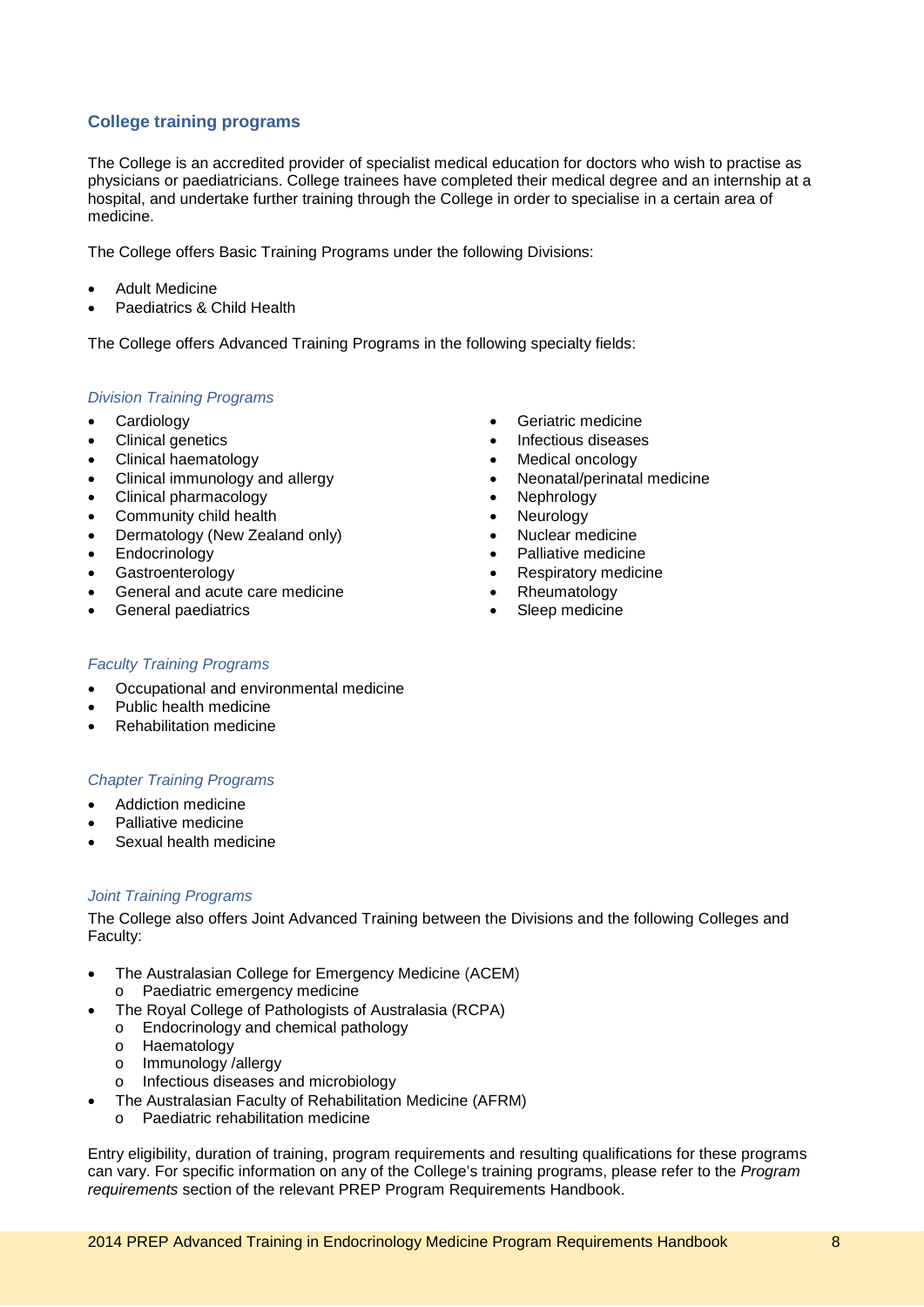

#### *Diagram 1 – RACP Fellowship training pathways*

- $A<sub>p</sub>$  Trainees must complete Basic Training in Adult Medicine to enter this program.
- Trainees must complete Basic Training in Paediatrics & Child Health to enter this program.
- Alternative entry requirements exist for these training programs; please see the corresponding PREP Program Requirements Handbook for further information.
- # Trainees who have entered Advanced Training in Palliative Medicine via a RACP Basic Training Program will be awarded FRACP on completion and may subsequently be awarded FAChPM. Trainees who have NOT entered Advanced Training in Palliative Medicine via a RACP Basic Training Program will only be awarded FAChPM upon completion.

*Diagram 1* depicts the relationship between the various College training programs that lead to Fellowship and reinforces the link between initial medical training, post-graduate workplace experience, Basic/Advanced/Faculty/Chapter Training and continuing professional development.

For further information on any of the above listed training programs, please see the corresponding PREP Program Requirements Handbook.

**NB**: *Diagram 1* only depicts training programs that lead to Fellowship. Please see the [College website](http://www.racp.edu.au/) for additional RACP training programs.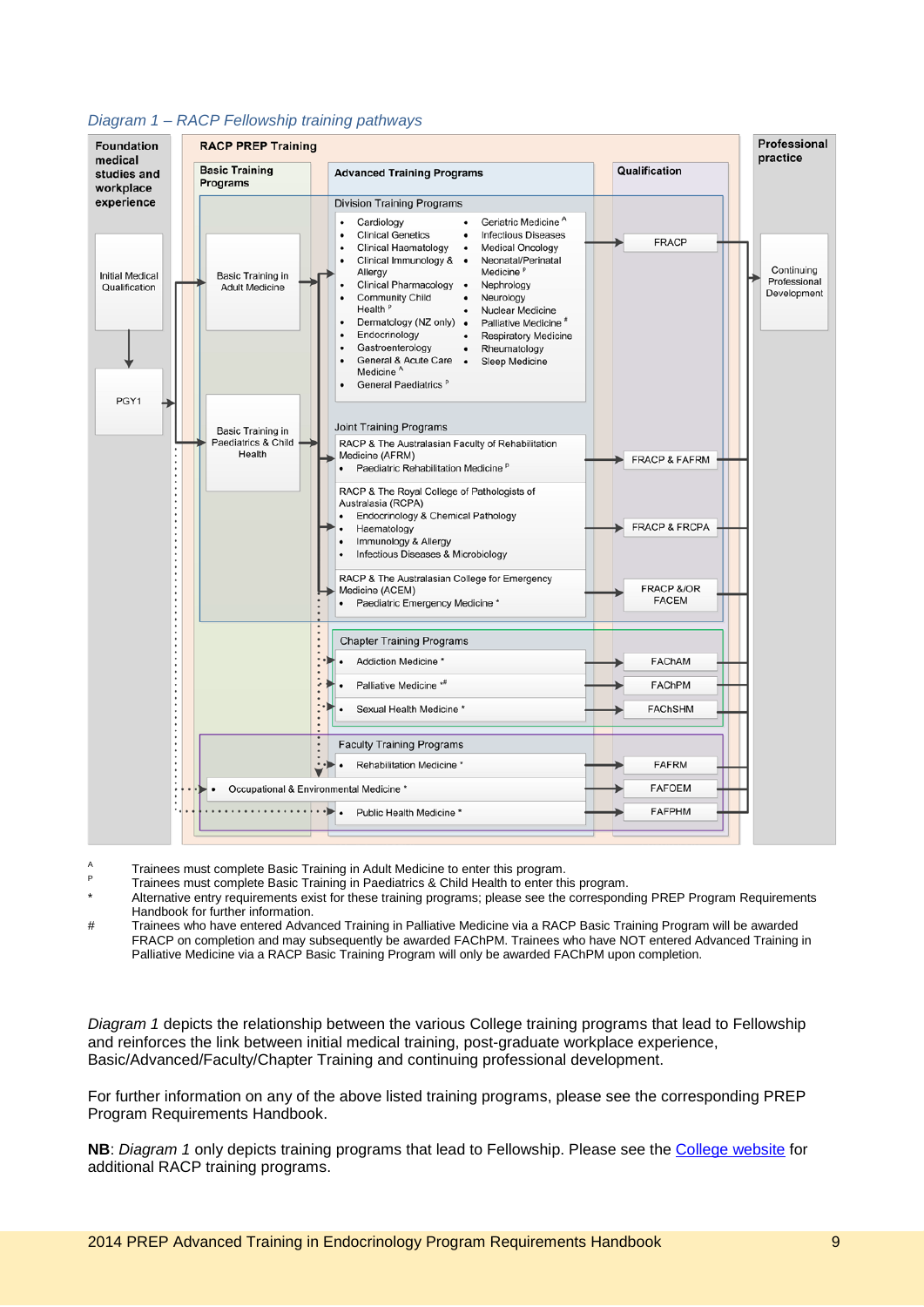## <span id="page-9-0"></span>**Principles of Physician Readiness for Expert Practice (PREP) Training**

The PREP Program is a comprehensive system of education incorporating Basic Training, Advanced Training and continuing professional development (CPD).

Trainees and Fellows are supported throughout the process of lifelong learning by a range of learning strategies and tools.

The key principles of the PREP training philosophy are:

- **Supportive learning environment** trainees are provided with a supportive educational framework that will guide them through a defined learning pathway.
- **Trainee-centred**, **physician-led approach** supervisors aim to foster a learning culture within each healthcare setting which allows trainees to tailor learning experiences to meet their individual needs.
- **Reflective practice** through enquiry and personal reflection, trainees develop skills for reflective practice necessary for continuous learning and professional practice.



#### *Diagram 2 – The PREP framework*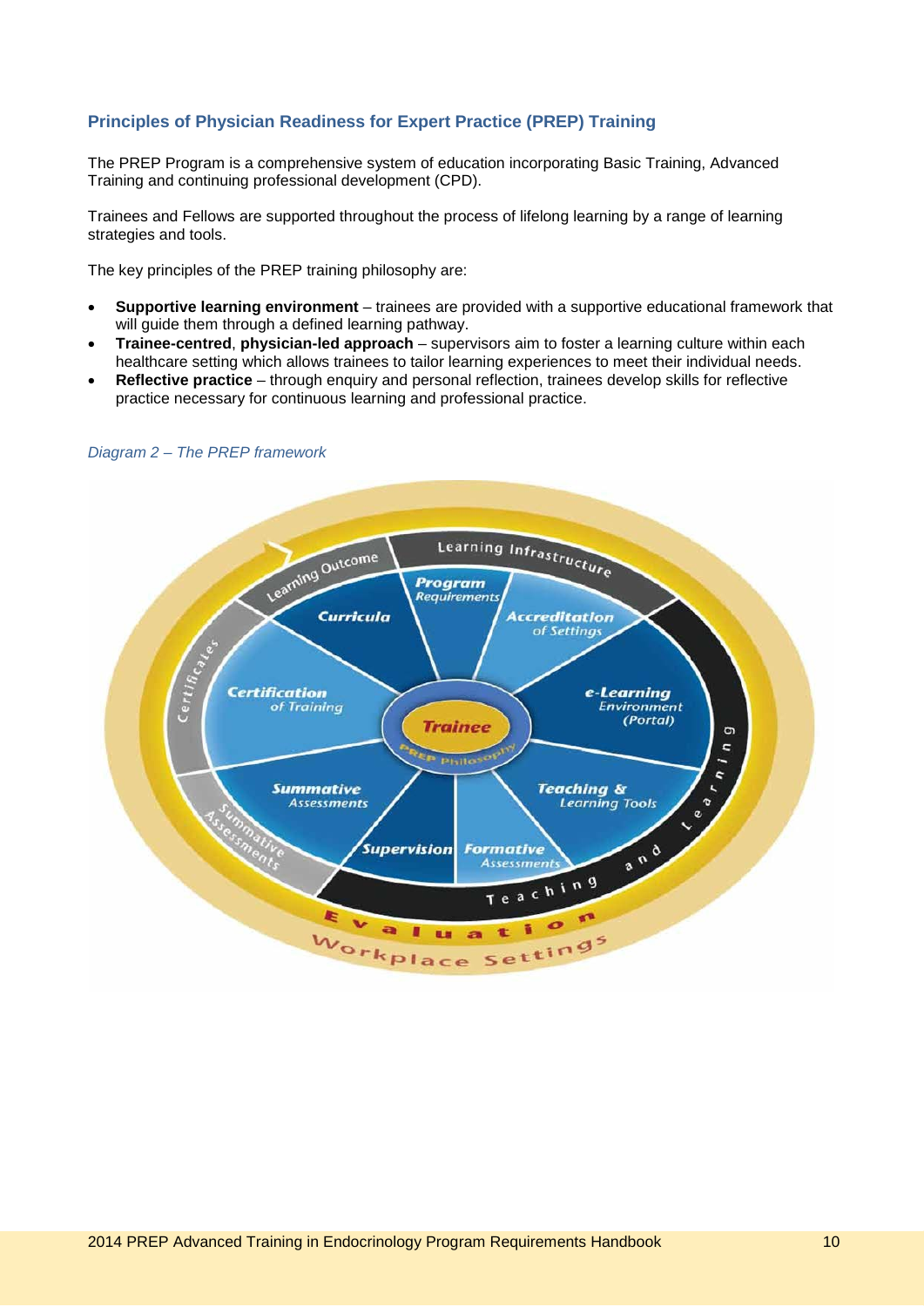The PREP framework, as illustrated in *Diagram 2*, is made up of various elements, including:

- **Curricula** a curriculum specific to each training program outlines the broad concepts and learning objectives related to that program, and the Professional Qualities Curriculum explains the non-clinical knowledge, skills, attitudes and behaviours that all trainees and Fellows need to develop or have as part of their practice.
- **Program requirements** program requirements are the mandatory components of a training program that a trainee must complete in order to progress through training. They specify the required formative and summative assessments, teaching and learning activities, type and duration of training rotations/runs, course work, and other requirements such as the minimum duration of training.
- **Accreditation of settings** the process of evaluating the suitability and capability of a training setting to deliver a College training program.
- **eLearning environment (Portals)** both trainees and supervisors are supported by the eLearning environment, which provides easy access to relevant information, online learning tools and resources for each component of the PREP Program.
- **Teaching and learning tools** these are designed to support reflective practice and self-directed learning. These tools cater to a range of learning needs, styles and situations that may arise in workplace training.
- **Assessments** there are both formative and summative assessments within each program. Formative assessments are carried out as workplace-based assessments and do not require a *pass*. They provide a means for trainees to gain feedback and plan for future learning. Summative assessments require a *pass* for trainees to progress through the program.
- **Supervision** supervisors contribute significantly to a trainee's learning process by planning and facilitating the trainee's learning path, facilitating effective teaching and learning opportunities, and providing comprehensive and timely feedback on the trainee's progress and achievement of the curricula learning objectives.
- **Certification of training** certification of training is the process of verifying that a trainee has met the program requirements for annual progression and completion of training.
- **Evaluation** continually informs the development of the PREP Program. The College engages in regular, systemic evaluation of trainees' satisfaction with training, learning experiences, quality and amount of supervision, professional support and career development.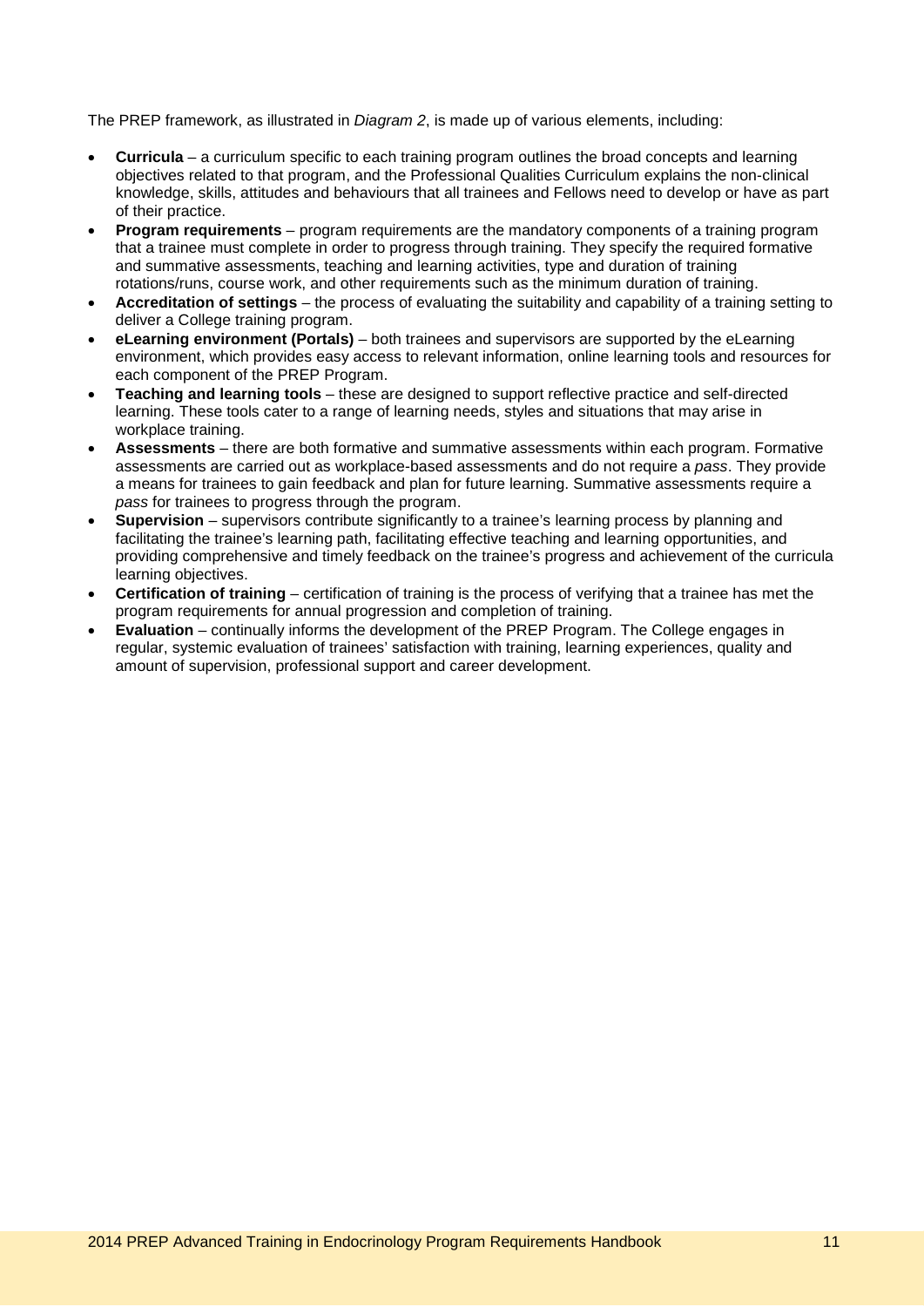## <span id="page-11-0"></span>**Advanced Training in Endocrinology**

## <span id="page-11-1"></span>**The specialty of endocrinology**

Endocrinology is the study of the physiology and pathophysiology of hormones and hormone producing tissues. The specialty of clinical endocrinology encompasses the diagnosis and management of disorders of the endocrine system. Hormones from the body's major gland systems (thyroid, pancreas, gonads, adrenal and pituitary) regulate growth, metabolism, blood pressure and reproduction, as well as many other necessary functions. Endocrinologists assess and diagnose endocrine disorders, provide treatment, perform diagnostic and laboratory analysis and conduct basic and applied research in a wide range of humoral and metabolic conditions.

The spectrum of endocrine disorders includes diabetes and its complications; thyroid, pituitary and adrenal disease; gonadal disorders and infertility; neuroendocrine conditions; benign and malignant glandular tumours; disorders of growth; genetic and congenital glandular dysfunction; lipid and nutritional abnormalities; menopausal disorders; and osteoporosis and metabolic bone disease.

Endocrine conditions are diverse in their requirement for specialist medical care. Many pose a diagnostic challenge, and in some the choice of therapy requires fine judgement. Endocrine disorders affect many body systems, and call for expertise in metabolic disease, clinical biochemistry, cardiovascular disease, neurology, renal medicine, genetics and psychology of chronic disease. Moreover, their impact is often lifelong, requiring a strong therapeutic partnership between the endocrinologist and patient.

Endocrinologists need to be able to interpret biochemical tests relating to endocrine diagnosis, and have a good understanding of the laboratory methods underlying these investigations and their limitations. Consequently, experience in clinical or laboratory research and in diagnostic endocrine laboratory medicine is an essential component of training.

During their training, endocrinologists acquire a depth and breadth of knowledge in clinical endocrinology and metabolism. In addition, they develop a detailed understanding of the principles of endocrine physiology, biochemistry, and cellular and hormonal metabolism that underlie clinical specialist practice. They also develop expertise with diagnostic laboratory endocrinology and with imaging of endocrine organs. They become conversant with the current literature in both basic and applied endocrinology and gain an understanding of research activities in the endocrine field. Most will also have an opportunity to contribute to endocrine research.

## <span id="page-11-2"></span>**Overview of Advanced Training in Endocrinology**

The program requirements for Advanced Training in Endocrinology are summarised below. For further details, please refer to the *[Program requirements](#page-21-0)* section of this handbook.

#### *Pre-requisites*

- Completion of a Division Basic Training Program, including successful completion of the College's Divisional Written and Clinical Examinations
- Current medical registration

#### *Duration*

• 36 months (full-time equivalent)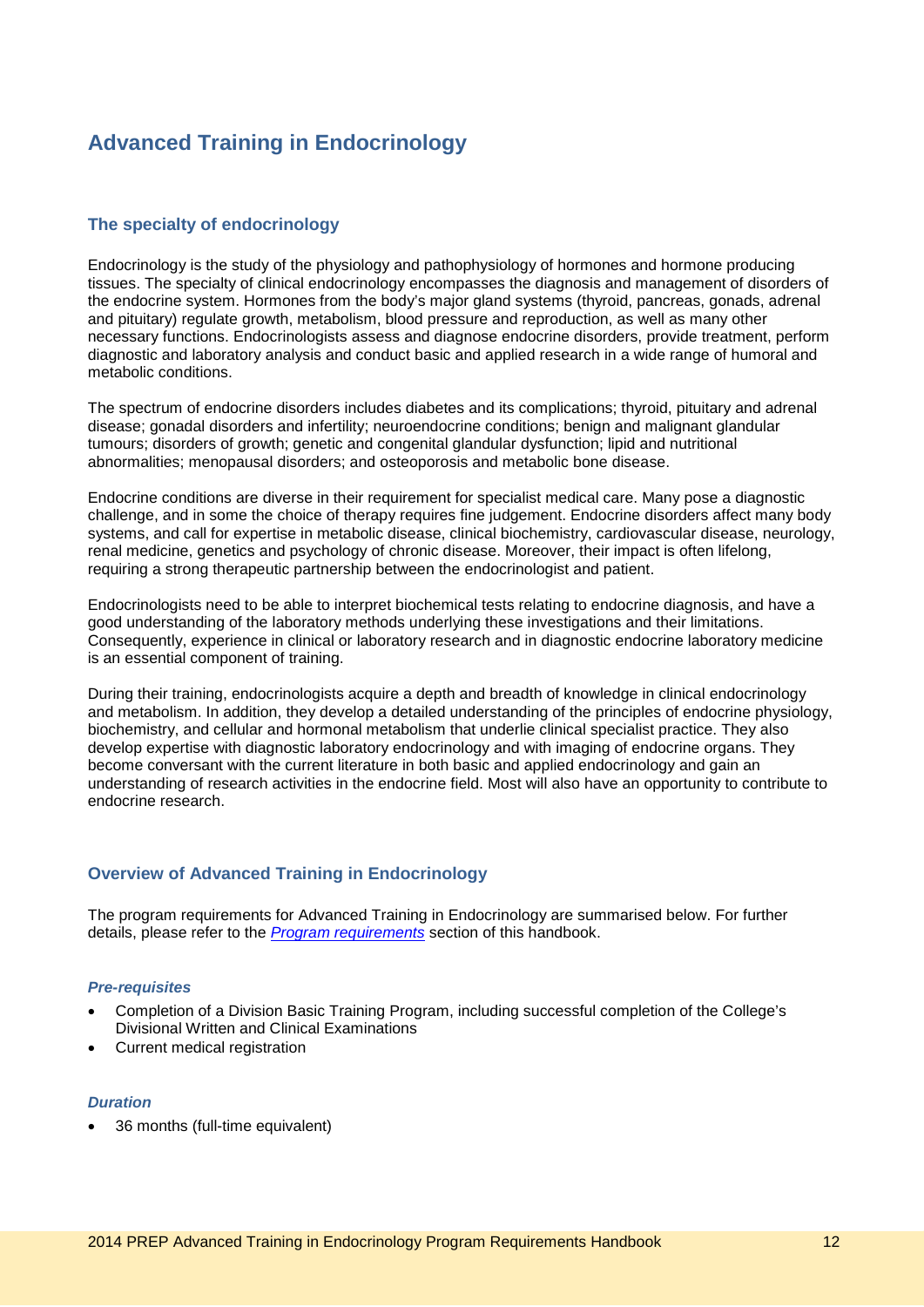#### *Structure and content*

- 24 months in core training settings
	- o For (Au) Adult Medicine trainees this includes 12 months' in a *required clinical training* position For (NZ) Adult Medicine and Paediatrics & Child Health trainees this includes 12 months in a
	- *required clinical training* position.
- 12 months in non-core training settings

The required content of this training program is defined by the learning objectives outlined in the Endocrinology Advanced Training Curricula (Adult and Paediatrics) and the Professional Qualities Curriculum.

#### *Supervision*

For each training rotation, trainees should nominate:

- one supervisor who is a practising Endocrinologist
- a second supervisor with FRACP

#### *Qualification*

**FRACP** 

## <span id="page-12-0"></span>**Competencies expected at the completion of training**

By the completion of Advanced Training in Endocrinology, it is expected that a new Fellow will have developed the knowledge and skills as outlined in the Endocrinology Advanced Training Curricula (Adult or Paediatrics) and the Professional Qualities Curriculum.

In summary, it is expected that a new Fellow will be able to:

- contribute to the education of colleagues, students, junior medical officers, and other health care workers
- have the skills required to acquire and process new knowledge
- promote and maintain excellence both personally and in their workplace, through actively supporting or participating in quality assurance activities
- appreciate the relevance of basic and clinical research, and have had some experience in research during their training period.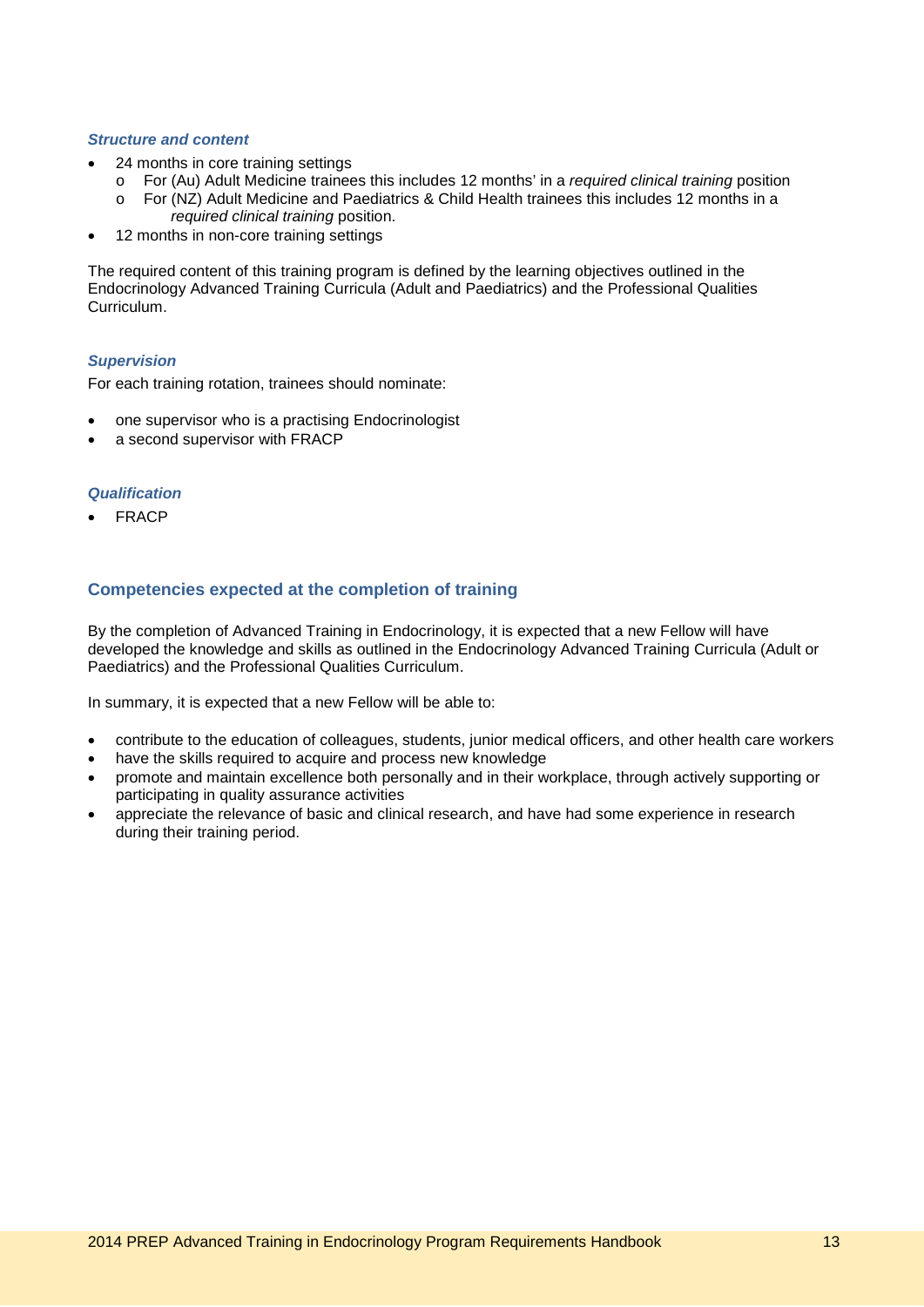## <span id="page-13-0"></span>**Overview of training requirements (Adult Medicine) in Australia 2014**

| <b>Core training</b><br>(min 24 months)                                                                                                                                    | <b>Non-core training</b><br>(max 12 months)                                                                                         |
|----------------------------------------------------------------------------------------------------------------------------------------------------------------------------|-------------------------------------------------------------------------------------------------------------------------------------|
|                                                                                                                                                                            | <b>Content</b>                                                                                                                      |
| <b>Endocrinology Advanced Training</b><br>$\bullet$<br><b>Curriculum (Adult Medicine)</b><br><b>Professional Qualities Curriculum</b><br>$\bullet$                         | <b>Endocrinology Advanced Training</b><br>$\bullet$<br>Curriculum (Adult Medicine)<br><b>Professional Qualities Curriculum</b>      |
|                                                                                                                                                                            | <b>Supervision</b>                                                                                                                  |
| Per rotation:<br>1 supervisor with FRACP who is a<br>practising endocrinologist (required)<br>A second supervisor who may or may not<br>$\bullet$<br>have FRACP (required) | Per rotation:<br>1 supervisor with FRACP (required)<br>A second supervisor who may or may not<br>$\bullet$<br>have FRACP (required) |
|                                                                                                                                                                            | <b>Teaching and learning requirements</b>                                                                                           |
| Per year:                                                                                                                                                                  | Per year:                                                                                                                           |
| 2 Learning Needs Analysis                                                                                                                                                  | 2 Learning Needs Analysis                                                                                                           |
|                                                                                                                                                                            | <b>Assessment</b>                                                                                                                   |
| Per rotation:<br>1 Final Supervisor's Report                                                                                                                               | Per rotation:<br>1 Final Supervisor's Report                                                                                        |
| Per year:                                                                                                                                                                  | Per year:                                                                                                                           |
| 1 Mid-Year Progress Report (for 12-month<br>rotations)                                                                                                                     | 1 Mid-Year Progress Report (for 12-month<br>rotations)                                                                              |
| 2 Case-based Discussion<br>$\bullet$                                                                                                                                       | 1 Case-based Discussion<br>$\bullet$                                                                                                |
| 2 mini-Clinical Evaluation Exercise<br>$\bullet$                                                                                                                           | 1 mini-Clinical Evaluation Exercise<br>$\bullet$                                                                                    |
| 1 Abstract                                                                                                                                                                 | 1 Abstract                                                                                                                          |

## **By the end of Advanced Training:**

36 months of certified training time consisting of:

- 24 months of core training
	- o 12 months required clinical training
- 12 months of non-core training
- 1 Trainee interview
- Attendance at one of each of the following:
	- o Endocrine Society of Australia certified training course
	- o Australian & New Zealand Bone & Mineral Society certified training course
	- o Australian Diabetes Society certified training course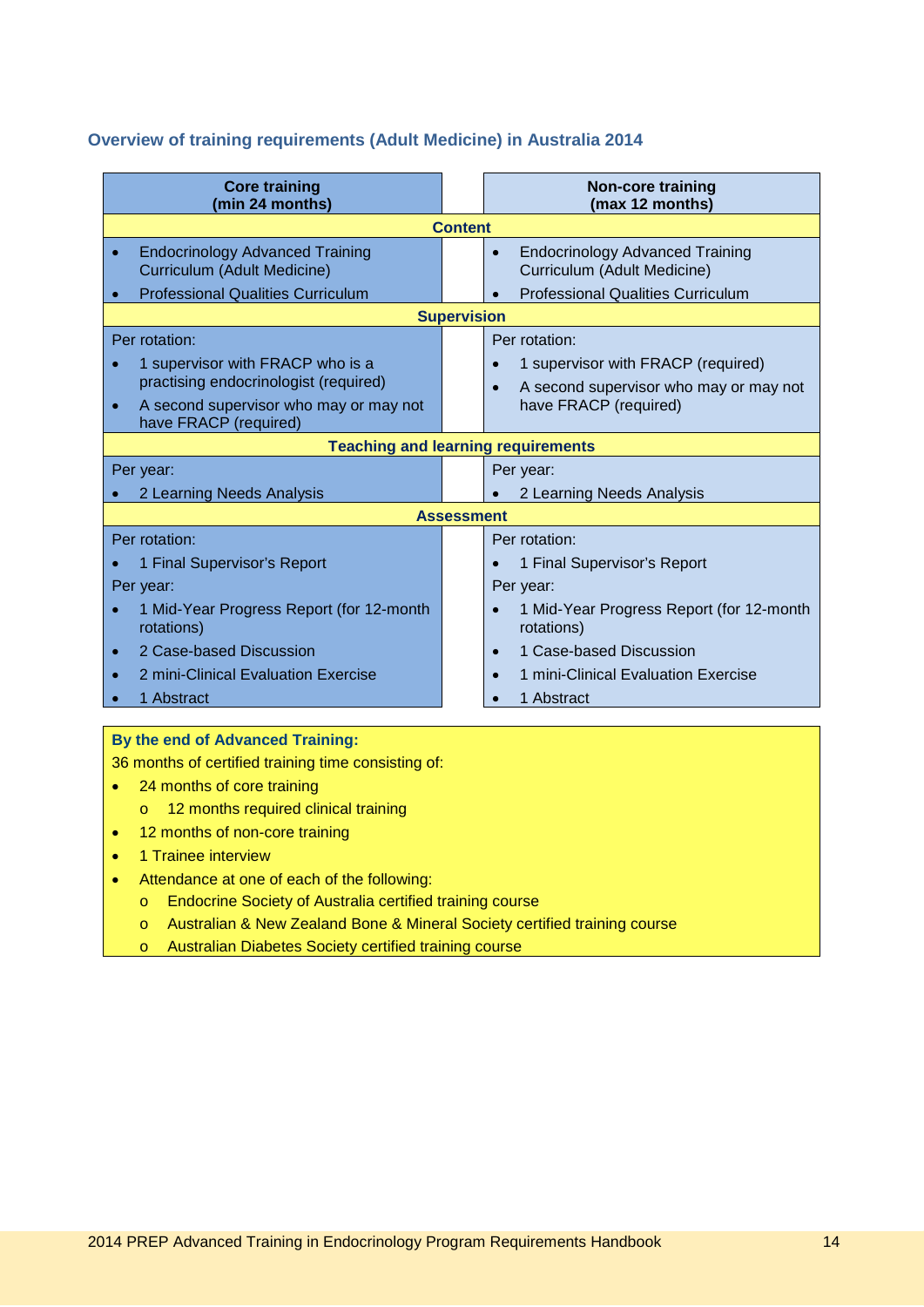## <span id="page-14-0"></span>**Overview of training requirements (Paediatrics & Child Health) in Australia 2014**

| <b>Core training</b><br>(min 24 months)                                                        | <b>Non-core training</b><br>(max 12 months)                                                    |  |
|------------------------------------------------------------------------------------------------|------------------------------------------------------------------------------------------------|--|
|                                                                                                | <b>Content</b>                                                                                 |  |
| <b>Endocrinology Advanced Training</b><br>$\bullet$<br>Curriculum (Paediatrics & Child Health) | <b>Endocrinology Advanced Training</b><br>$\bullet$<br>Curriculum (Paediatrics & Child Health) |  |
| <b>Professional Qualities Curriculum</b>                                                       | <b>Professional Qualities Curriculum</b>                                                       |  |
|                                                                                                | <b>Supervision</b>                                                                             |  |
| Per rotation:                                                                                  | Per rotation:                                                                                  |  |
| 1 supervisor with FRACP who is a                                                               | 1 supervisor with FRACP (required)                                                             |  |
| practising endocrinologist (required)                                                          | A second supervisor who may or may not                                                         |  |
| A second supervisor who may or may not<br>$\bullet$<br>have FRACP (required)                   | have FRACP (required)                                                                          |  |
|                                                                                                | <b>Teaching and learning requirements</b>                                                      |  |
| Per year:<br>Per year:                                                                         |                                                                                                |  |
| 2 Learning Needs Analysis                                                                      | 2 Learning Needs Analysis                                                                      |  |
|                                                                                                | <b>Assessment</b>                                                                              |  |
| Per rotation:                                                                                  | Per rotation:                                                                                  |  |
| 1 Final Supervisor's Report                                                                    | 1 Final Supervisor's Report<br>$\bullet$                                                       |  |
| Per year:                                                                                      | Per year:                                                                                      |  |
| 1 Mid-Year Progress Report (for 12-month<br>rotations)                                         | 1 Mid-Year Progress Report (for 12-month<br>rotations)                                         |  |
| 2 Case-based Discussions<br>$\bullet$                                                          | 1 Case-based Discussion<br>$\bullet$                                                           |  |
| 2 mini-Clinical Evaluation Exercises                                                           | 1 mini-Clinical Evaluation Exercise                                                            |  |
| 1 Abstract                                                                                     | 1 Abstract                                                                                     |  |

## **By the end of Advanced Training:**

36 months of certified training time consisting of:

- 24 months of core training
- 12 months of non-core training
- 1 Logbook of cases
- 1 Trainee interview
- Attendance at two of the following:
	- o Endocrine Society of Australia certified training course
	- o Australian & New Zealand Bone & Mineral Society certified training course
	- o Australian Diabetes Society certified training course
- Attendance at Fellows school, run by the Australian Paediatric Endocrine Group, at least once
- 6 months of Developmental and Psychosocial Training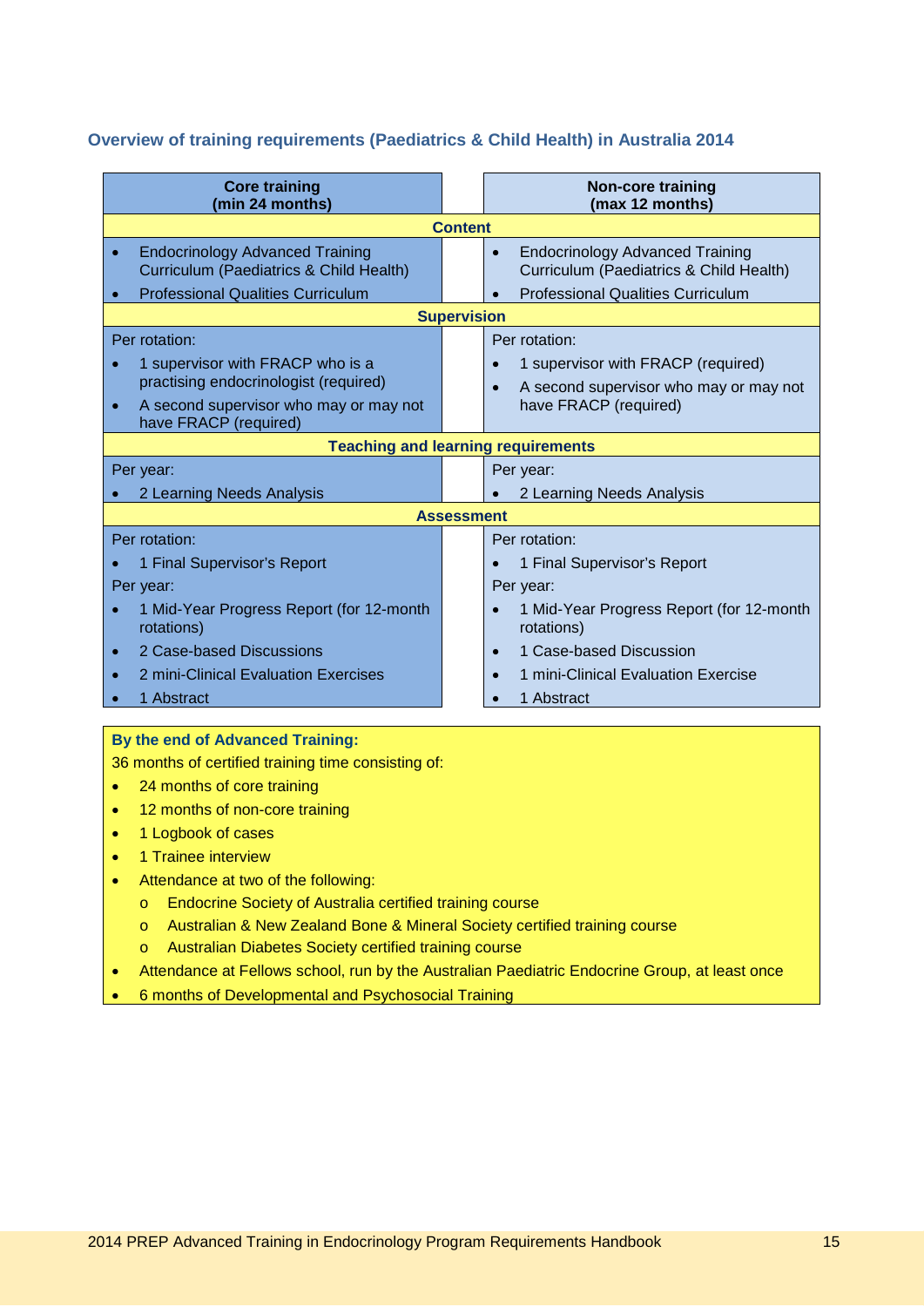## <span id="page-15-0"></span>**Important dates in Australia (Adult and Paediatrics) 2014**

| <b>January - March</b>                                                                          |  |
|-------------------------------------------------------------------------------------------------|--|
| 15 February                                                                                     |  |
| Applications for Approval of Advanced Training due<br>$\bullet$                                 |  |
| Activities to be completed this quarter                                                         |  |
| <b>Learning Needs Analysis</b><br>$\bullet$                                                     |  |
| <b>Case-based Discussion</b>                                                                    |  |
| <b>April - June</b>                                                                             |  |
| Activities to be completed this quarter                                                         |  |
| Learning Needs Analysis self- evaluation<br>$\bullet$                                           |  |
| <b>Mini-Clinical Evaluation Exercise</b>                                                        |  |
| July - September                                                                                |  |
| 15 July                                                                                         |  |
| Mid-Year Progress Report for trainees in 12-month positions due<br>$\bullet$                    |  |
| Final Supervisor's Report for trainees in less than 12-month positions due<br>$\bullet$         |  |
| 31 August                                                                                       |  |
| Applications for Approval of Advanced Training for the second half of the year due<br>$\bullet$ |  |
| Other activities to be completed this quarter                                                   |  |
| <b>Learning Needs Analysis</b>                                                                  |  |
| <b>Case-based Discussion</b>                                                                    |  |
| <b>October - December</b>                                                                       |  |
| 15 October                                                                                      |  |
| Final Supervisor's Report due for trainees who are eligible for December 2014<br>Fellowship     |  |
| Other activities to be completed this quarter                                                   |  |
| <b>Mini-Clinical Evaluation Exercise</b><br>$\bullet$                                           |  |
| Learning Needs Analysis self- evaluation                                                        |  |
| <b>January 2015</b>                                                                             |  |
| 31 January                                                                                      |  |
| 2014 Final Supervisor's Report due for trainees not applying for Fellowship in<br>December 2014 |  |
| Abstract due                                                                                    |  |
| Please refer to the Eligibility and entry into Advanced Training and the Program requirements   |  |

**sections of this handbook for further information.**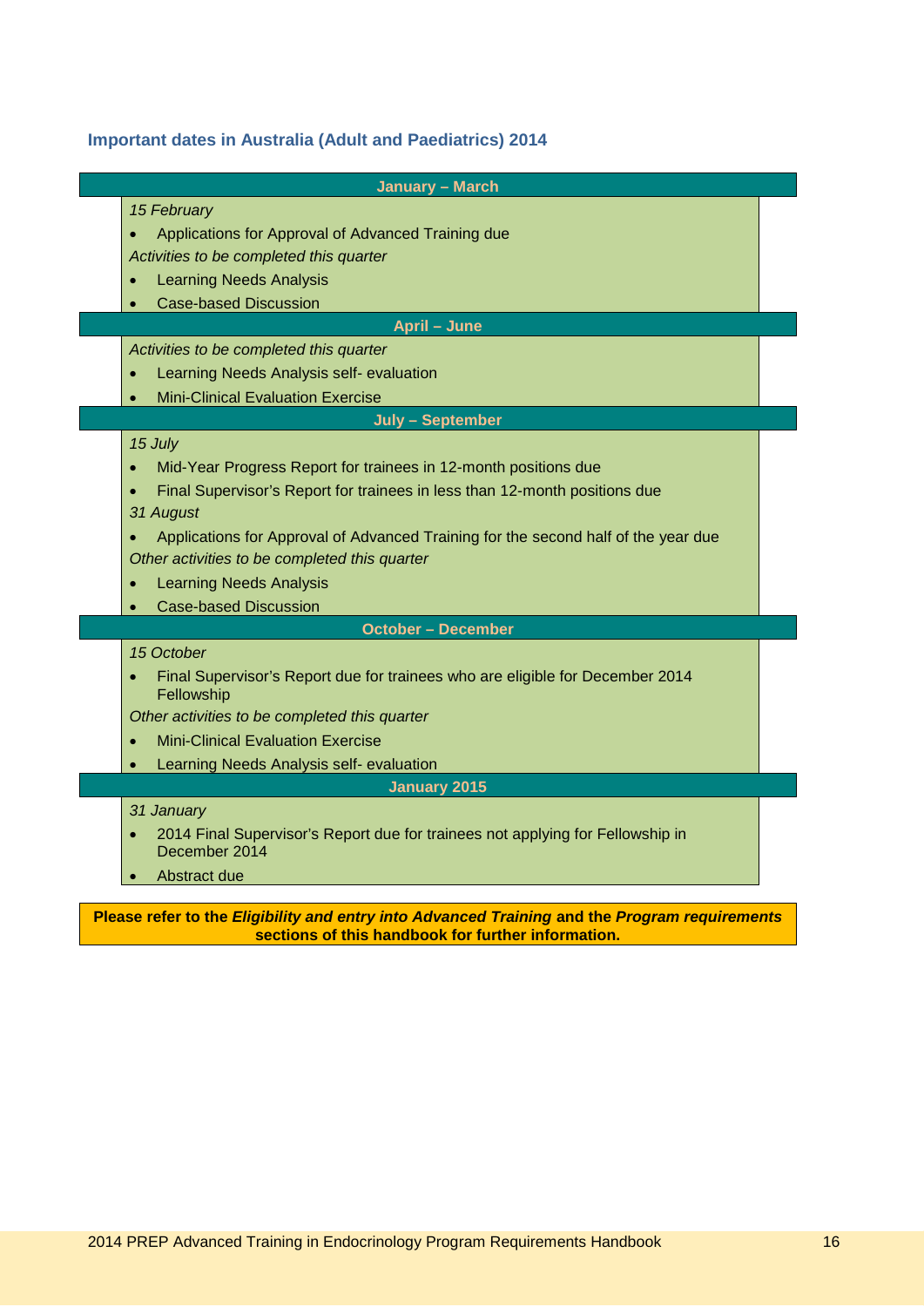## <span id="page-16-0"></span>**Overview of training requirements in New Zealand 2014**

| <b>Core training</b><br>(min 24 months)                                                                                                                    | <b>Non-core training</b><br>(max 12 months)                                                                                                                  |  |
|------------------------------------------------------------------------------------------------------------------------------------------------------------|--------------------------------------------------------------------------------------------------------------------------------------------------------------|--|
|                                                                                                                                                            | <b>Content</b>                                                                                                                                               |  |
| <b>Endocrinology Advanced Training</b><br><b>Curriculum (Adult Medicine/Paediatrics &amp;</b><br>Child Health)<br><b>Professional Qualities Curriculum</b> | <b>Endocrinology Advanced Training</b><br>$\bullet$<br>Curriculum (Adult Medicine/Paediatrics &<br>Child Health)<br><b>Professional Qualities Curriculum</b> |  |
|                                                                                                                                                            | <b>Supervision</b>                                                                                                                                           |  |
| Per rotation:                                                                                                                                              | Per rotation:                                                                                                                                                |  |
| 1 supervisor with FRACP who is a<br>practising endocrinologist (required)                                                                                  | 1 supervisor with FRACP who is a<br>$\bullet$<br>practicing endocrinologist (required)                                                                       |  |
| A second supervisor who may or may not<br>$\bullet$<br>have FRACP (recommended)                                                                            | A second supervisor who may or may not<br>$\bullet$<br>have FRACP (recommended)                                                                              |  |
|                                                                                                                                                            | <b>Teaching and learning requirements</b>                                                                                                                    |  |
| Per year:                                                                                                                                                  | Per year:                                                                                                                                                    |  |
| 2 Learning Needs Analysis                                                                                                                                  | 2 Learning Needs Analysis                                                                                                                                    |  |
|                                                                                                                                                            | <b>Assessment</b>                                                                                                                                            |  |
| Per rotation:                                                                                                                                              | Per rotation:                                                                                                                                                |  |
| 1 Final Supervisor's Report                                                                                                                                | 1 Final Supervisor's Report                                                                                                                                  |  |
| 1 Trainee's Report                                                                                                                                         | 1 Trainee's Report<br>$\bullet$                                                                                                                              |  |
| Per year:                                                                                                                                                  | Per year:                                                                                                                                                    |  |
| 1 Interim Report (for 12-month rotations)                                                                                                                  | 1 Interim Report (for 12-month rotations)                                                                                                                    |  |
| 2 Case-based Discussion<br>$\bullet$                                                                                                                       | 1 Case-based Discussion                                                                                                                                      |  |
| 2 mini-Clinical Evaluation Exercise                                                                                                                        | 1 mini-Clinical Evaluation Exercise                                                                                                                          |  |
| 1 Abstract                                                                                                                                                 | 1 Abstract                                                                                                                                                   |  |

## **By the end of Advanced Training:**

36 months of certified training time consisting of:

- 24 months of core training:
	- o 12 months in a *required clinical training* position
- 12 months of non-core training
- Attendance at all of the following:
	- o Clinical training course
	- o Bone Densitometry Course
	- o Two international meetings (this includes Australia)
	- o Two presentations, one of which is international (this includes Australia)
- Completion of the Mandatory Paediatric Requirements (Paediatrics & Child Health trainees only)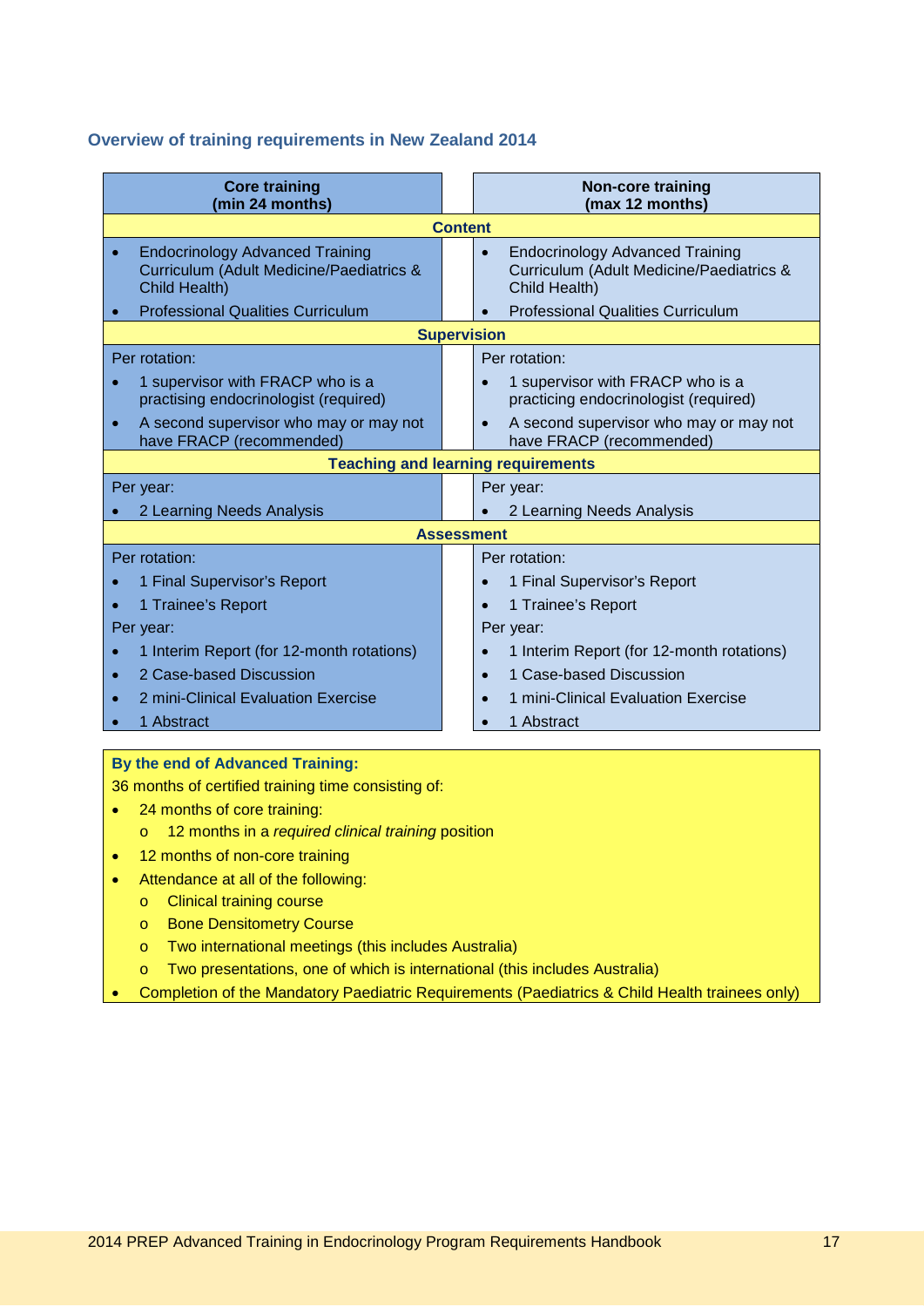## <span id="page-17-0"></span>**Important dates in New Zealand 2014**

|           | December 2013 - February 2014                                                          |
|-----------|----------------------------------------------------------------------------------------|
|           | Activities to be completed this quarter                                                |
|           | <b>Learning Needs Analysis</b>                                                         |
|           | <b>Mini-Clinical Evaluation Exercise</b><br><b>March 2014 - May 2014</b>               |
|           | 31 March                                                                               |
|           | Applications for Approval of Advanced Training for April-August rotations due          |
| 31 May    |                                                                                        |
|           | Applications for Approval of Advanced Training for the second half of the year due     |
| $\bullet$ | Final Supervisor's Report for rotations completed in the first half of the year due    |
| $\bullet$ | Interim Report for 12-month rotations due                                              |
| $\bullet$ | Trainee's Report for the first half of the year due                                    |
|           | Other activities to be completed this quarter:                                         |
|           | <b>Case-based Discussion</b>                                                           |
|           | Learning Needs Analysis self-evaluation                                                |
|           | <b>June 2014 - August 2014</b>                                                         |
|           | Activities to be completed this quarter:                                               |
|           | <b>Mini-Clinical Evaluation Exercise</b>                                               |
|           | <b>Learning Needs Analysis</b>                                                         |
|           | September 2014 - November 2014                                                         |
|           | 31 October                                                                             |
| $\bullet$ | Final Supervisor's Report for the second half of the year, or the whole year, due      |
| $\bullet$ | Trainee's Report for the second half of the year, or the whole year, due               |
| $\bullet$ | Applications for Approval of Advanced Training for the first half or whole of 2015 due |
|           | Abstract due                                                                           |
|           | Other activities to be completed this quarter                                          |
|           | <b>Case-based Discussion</b>                                                           |
|           | Learning Needs Analysis self-evaluation                                                |
|           |                                                                                        |

**information.**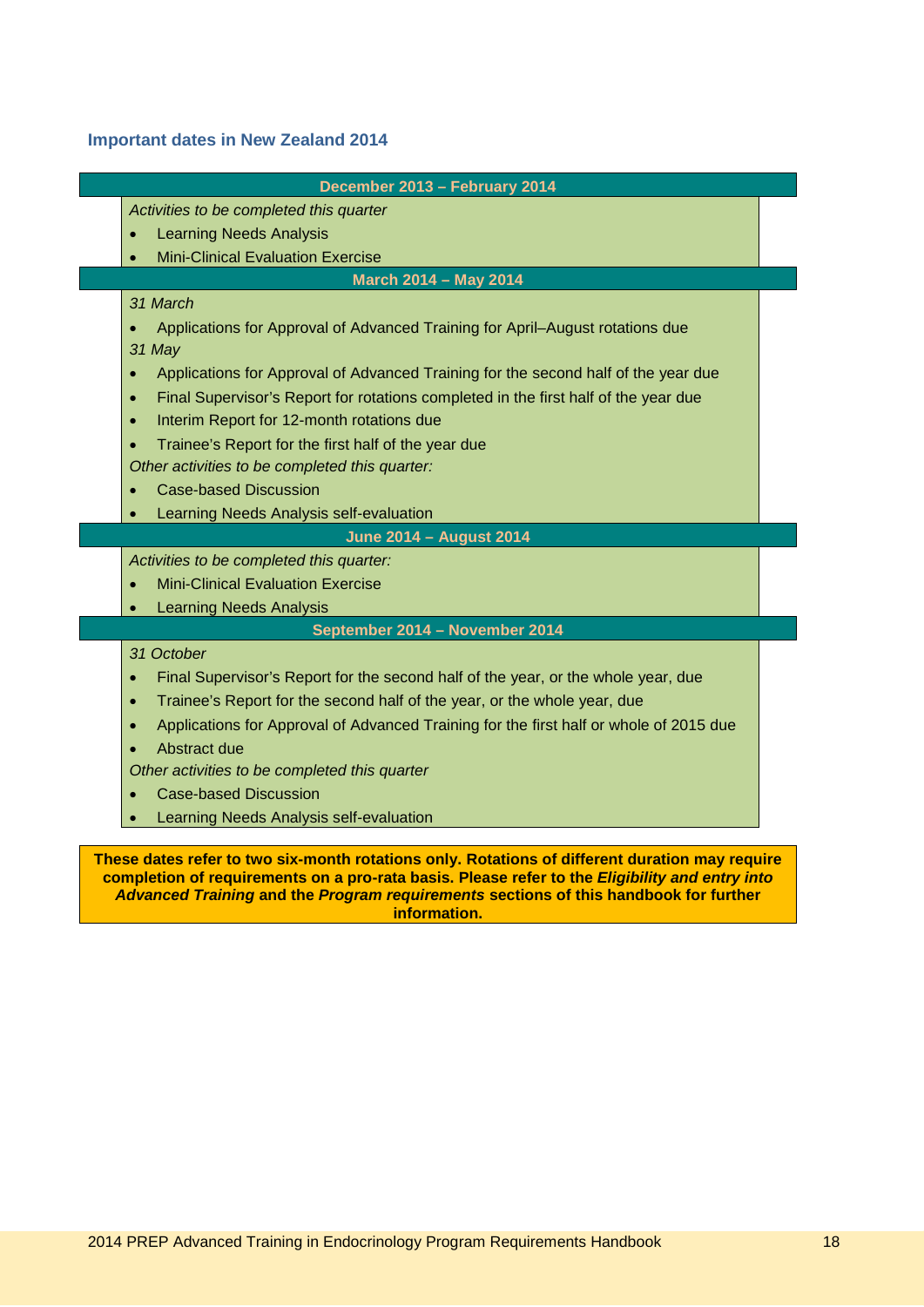## <span id="page-18-0"></span>**Eligibility and entry into Advanced Training**

## <span id="page-18-1"></span>**Eligibility and entry requirements for Advanced Training**

Trainees may commence an Advanced Training Program following their satisfactory completion of Basic Training requirements, including success in the Divisional Written and Clinical Examinations, and appointment to an accredited Advanced Training position.

For further information about the accreditation of training settings, please refer to the *[Accreditation of](#page-42-0)  [settings](#page-42-0)* section of this handbook.

#### <span id="page-18-2"></span>**Selection into Advanced Training positions**

#### *Australia*

Candidates must secure an Advanced Training position at a suitable training site. Core training usually needs to be undertaken at training sites accredited by the College for Advanced Training in the relevant specialty.

Please note that the College is not responsible for trainee recruitment and has no role in the recruitment process.

Once trainees have secured a training position, they must apply for the approval of their training in accordance with the due dates detailed in *Table 1* and *Table 2* overleaf.

#### *New Zealand*

Trainees must apply for a recognised training position in an accredited hospital. Trainees must also apply for prospective approval of an Advanced Training Program to the training committee via the Education Officer, please refer to the [Contact details](#page-49-1) section of this handbook.

## <span id="page-18-3"></span>**Application for approval of Advanced Training Programs**

Once a trainee has secured an accredited training position, they must prospectively apply to the committee for approval by completing an application for approval of Advanced Training to the SAC in Endocrinology and submit it to the College by the relevant date (see *Table 1* and *Table 2*). Applications can be made online via the [College website](http://www.racp.edu.au/index.cfm?objectid=5D58E54A-A97D-E0ED-2C67EF77FD30A3CF) (Australian trainees) or via submission of a hardcopy application form (New Zealand trainees). It is the **trainee's responsibility** to organise the timely submission of all necessary documentation.

Trainees and supervisors must each keep a copy of the application for future reference.

Following application, the Committee will consider the application and decide if the training period is approved. This decision will then be communicated to the trainee via the [Advanced Training Portal.](https://vle.racp.edu.au/mod/atp/view.php?id=1097) Upon approval of training, trainees will be prompted to pay their training fees.

It is also the trainee's responsibility to read and sign the *[Statement of Responsibilities in Advanced Training](http://www.google.com/url?sa=t&rct=j&q=&esrc=s&source=web&cd=2&ved=0CH8QFjAB&url=http%3A%2F%2Fwww.racp.edu.au%2Findex.cfm%3Fobjectid%3D5EB321CE-E35D-B873-45EB1AFFB9E6DE9E&ei=_VzNT_uiCYm5iQeC0qzMBg&usg=AFQjCNGlTLA4dzadTZoAuXDNL2-XQOG8mg&sig2=xq8mx-IWgyb9YDJLhUL12Q)* at the beginning of each term of training and keep it as a personal record. It should not be returned to the College.

Trainees should refer to the *Progression Through Training Policy* on the [College website](http://www.racp.edu.au/index.cfm?objectid=7C2BE127-ABCF-D98F-3A371FF6E209BDA4) for further information on applying for approval of Advanced Training.

2014 PREP Advanced Training in Endocrinology Program Requirements Handbook 19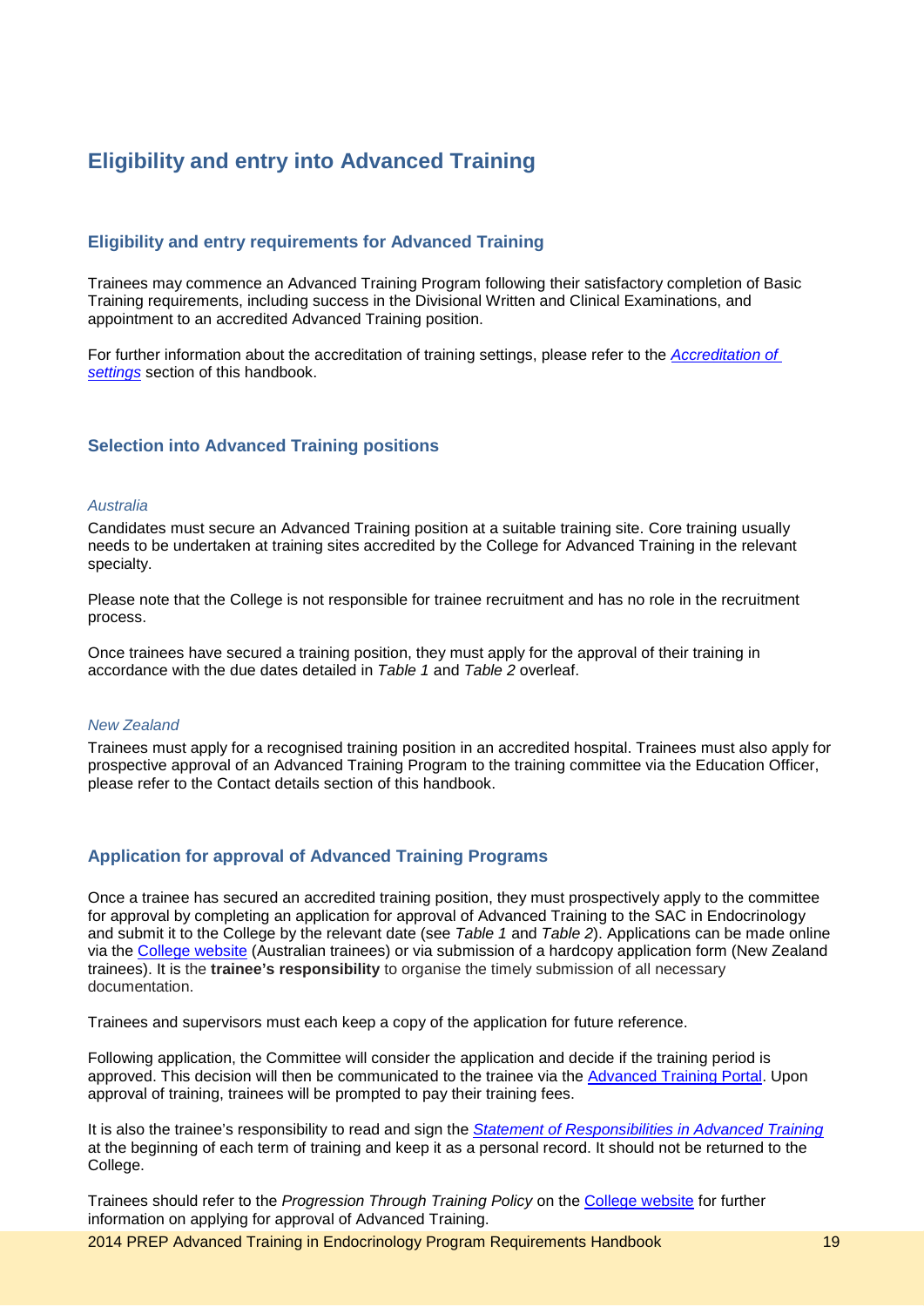### *Deadlines for submission of applications for approval of Advanced Training*

The closing dates for submission of applications can be found in the tables below. Training may not be approved if applications are received after the applicable deadlines.

**NB: It is the trainee's responsibility to organise the timely submission of all necessary and complete documentation. Applications will not be considered complete without all required information and approval by supervisors.**

#### *Table 1 – Closing dates for applications in Australia*

| 15 February | Closing date for applications for prospective approval of rotations in the current year                       |
|-------------|---------------------------------------------------------------------------------------------------------------|
| ∣ 31 August | Closing date for applications for prospective approval of rotations in the second half<br>of the current year |

#### *Table 2 – Closing dates for applications in New Zealand*

| 31 March   | Closing date for applications for prospective approval of April–August rotations                                        |
|------------|-------------------------------------------------------------------------------------------------------------------------|
| $31$ May   | Closing date for applications for prospective approval of rotations in the second half<br>of the current year           |
| 31 October | Closing date for applications for prospective approval of rotations in the first half or<br>whole of the following year |

## <span id="page-19-0"></span>**Training fees**

Training fees contribute to funding essential services including:

- eLearning materials
- accreditation of training settings
- approval, review and certification of training
- regular review and monitoring of program requirements
- training portals for recording educational activities
- new forms of workplace-based assessment
- the provision of support for trainees and supervisors, including onsite support
- facilitation of trainee and supervisor input into the development and evaluation of the College's training programs
- development of education policies
- training and other resources for supervisors.

A schedule of current training fees can be found on the [College website.](http://www.racp.edu.au/index.cfm?objectid=1490A0E7-0F50-062D-BD1E98EA1725363F)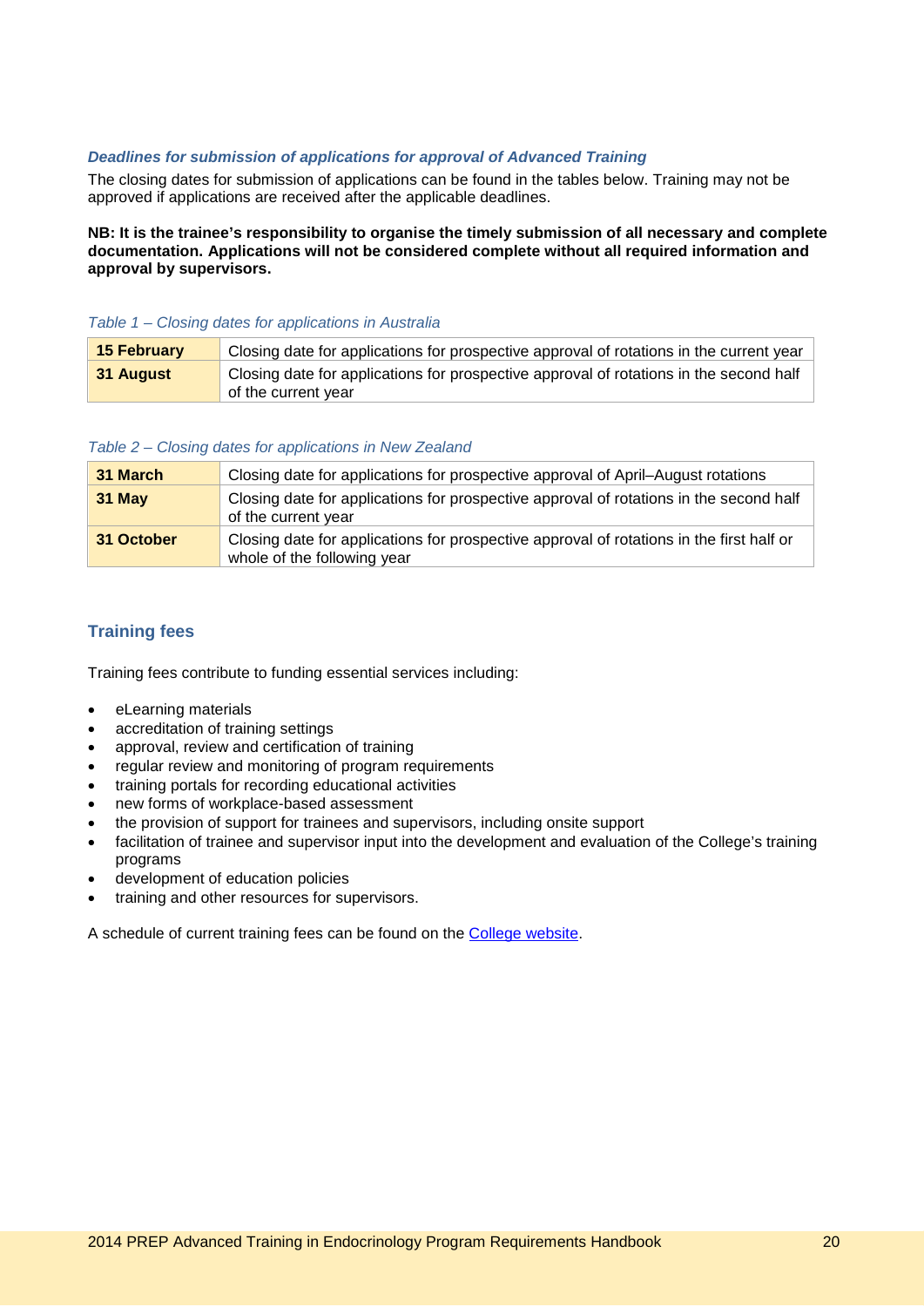## <span id="page-20-0"></span>**Curricula**

## <span id="page-20-1"></span>**Relevant curricula**

The Endocrinology Advanced Training Curricula (Adult and Paediatrics) outline the broad concepts, theoretical knowledge, learning objectives, clinical skills, attitudes and behaviours required and commonly utilised by endocrinologists within Australia and New Zealand.

The Professional Qualities Curriculum outlines the range of concepts and specific learning objectives required and utilised by all physicians and paediatricians, regardless of their specialty or area of expertise. It spans both the Basic Training and Advanced Training Programs, and is a key component of the Continuing Professional Development Program.

Together with the various PREP Basic Training and Advanced Training curricula, the Professional Qualities Curriculum integrates and fully encompasses the diagnostic, clinical, and educational aspects of the physician's/paediatrician's daily practice.

The Endocrinology Advanced Training Curricula (Adult and Paediatrics) and the Professional Qualities Curriculum can be found on the [College website.](http://www.racp.edu.au/page/advanced-curricula)

## <span id="page-20-2"></span>**Use of curricula**

The Endocrinology Advanced Training Curricula (Adult and Paediatrics) can help Advanced Trainees to:

- clarify expectations of their training outcomes, by clearly identifying the knowledge, skills and experiences they should acquire during training
- assess their progress, set their learning goals and evaluate the suitability of their training experiences
- demonstrate the knowledge and skills they have acquired during a training term
- identify the areas of knowledge and skill that require further development.

Reading the curricula will help Advanced Trainees to gauge what skills and attributes are required in their chosen specialty. It may also help guide their future learning in terms of the experiences and jobs they will need to plan for in order to meet the training requirements.

Both the Endocrinology Advanced Training Curricula (Adult and Paediatrics) and the Professional Qualities Curriculum are linked to the Learning Needs Analysis. This online tool is particularly helpful when determining the learning opportunities that may be available for a given term. It can also facilitate discussions between an Advanced Trainee and their supervisor, by allowing a trainee to identify particular skills and procedures that they would like to learn as they start their training rotation. Furthermore, it will allow trainees to review their progress on their learning plans at the end of each rotation. For further information please refer to the *[Program requirements](#page-21-0)* section of this handbook.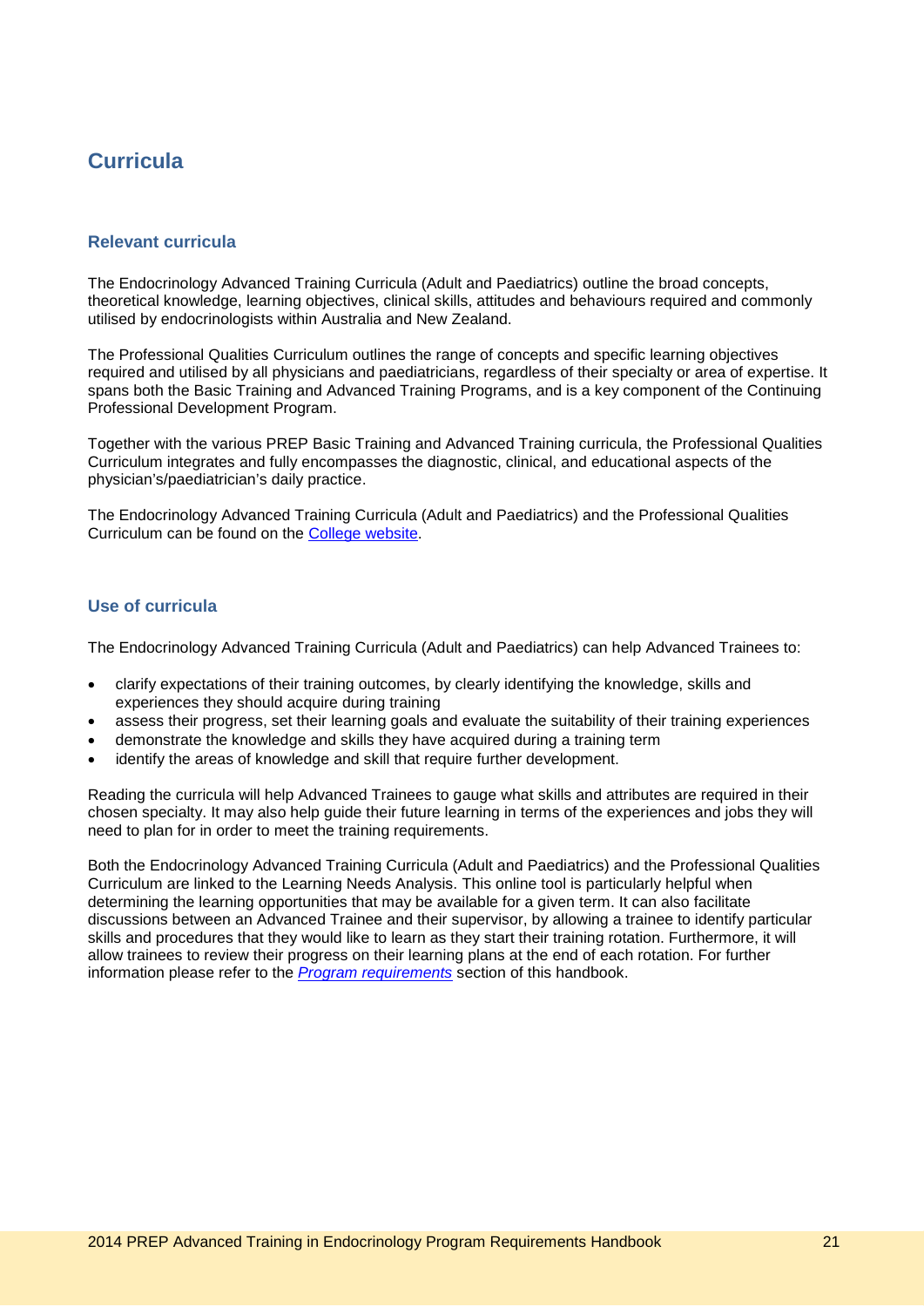## <span id="page-21-0"></span>**Program requirements**

Program requirements are the components of a training program that a trainee must complete in order to progress through training. Mandatory program requirements are linked to certification of training, both annually and in determining completion of training.

Program requirements are made up of formative and summative assessments; teaching and learning activities; the type and duration of clinical rotations; course work; and other requirements, such as the minimum duration of training.

Advanced Training committees regularly evaluate their training requirements to ensure that they are in line with educational best practice. Requirements are published and communicated annually. Changes to the training program that may substantially impact a trainee's plan for training will be implemented following an extended period of notice. It is the responsibility of the trainee to ensure that they are following the correct requirements.

## <span id="page-21-1"></span>**Certification of training**

For details regarding certification of and progression through training, please refer to the *Progression Through Training Policy*, available on the [College website](http://www.racp.edu.au/index.cfm?objectid=7C2BE127-ABCF-D98F-3A371FF6E209BDA4)*.*

Upon completion of each rotation or calendar year of training, the SAC considers each trainee's progress according to yearly requirements. If all requirements have been satisfactorily completed, the SAC will certify the period of training. The eligible period of training considered for certification is usually based upon the period of training which was prospectively approved by the Committee at the commencement of the training period.

## <span id="page-21-2"></span>**Duration of training**

Trainees are required to complete 36 months of Advanced Training in Endocrinology, of which 24 months must be in core training positions as accredited by the SAC in Endocrinology. Up to 12 months may be certified as non-core training.

At least 12 months of Advanced Training in Endocrinology must be undertaken in Australia and/or New Zealand.

## <span id="page-21-3"></span>**Training rotations**

#### *Core training rotations - Australia*

A minimum of 24 months full-time equivalent (FTE) must be spent in accredited clinical training positions under the supervision of two consultants. At least one consultant must be a Fellow of the College who is a practising endocrinologist.

For Adult Medicine trainees, of the 24 months of core training, 12 months must be in a "*required clinical training"* position.

For further information about the required supervision during training, please refer to *[Roles and](#page-35-0)  [responsibilities](#page-35-0)*, and for further information on accredited settings for training, please refer to *[Accreditation of](#page-42-0)  [settings](#page-42-0)*.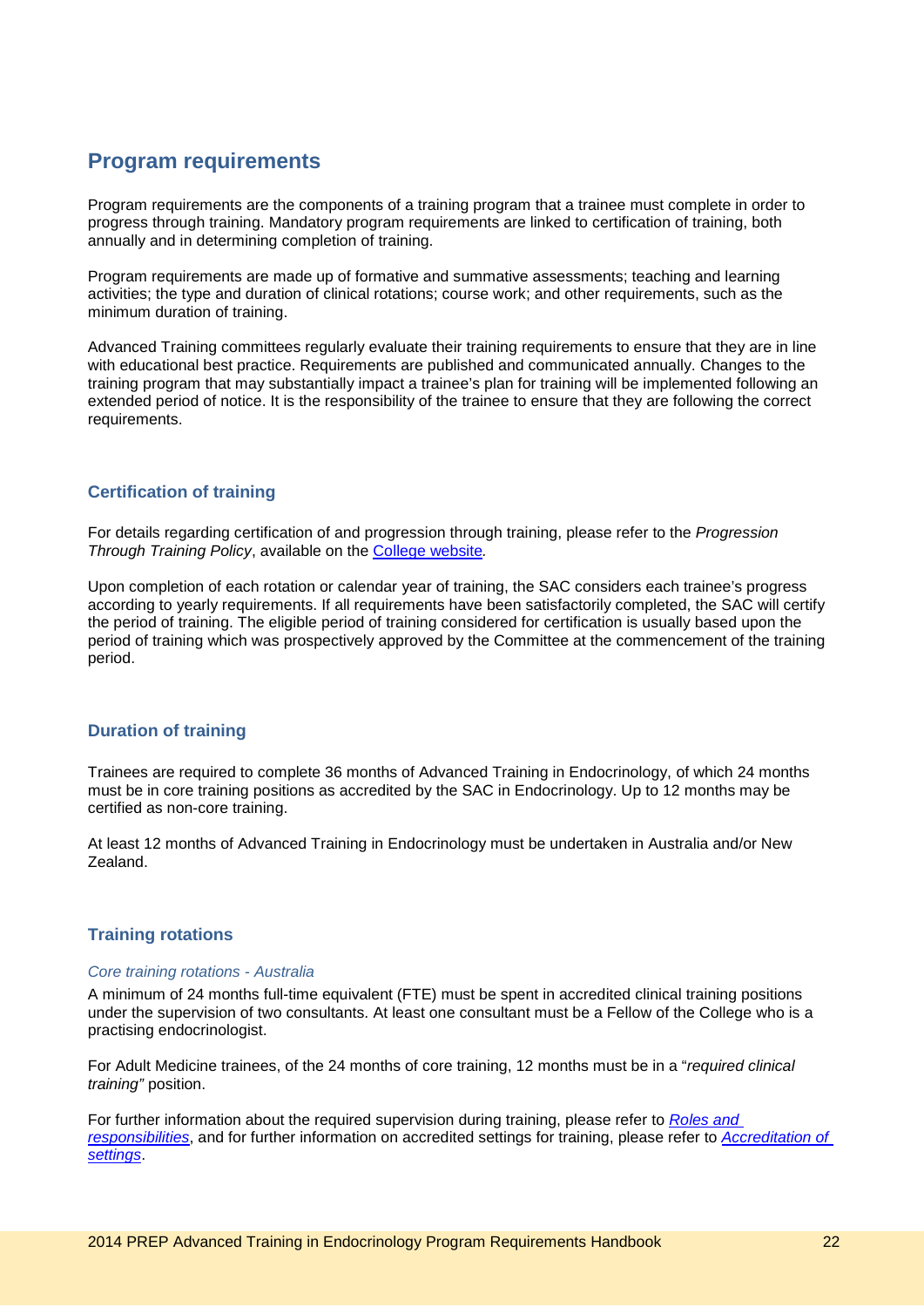#### *Core training rotations – New Zealand*

A minimum of 24 months FTE must be spent in clinical accredited training positions under the supervision of one Fellow of the College. It is recommended that trainees have a second supervisor who may or may not have FRACP.

For New Zealand trainees, of the 24 months of core training, 12 months must be in a "*required clinical training"* position.

#### *Non-core training rotations*

A maximum of 12 months of non-core training may be undertaken in clinical training in other disciplines or in research.

## <span id="page-22-0"></span>**Teaching and learning activities**

PREP teaching and learning activities are designed to support reflective practice and self-directed learning. A variety of teaching and learning activities are used throughout PREP training. These activities cater to a range of learning needs, styles and situations that may arise in workplace training, and aim to facilitate learning and enhance the attainment of desired learning outcomes.

For **core and non-core** Advanced Training in Endocrinology in 2014, trainees are required to complete the following teaching and learning activities:

#### *Australia*

- Learning Needs Analysis (two per year)
- Logbook of cases (required only for paediatrics trainees)

#### *New Zealand*

• Learning Needs Analysis (two per year)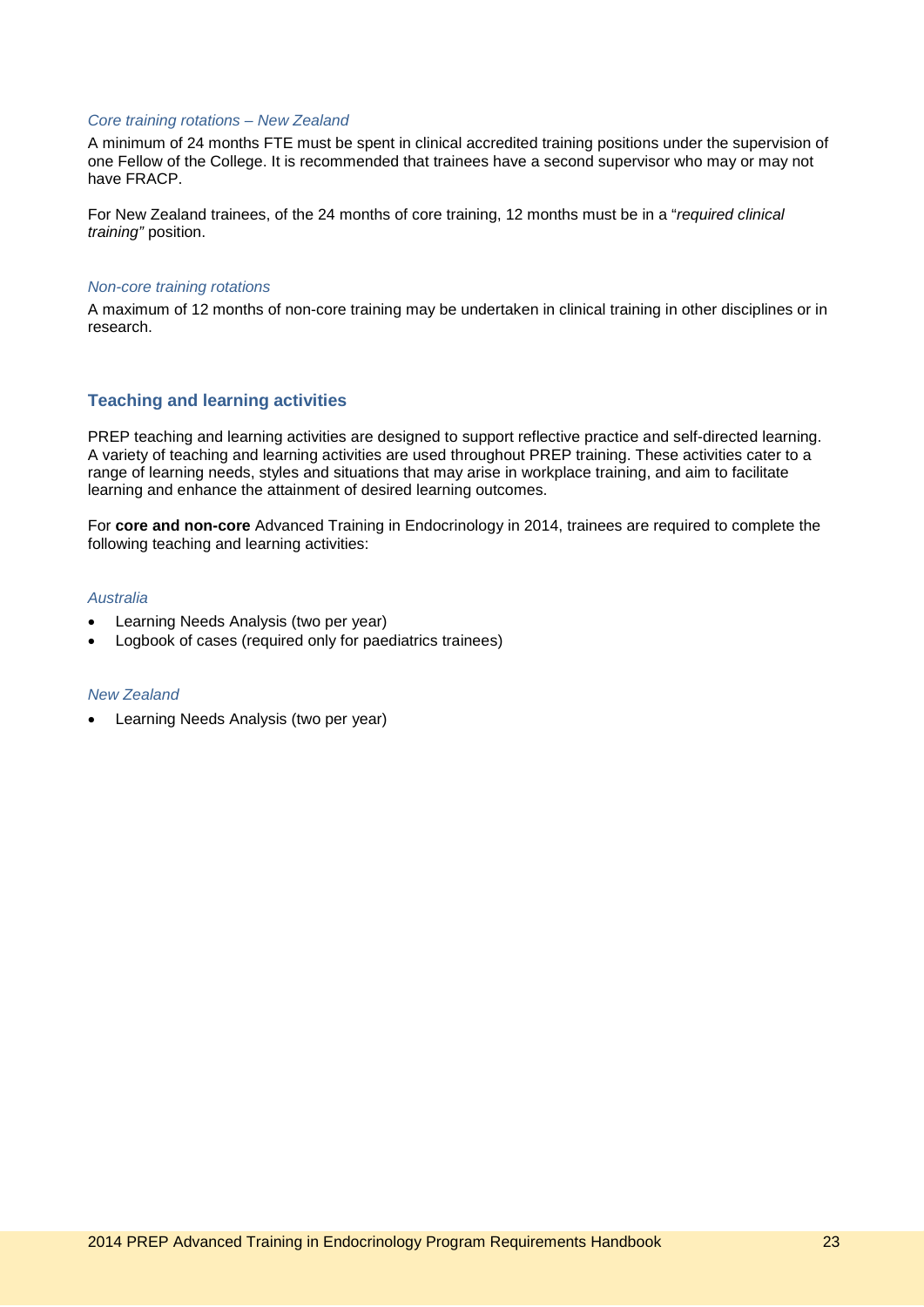#### *Description of teaching and learning activities*

| <b>Learning Needs Analysis</b>                                                                                                                                                                                                                                                                                                                                                                                                         |
|----------------------------------------------------------------------------------------------------------------------------------------------------------------------------------------------------------------------------------------------------------------------------------------------------------------------------------------------------------------------------------------------------------------------------------------|
| <b>Frequency</b>                                                                                                                                                                                                                                                                                                                                                                                                                       |
| Two per year                                                                                                                                                                                                                                                                                                                                                                                                                           |
| <b>Timing</b>                                                                                                                                                                                                                                                                                                                                                                                                                          |
| Early in the year/rotation                                                                                                                                                                                                                                                                                                                                                                                                             |
| <b>Deadline for completion</b>                                                                                                                                                                                                                                                                                                                                                                                                         |
| Australia: 31 January 2014                                                                                                                                                                                                                                                                                                                                                                                                             |
| New Zealand: By end of training year                                                                                                                                                                                                                                                                                                                                                                                                   |
| <b>Training type</b>                                                                                                                                                                                                                                                                                                                                                                                                                   |
| Core and non-core training                                                                                                                                                                                                                                                                                                                                                                                                             |
| <b>Description</b>                                                                                                                                                                                                                                                                                                                                                                                                                     |
| A Learning Needs Analysis involves the trainee creating a learning plan that outlines their learning<br>objectives and goals for their current rotation. Trainees must refer to this throughout their rotation. At<br>the conclusion of each training rotation, the trainee must evaluate their learning plan to determine<br>whether they have achieved their desired goals, and identify additional areas to focus on in the future. |
| The Learning Needs Analysis tool is linked to both the Endocrinology Advanced Training Curricula<br>(Adult and Paediatrics) and the Professional Qualities Curriculum to allow trainees to use the learning<br>objectives determined within these curricula as a basis for their learning plan.                                                                                                                                        |
| The Learning Needs Analysis is accessed via the Advanced Training Portal.                                                                                                                                                                                                                                                                                                                                                              |
| Information and training resources                                                                                                                                                                                                                                                                                                                                                                                                     |
| Information and training resources such as an information sheet, workflow and worked example are                                                                                                                                                                                                                                                                                                                                       |

Information and training resources such as an information sheet, workflow and worked example are available through the **Advanced Training Portal**. The Learning Needs Analysis Policy is available through the [RACP website.](http://www.racp.edu.au/page/education-policies)

#### **Logbook of cases**

#### **Frequency**

*Australian Paediatrics trainees:* One kept over the course of Advanced Training

*Australian Adult Medicine trainees:* Not required

*New Zealand:* Not required

## **Deadline for completion**

See below

## **Training type**

Core and non-core training

## **Description**

Paediatrics Trainees in Australia will need to compile a logbook of cases. The logbook will be reviewed during the second year of training, at the trainee's interview with a paediatric representative of the SAC in Endocrinology.

Trainees may be asked to submit the logbook for review of the committee at any time during training.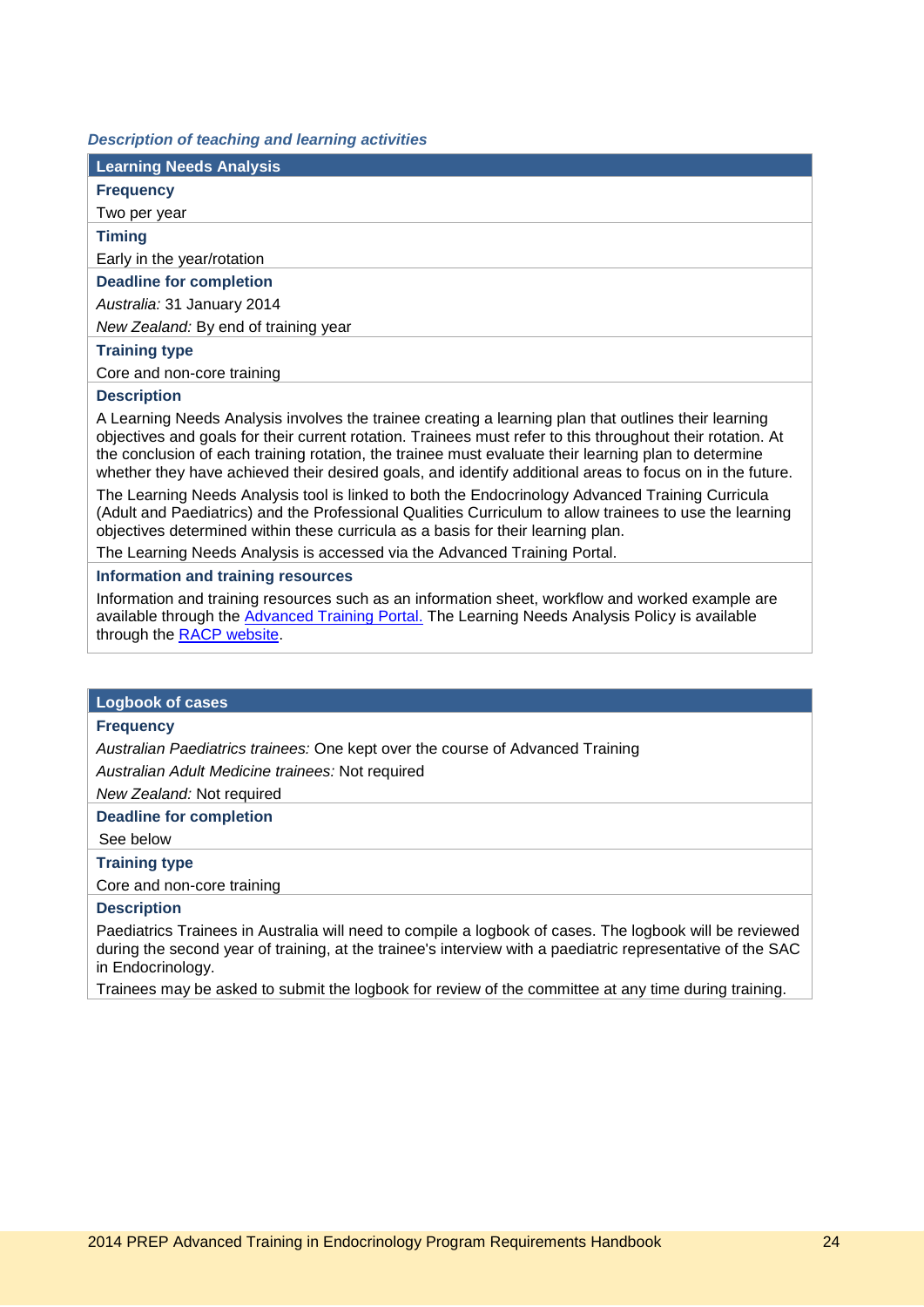## <span id="page-24-0"></span>**Assessments**

Advanced Trainees in Endocrinology are required to complete both formative and summative assessments during each year of training.

Formative assessments provide a means for trainees to gain feedback and inform their future learning, whilst completion of summative assessments is necessary for trainees to progress to the next stage of training. The workplace-based formative assessments for PREP Advanced Training have been selected in relation to educational best practice, and in the interest of achieving consistency across all College education programs.

For **core** Advanced Training in Endocrinology in 2014, trainees are required to complete the following assessments:

#### *Australia*

Formative assessments:

- Case-based Discussion (two per year)
- Mini-Clinical Evaluation Exercises (two per year)
- Mid-Year Progress Report (one per 12-month training rotation)

Summative assessments:

- Final Supervisor's Report (one per rotation)
- Abstract (one per year)

#### *New Zealand*

Formative assessments:

- Case-based Discussion (two per year)
- Mini-Clinical Evaluation Exercise (two per year)
- Interim Report (one per 12-month rotation)

Summative assessments:

- Final Supervisor's Report (one per rotation)
- Trainee's Report (one per rotation)
- Abstract (one per year)

For **non-core** Advanced Training in Endocrinology in 2014, trainees are required to complete the following assessments:

#### *Australia*

Formative assessments:

- Case-based Discussion (one per year)
- Mini-Clinical Evaluation Exercise (one per year)
- Mid-Year Progress Report (one per 12-month training rotation)

Summative assessments:

- Final Supervisor's Report (one per rotation)
- Abstract (one per year)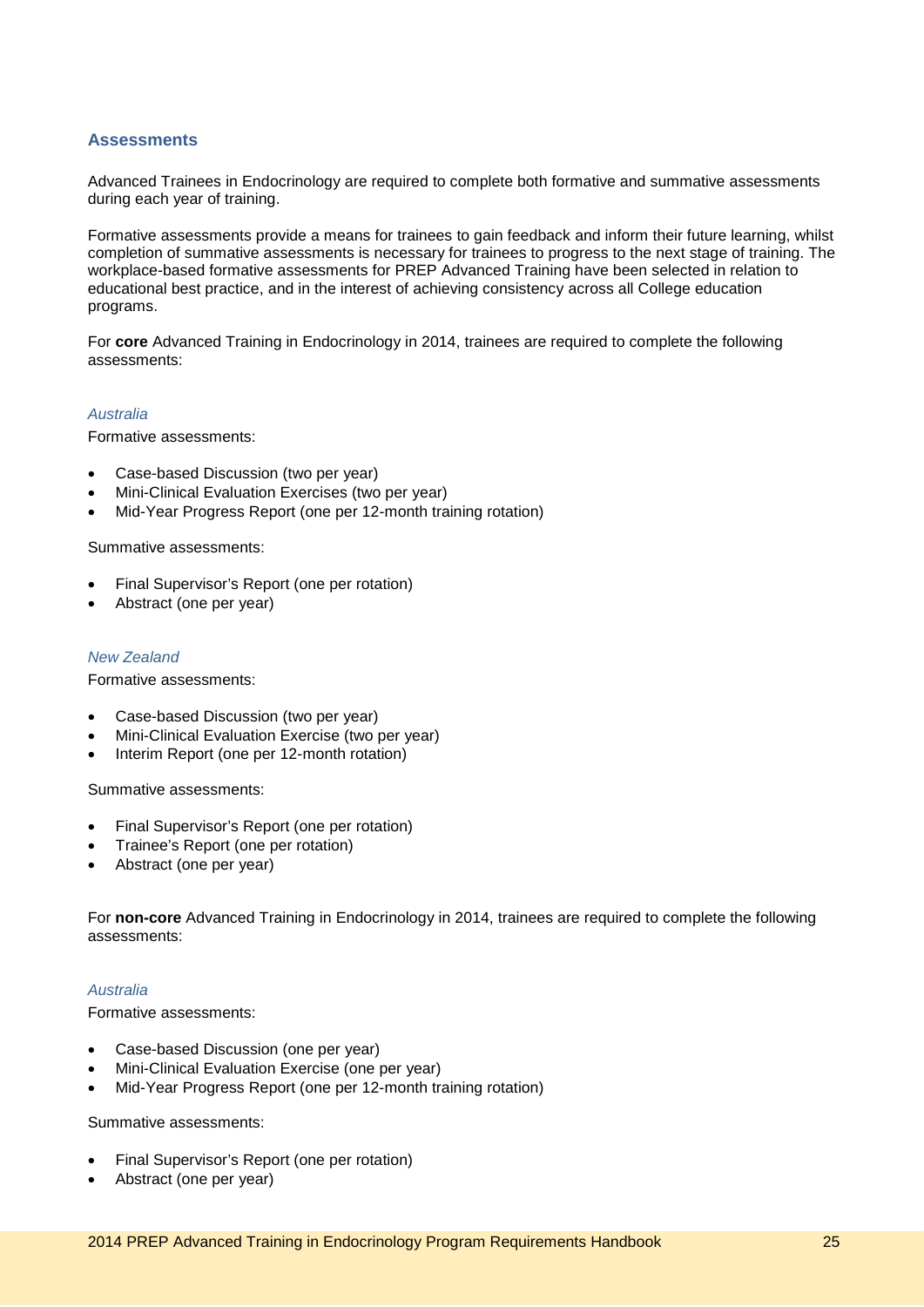## *New Zealand*

Formative assessments:

- Case-based Discussion (one per year )
- Mini-Clinical Evaluation Exercise (one per year)
- Interim Report (one per 12-month rotation)

Summative assessments:

- Final Supervisor's Report (one per rotation)
- Trainee's Report (one per rotation)
- Abstract (one per year)

### *Description of formative assessments*

## **Case-based Discussion**

## **Frequency**

*Core training:* Two per year

*Non-core training:* One per year

#### **Timing**

*Core training:* One per six-month period, later in the rotation

*Non-core training:* Later in the rotation

### **Deadline for completion**

*Australia:*31 January 2014

*New Zealand:* By end of the training rotation

#### **Training type**

Core and non-core training

#### **Description**

A Case-Based Discussion encounter involves a comprehensive review of a clinical case (or cases) between an Advanced Trainee and an assessor. The encounter evaluates the level of professional expertise and judgement exercised in clinical cases by a trainee.

A Case-Based Discussion encounter takes approximately 30 minutes, including feedback. The trainee is given feedback from the assessor across a range of areas relating to clinical knowledge, clinical decision making and patient management.

The trainee must enter the data from the completed RACP Case-based Discussion rating form into the [Advanced Training Portal](https://vle.racp.edu.au/course/view.php?id=67&page=130) as part of their record of training.

#### **Information and training resources**

[Case-based Discussion information sheet](https://vle.racp.edu.au/course/view.php?id=67&page=130)

[Case-based Discussion workflow](https://vle.racp.edu.au/course/view.php?id=67&page=130)

[Case-based Discussion web tutorial](https://vle.racp.edu.au/course/view.php?id=67&page=130)

[Case-based Discussion Policy](http://www.racp.edu.au/page/education-policies)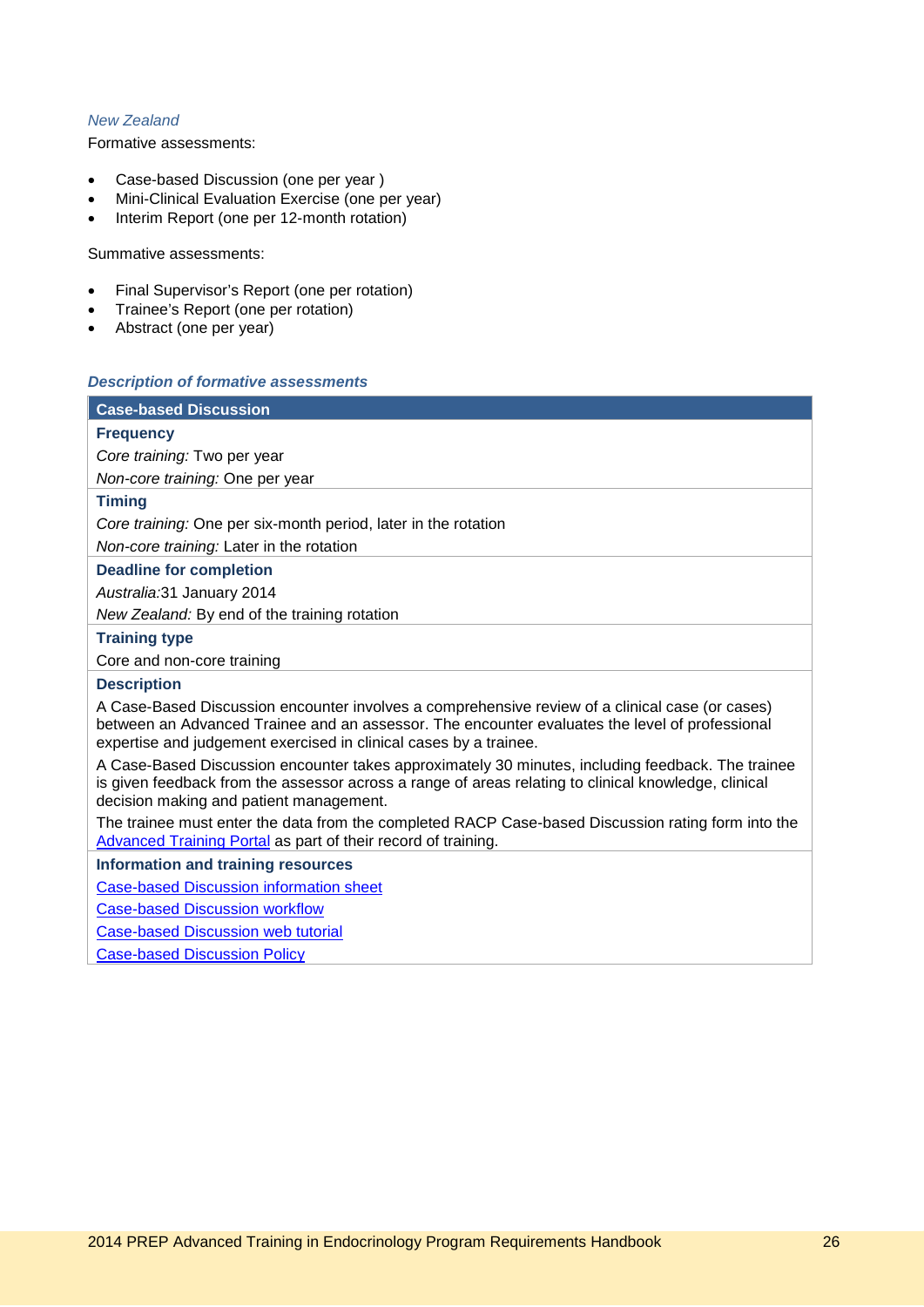## **Mini-Clinical Evaluation Exercise**

#### **Frequency**

Two per core year, one per non-core year

## **Timing**

*Australia core training:* One per six-month period, later in the rotation

*Australia non-core training:* Any time during the year

*New Zealand:* Any time during the year

#### **Deadline for completion**

*Australia:* 31 January 2014

*New Zealand:* By end of training rotation

#### **Training type**

Core and non-core training

#### **Description**

The aim of the mini-Clinical Evaluation Exercise encounter is to evaluate the performance of the trainee in real clinical situations. Various skills are assessed during the patient consultation, including medical interviewing, physical examination, professional qualities, counselling skills, clinical judgement, organisation and efficiency.

A mini-Clinical Evaluation Exercise encounter takes approximately 30 minutes, including a 10–15 minute feedback session. The trainee receives feedback across a range of areas relating to professional qualities and clinical competency from an assessor immediately after the observation.

Through being observed undertaking a number of cases over a period of time, with a number of different assessors, these individual, brief encounters add up to provide a reliable measure of a trainee's performance.

The trainee must enter the data from the completed RACP mini-Clinical Evaluation Exercise rating form into the [Advanced Training Portal](https://vle.racp.edu.au/course/view.php?id=67&page=128) as part of their record of training.

**Information and training resources**

[Mini-Clinical Evaluation Exercise information sheet](https://vle.racp.edu.au/course/view.php?id=67&page=128)

[Mini-Clinical Evaluation Exercise rating form](https://vle.racp.edu.au/course/view.php?id=67&page=128)

[Mini-Clinical Evaluation Exercise workflow](https://vle.racp.edu.au/course/view.php?id=67&page=128)

[Mini-Clinical Evaluation Exercise Policy](http://www.racp.edu.au/page/education-policies)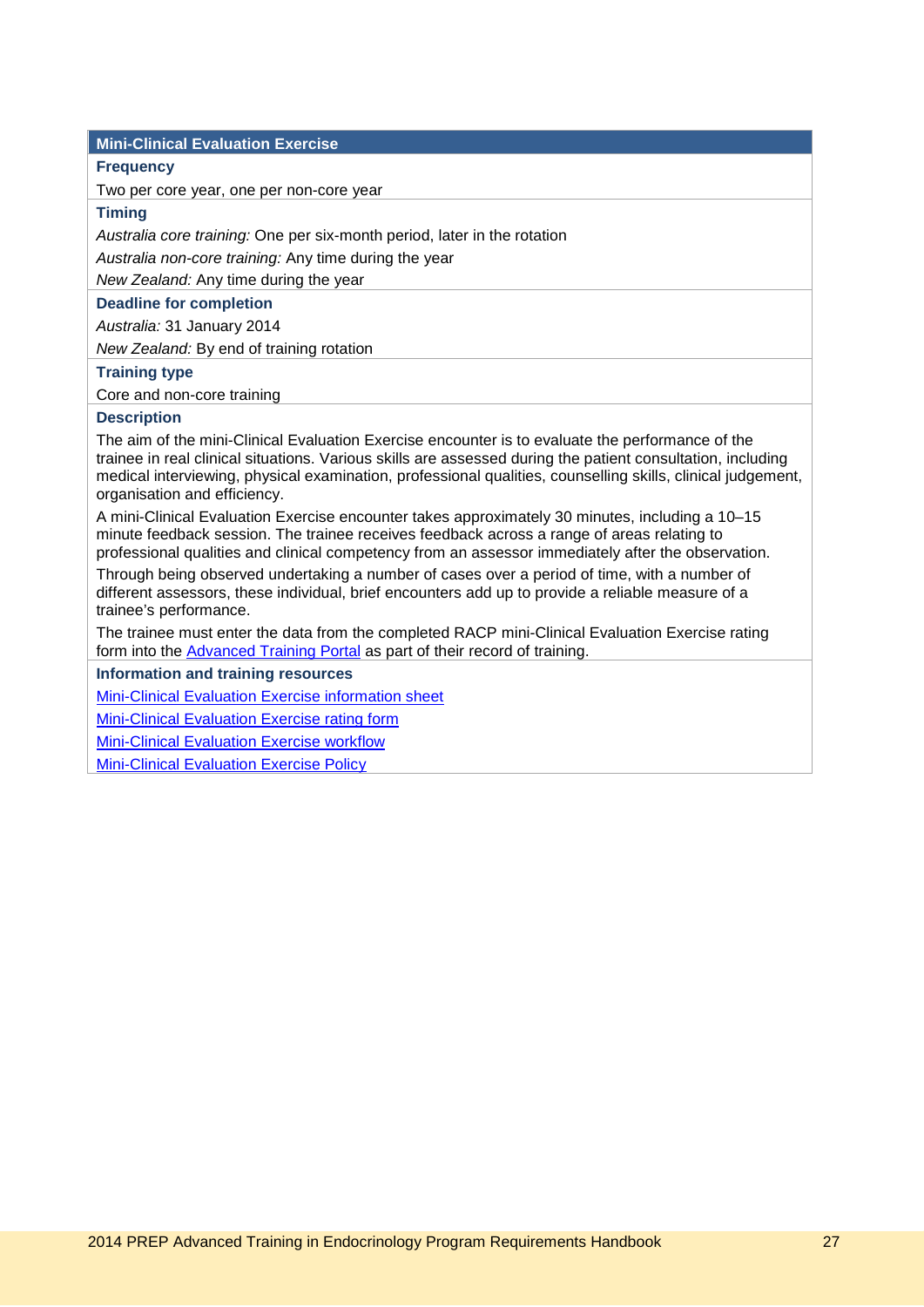## **Mid-Year Progress Report (Australia)**

#### **Interim Report (New Zealand)**

## **Frequency**

One per 12-month rotation

#### **Timing**

Completed mid-rotation

#### **Deadline for completion**

*Australia:* 15 July 2014

*New Zealand*: 31 May 2014

#### **Training type**

Core and non-core training

#### **Description**

The Mid-Year Progress Report in Australia and Interim Report in New Zealand are formative assessments of the first half of a trainee's year of training during 12-month positions, completed by the trainee's supervisor(s).

If the trainee's supervisor has not directly supervised the trainee throughout the first half of the year, they should obtain individual reports from those who have directly supervised the trainee, and provide a composite report.

Supervisors should discuss the report with the trainee prior to both parties signing the report, and trainees should be provided with a copy of each report submitted to the College. The College retains the right to provide subsequent supervisors with copies of past reports.

#### **Australia**

A Mid-Year Progress Report needs to be completed for Advanced Trainees in Australia in 12-month positions and submitted to the College by 15 July.

Advanced Trainees in positions of six months or less with separate supervisors, or at separate sites, do not require a Mid-Year Progress Report – a Final Supervisor's Report should be completed for each rotation.

## **New Zealand**

An Interim Report needs to be completed for Advanced Trainees in New Zealand in 12-month positions.

College staff will email the supervisor of a trainee in a 12-month position requesting an Interim Report detailing the trainee's progress throughout the first half of the year. A return email of the supervisor's comments regarding this period of training is acceptable. This Report should be emailed to the Education Officer to the SAC by 31 May.

Advanced Trainees in three-, four- or six-month positions do not require an Interim Report – a Final Supervisor's Report should be completed for each rotation.

**Information and training resources**

[Mid-Year Progress Report \(Australia\)](http://www.racp.edu.au/download.cfm?downloadfile=C48ED47C-9DCD-EC83-71A3C0D02CA2F83F&typename=dmFile&fieldname=filename)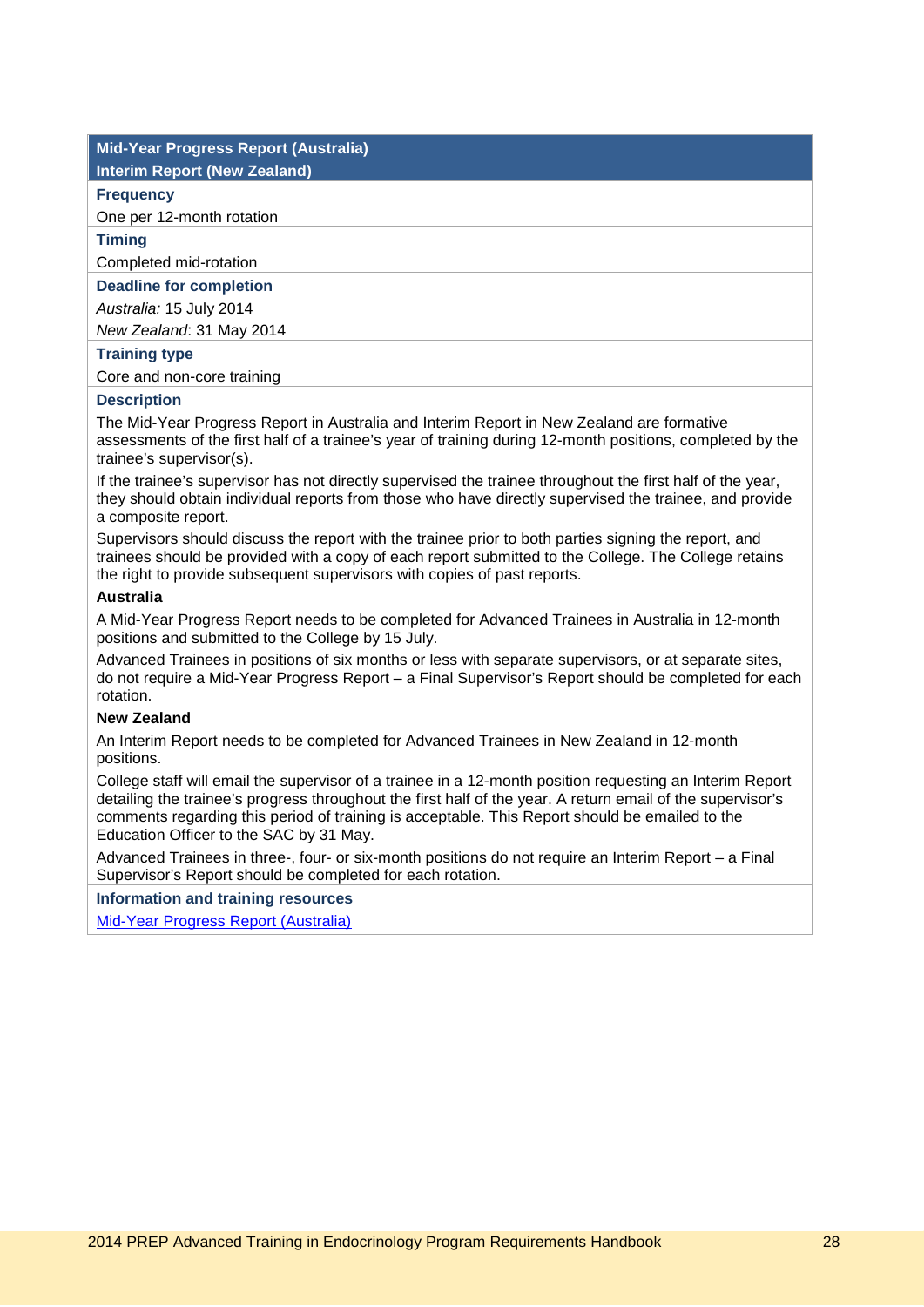#### *Description of summative assessments*

| <b>Final Supervisor's Report</b> |
|----------------------------------|
| <b>Frequency</b>                 |
| One per rotation                 |
| <b>Timing</b>                    |
| See below                        |
| <b>Deadline for completion</b>   |
| See below                        |
| <b>Training type</b>             |
| Core and non-core training       |
| <b>Description</b>               |

The Final Supervisor's Report is a summative assessment of the trainee's period of training completed by their supervisor(s).

If the supervisor has not directly supervised the trainee throughout the whole rotation, the supervisor should obtain individual reports from those who have directly supervised the trainee, and provide a composite report.

Supervisors should discuss the report with the trainee prior to both parties signing the report, and trainees should be provided with a copy of each report submitted to the SAC.

Progression to the next year of training cannot occur until a Final Supervisor's Report has been received and assessed as satisfactory by the SAC in Endocrinology.

It is the trainee's responsibility to pass copies of previous Supervisor's Report on to the next year's/rotation's supervisor. The College may provide subsequent supervisors with copies of past reports (and any other documents deemed relevant to the trainee's training).

Trainees should refer to the *Progression Through Training Policy* on the [College website](http://www.racp.edu.au/index.cfm?objectid=7C2BE127-ABCF-D98F-3A371FF6E209BDA4) for further detail.

#### **Australia**

For Advanced Trainees in 12-month positions:

• a Final Supervisor's Report is to be submitted to the College by 31 January of the following year.

For Advanced Trainees in positions of six months or less with separate supervisors, or at separate sites:

• a Final Supervisor's Report should be completed for each rotation and submitted to the College by 15 July (for first half of the year) and 31 January the following year (for the second half of the year).

For Advanced Trainees in their final year:

• a Final Supervisor's Report is to be submitted to the College 15 October.

#### **New Zealand**

For Advanced Trainees in 12-month positions:

- an Interim Report must be submitted to the College by 31 May
- a Final Supervisor's Report must be submitted to the College by 31 October.

For Advanced Trainees in three-, four- or six-month positions:

• a Final Supervisor's Report must be completed for each rotation and submitted to the College by 31 May (for rotations in the first half of the year) and 31 October (for rotations in the second half of the year).

**Information and training resources**

[Final Supervisor's Report \(Australia\)](http://www.racp.edu.au/download.cfm?downloadfile=C49017A9-AB76-6040-E9CE02F3BB820F96&typename=dmFile&fieldname=filename)

[Final Supervisor's Report \(New Zealand\)](http://www.racp.edu.au/index.cfm?objectid=77F25419-E605-B69B-DCCF292DD02D81B1)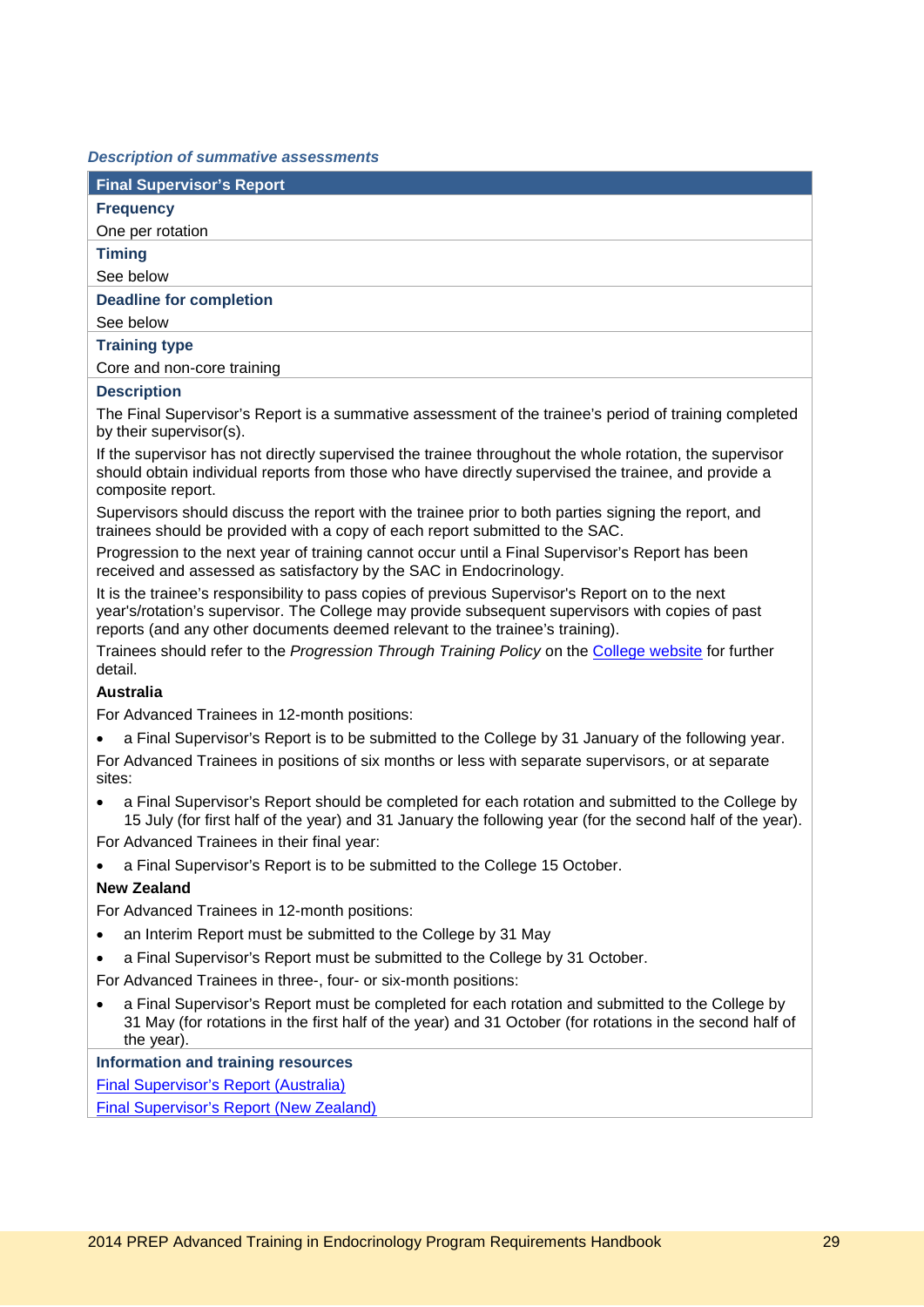#### **Trainee's Report**

#### **Frequency**

*Australia:* Not required

*New Zealand:* One per rotation

## **Timing**

*New Zealand:* Submitted with the Supervisor's Report at the end of each rotation

#### **Deadline for completion**

*New Zealand:* Due to the College by 31 May/31 October

#### **Training type**

Core and non-core training

#### **Description**

#### **This is a requirement for trainees in New Zealand only.**

Prior to completing their (three-, four-, six- or 12-month) rotations, all Advanced Trainees are required to prepare an account of their rotation. This Trainee's Report is forwarded together with their Supervisor's Report to the SAC. These two reports provide the principal basis upon which certification of the training program is determined.

The Trainee's Report should outline the experience they gained during the rotation, under the following headings:

- Clinical responsibilities
- Teaching
- Education program
- Research, publications, formal presentations
- Diagnostic techniques
- Other relevant information

This report should be a reflection of the learning experience and not simply a list of training activities.

When writing the report, the trainee should refer to the program requirements (as laid out in the handbook) and ensure that the report includes enough detail of the learning experience for the SAC to determine the suitability of the trainee's experience. It should be noted that final certification for Fellowship may be delayed unless the SAC is satisfied that all of the requirements for the training program have been adequately met.

The Trainee's Report:

- must be read and certified by the trainee's supervisor(s)
- should be typewritten or word processed (usual length is two to three pages of A4 typescript)
- must be received by the College office by 31 May/31 October.

Trainees may wish to send to the College an evaluation of their attachment. This can be included in their personal report, or may be sent separately, in confidence, to the Chair of the New Zealand Adult Medicine Education Committee. Trainees are also able to contact their local representative on the New Zealand Trainees' Committee in confidence; please see the *[Contact details](#page-49-0)* section of this handbook.

**Information and training resources**

[Trainee's Report cover sheet](http://www.racp.edu.au/index.cfm?objectid=77E2C4AC-A865-2CE7-86AE8DDB6CC925AB)

[Trainee's Report guidelines](http://www.racp.edu.au/index.cfm?objectid=77EB0A74-9985-1041-0F9AFD39D300A3F3)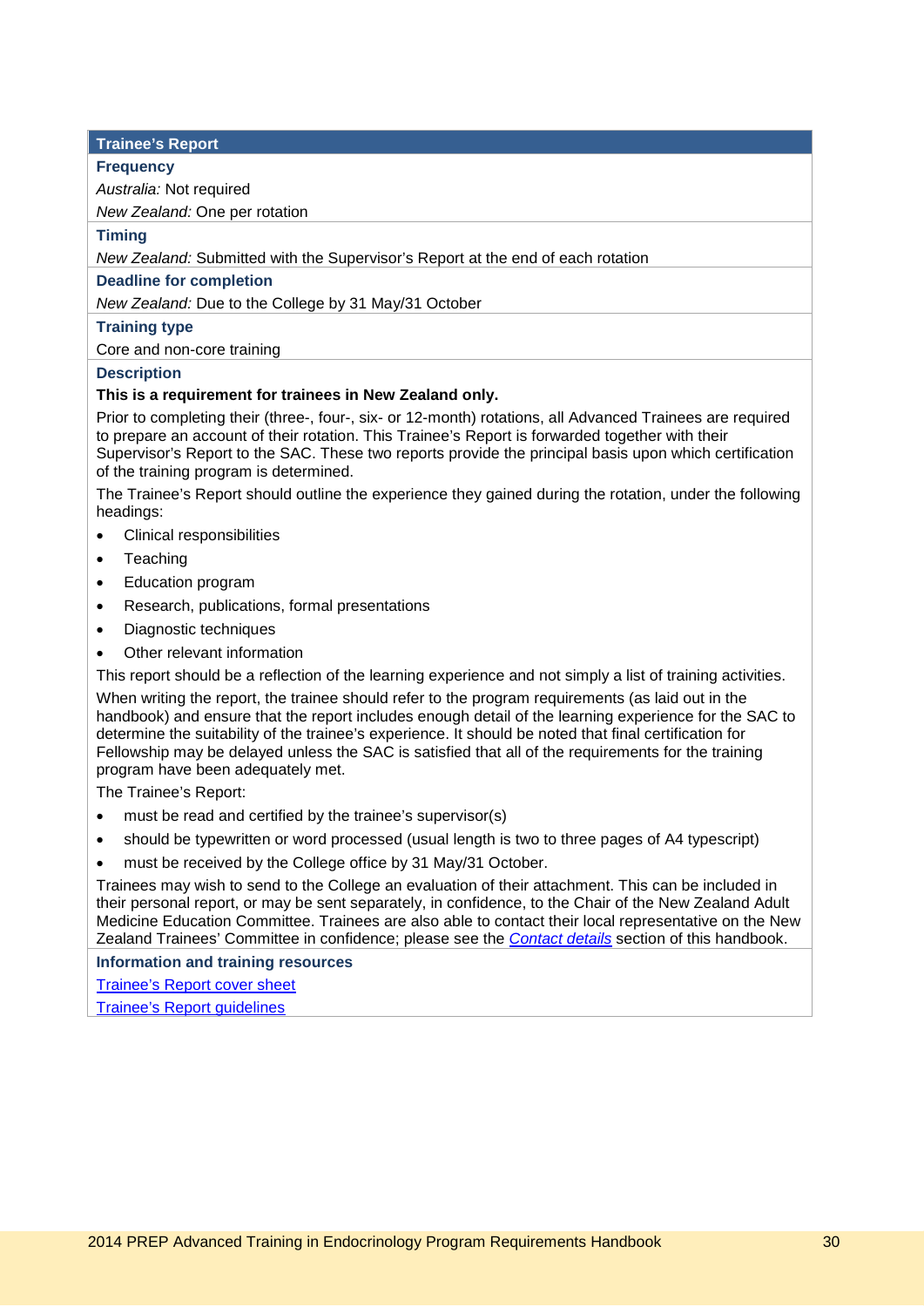## **Abstract Frequency** One per year **Timing** Must be submitted with the Final Supervisor's Report for 2014 **Deadline for completion** *Australian trainees not applying for Fellowship in December 2014:* Due to the College by 31 January 2015 *Australian trainees applying for Fellowship in December 2014:* Due to the College by 15 October 2015 *New Zealand:* Due to the College by 31 May/31 October **Training type** Core and non-core training **Description** An abstract is to be submitted to the SAC in Endocrinology for every year of training. The abstract needs to be presented outside of the trainee's teaching hospital, such as at a regional case-based meeting. At least one of the three abstracts submitted over the course of training must be a research or clinical audit.

An abstract in this context is considered to be either an abstract submitted to a scientific meeting or a summary or a presentation at a regional, state or national meeting.

The abstract is to be between 200–300 words and should be submitted along with the Final Supervisor's Report at the end of each training year.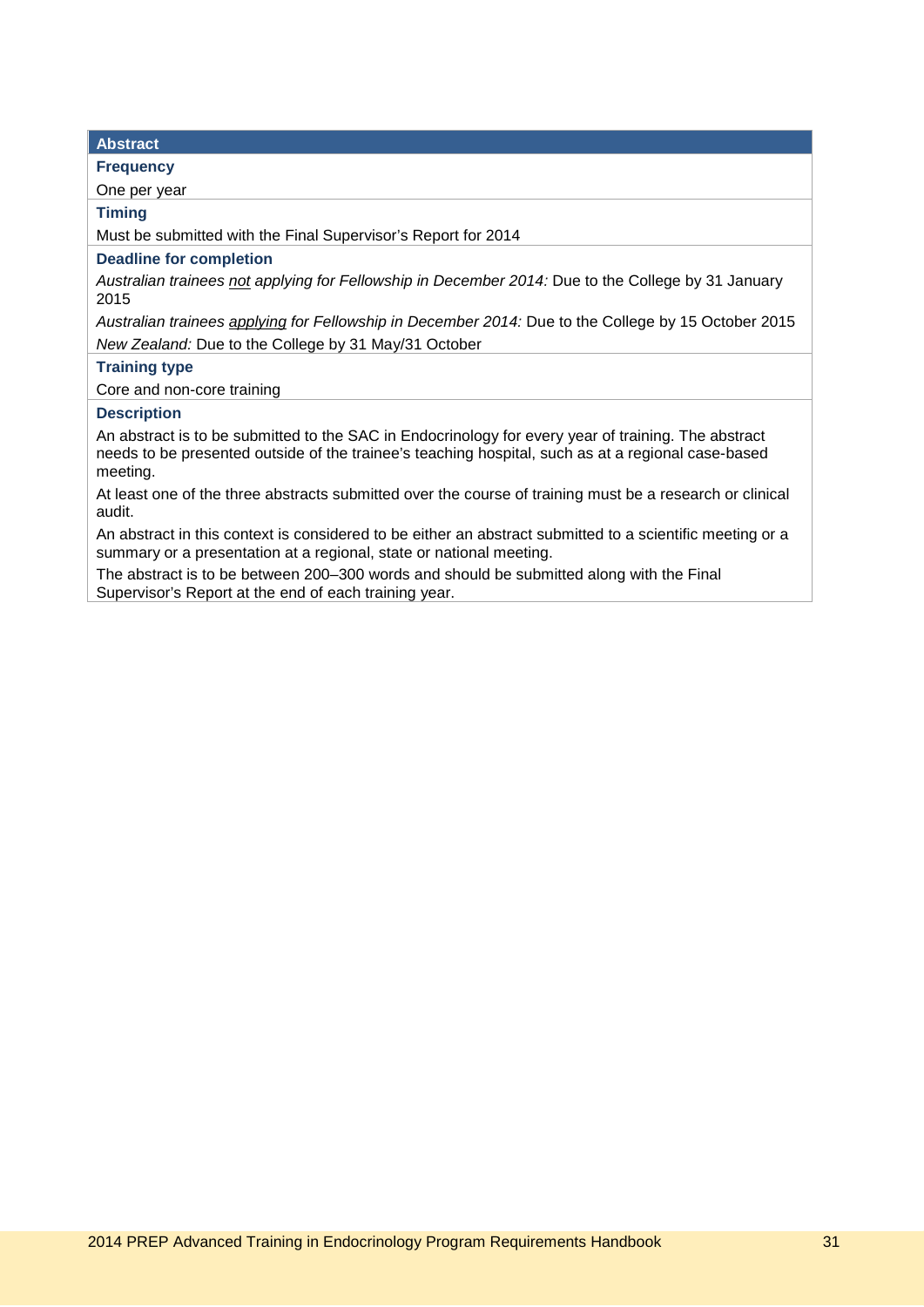## <span id="page-31-0"></span>**Other requirements**

#### *Australia*

- Trainee Interview (one per training program)
- Adult Medicine Trainees attendance at one of each of the following certified training courses (three total):
	- o Endocrine Society of Australia training course<br>
	o Australian & New Zealand Bone & Mineral Sore
	- o Australian & New Zealand Bone & Mineral Society training course<br>
	o Australian Diabetes Society training course
	- Australian Diabetes Society training course
- Paediatrics & Child Health Trainees attendance at two of the following certified training courses:
	- o Endocrine Society of Australia training course
	- o Australian & New Zealand Bone & Mineral Society training course
	- o Australian Diabetes Society training course
- Paediatrics & Child Health Trainees must attend Fellows school (through the Australian Paediatric Endocrine Group) at least once
- Paediatrics & Child Health Trainees must complete 6 months of Developmental and Psychosocial Training.

#### *New Zealand*

- Mandatory Paediatric Requirements applies only to New Zealand Paediatrics & Child Health Division trainees
- Attendance at all of the following:
	- o Clinical training course<br>
	o Bone Densitometry Cou
	- o Bone Densitometry Course<br>
	o two international meetings (
	-
	- o two international meetings (this includes Australia)<br>o two presentations, one of which is international (thi two presentations, one of which is international (this includes Australia).

#### *Description of other requirements*

| <b>Trainee Interview</b>                                                                                                                   |
|--------------------------------------------------------------------------------------------------------------------------------------------|
| <b>Frequency</b>                                                                                                                           |
| Australia: One over the course of training                                                                                                 |
| New Zealand: Not required for New Zealand trainees                                                                                         |
| <b>Timing</b>                                                                                                                              |
| Australia: In the second year of Advanced Training                                                                                         |
| <b>Training type</b>                                                                                                                       |
| Core and non-core training                                                                                                                 |
| <b>Description</b>                                                                                                                         |
| During the course of Advanced Training, each endocrinology trainee will undergo an interview with a<br>member of the SAC in Endocrinology. |
| The purpose of the interview is to:                                                                                                        |
| permit formative assessment of the training undertaken to date                                                                             |
| assist in the planning of future training directions<br>٠                                                                                  |
| allow feedback from the trainee to the SAC in Endocrinology.                                                                               |
| The interview usually occurs in the second year of Advanced Training.                                                                      |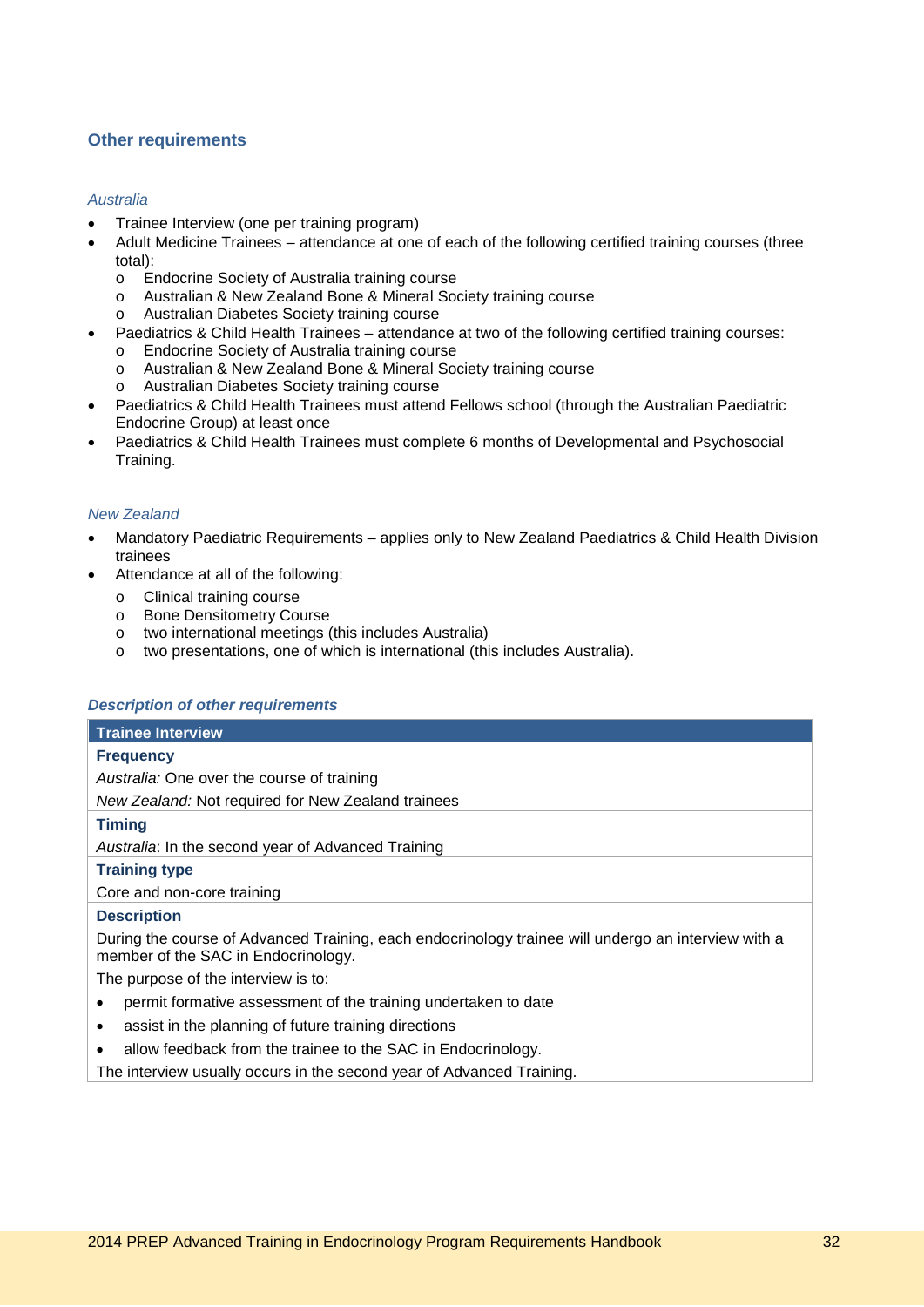#### **Developmental and Psychosocial Training – Australian Paediatrics & Child Health Division trainees only**

### **Frequency**

*Australia:* Once over entire training period (Basic Training *and* Advanced Training) *New Zealand:* Not required

## **Timing**

*Australia:* At any stage during Basic Training or Advanced Training

#### **Deadline for completion**

*Australia:* Must be completed by the end of Advanced Training

#### **Training type**

Core and non-core training

#### **Description**

## **This is a requirement for Australian Paediatrics & Child Health trainees only.**

The developmental and psychosocial component of training for all paediatricians was introduced to ensure that the changing nature of paediatric practice is reflected in the training programs undertaken within Australia. A mandatory period of training in developmental and behavioural aspects of paediatrics must be included in the program.

Developmental and Psychosocial Training can be undertaken during Basic Training or Advanced Training regardless of whether trainees are undertaking general or specialty training. The training consists of a minimum six-month period in one or more of the following areas:

- Developmental/behavioural paediatrics
- Community paediatrics
- Disability/rehabilitation paediatrics
- Child protection
- Child and adolescent mental health

Trainees must nominate a supervisor for the Developmental and Psychosocial Training component; either during Basic Training or Advanced Training. A satisfactory Supervisor's Report for Developmental and Psychosocial Training will be required for the training to be certified.

The following are acceptable training options:

- Six months in a prospectively approved psychosocial training position. The six months must be completed as two three-month terms, a block of six months or as a continuous part time position, i.e. 2.5 days per week for 12 months (please note that a conglomerate of experience for shorter time periods adding up to six months will not be acceptable).
- Six months in a prospectively approved rural position that has a documented weekly program in the psychosocial training areas and an appropriate level of supervision.
- Attend prospectively approved clinic two sessions a week for 18 months, or one session a week for three years, plus complete an approved learning module.

An approved clinic is one that has involvement from other health/educational professionals, and where supervision is directed by a paediatrician experienced in an area or areas of Developmental and Psychosocial Training (such as behaviour, development, rehabilitation, and child protection).

An approved learning module includes one of the following options:

- Evidence of attendance at a lecture series devoted to the topics included in Developmental and Psychosocial Training in a recognised institution
- Three referenced case reports/essays (1500–2000 words) demonstrating a detailed understanding of three different issues in the areas of psychosocial training (e.g. rehabilitation, community paediatrics, etc.)
- Completion of the Griffith Mental Developmental Scales course
- Other prospectively approved modules may be considered.

#### **Information and training resources**

[Final Supervisor's Report](http://www.racp.edu.au/download.cfm?downloadfile=C49017A9-AB76-6040-E9CE02F3BB820F96&typename=dmFile&fieldname=filename)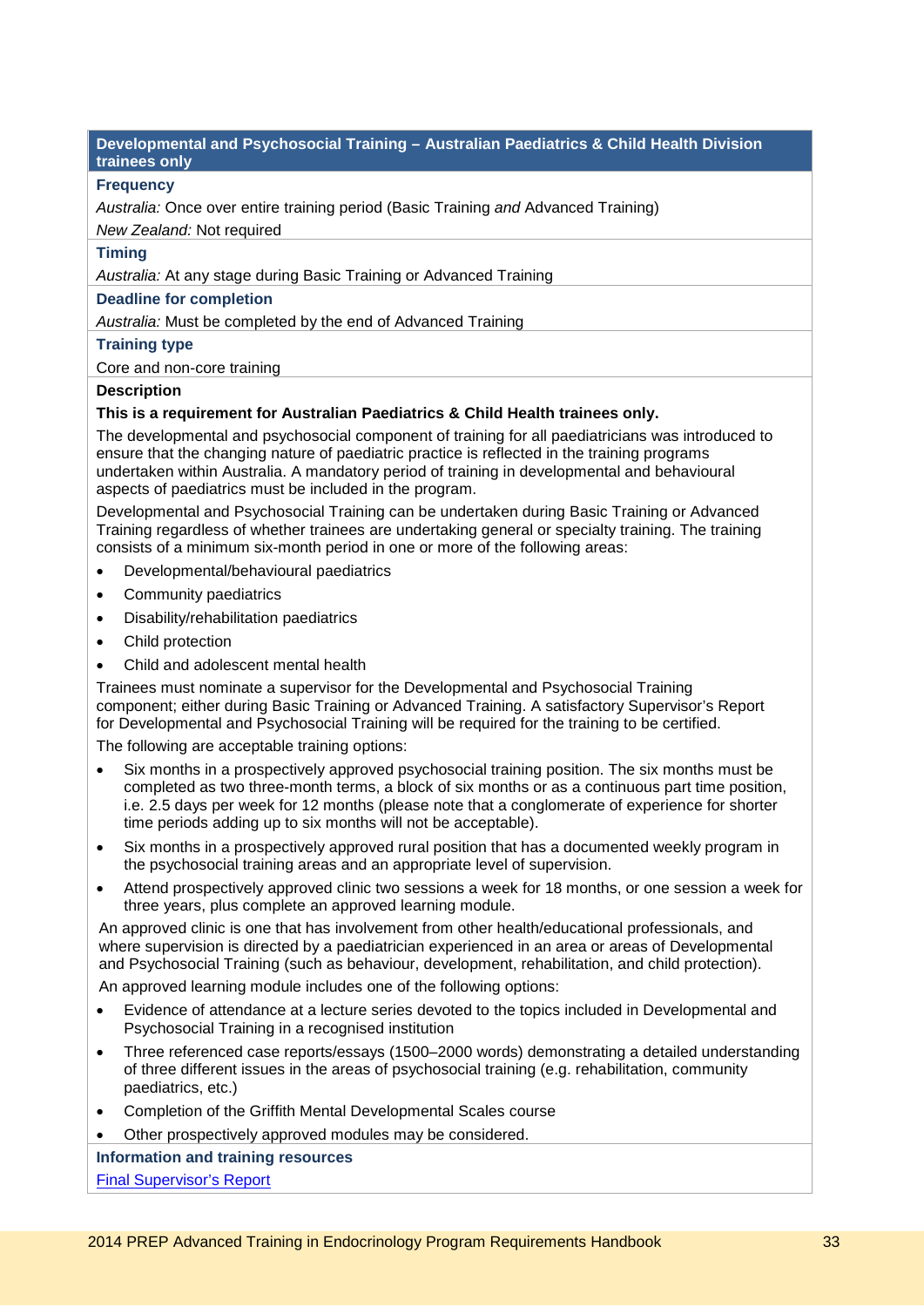**Mandatory Paediatric Requirements – New Zealand Paediatrics & Child Health Division trainees only**

## **Frequency**

*Australia:* Not required

*New Zealand:* Once over entire training period (Basic Training *and* Advanced Training)

### **Timing**

*New Zealand:* At any stage during Basic Training or Advanced Training

#### **Duration of rotations**

*New Zealand:* six months

*New Zealand trainees in more than one RACP advanced training program:* three months

**Deadline for completion of mandatory paediatric requirements rotations and courses**

Must be completed by the end of Advanced Training

#### **Training type**

Core and non-core training

#### **Description**

#### **These requirements are for New Zealand Paediatrics & Child Health trainees only.**

The New Zealand SAC in General Paediatrics will determine whether these requirements have been met. Requirements may be met either during Basic Training or Advanced Training. All New Zealand registered paediatric trainees in other specialties are required to meet the New Zealand mandatory requirements.

#### **1. Neonatal medicine**

At least three months in neonatal medicine is required, which should be at Level III care. Candidates should bear in mind their future career plans:

- Those intending to practise Level II neonatal medicine are advised to have at least 12 months exposure.
- Those intending to practise Level III neonatal medicine but not as neonatologists, are advised to have at least two years exposure.
- Those intending to pursue neonatology as a career will need to register with the SAC in Neonatal/Perinatal Medicine and meet the specific requirements of that training prescription.

## **2. Psychosocial training**

Psychosocial training can be undertaken during Basic Training or Advanced Training, regardless of whether trainees are undertaking general or specialty training. The psychosocial training consists of a minimum three-month period in one or more of the following areas:

- Developmental/behavioural paediatrics
- Community paediatrics
- Disability/rehabilitation paediatrics
- Child protection and adolescent psychiatry
- Adolescent medicine

These areas reflect a holistic approach to the health problems of children and young people; they require an understanding of the roles and inter-relationships of many allied health and communitybased services in a way that distinguishes them from experience in organ-based specialties.

Alternatively, trainees can gain the required experience by managing suitable cases over a longer period of time with appropriate supervision. This experience must be documented in a logbook.

Trainees should keep a record of at least 12 cases they have personally managed under supervision. Copies of clinical letters are not appropriate. There should be a summary of the issues involved, and how they were managed. These cases will normally be accumulated over a two year period, and each case record must be signed by the supervisor. Examples of how this might be done are available from the College.

The range of conditions that should be included in the logbook are: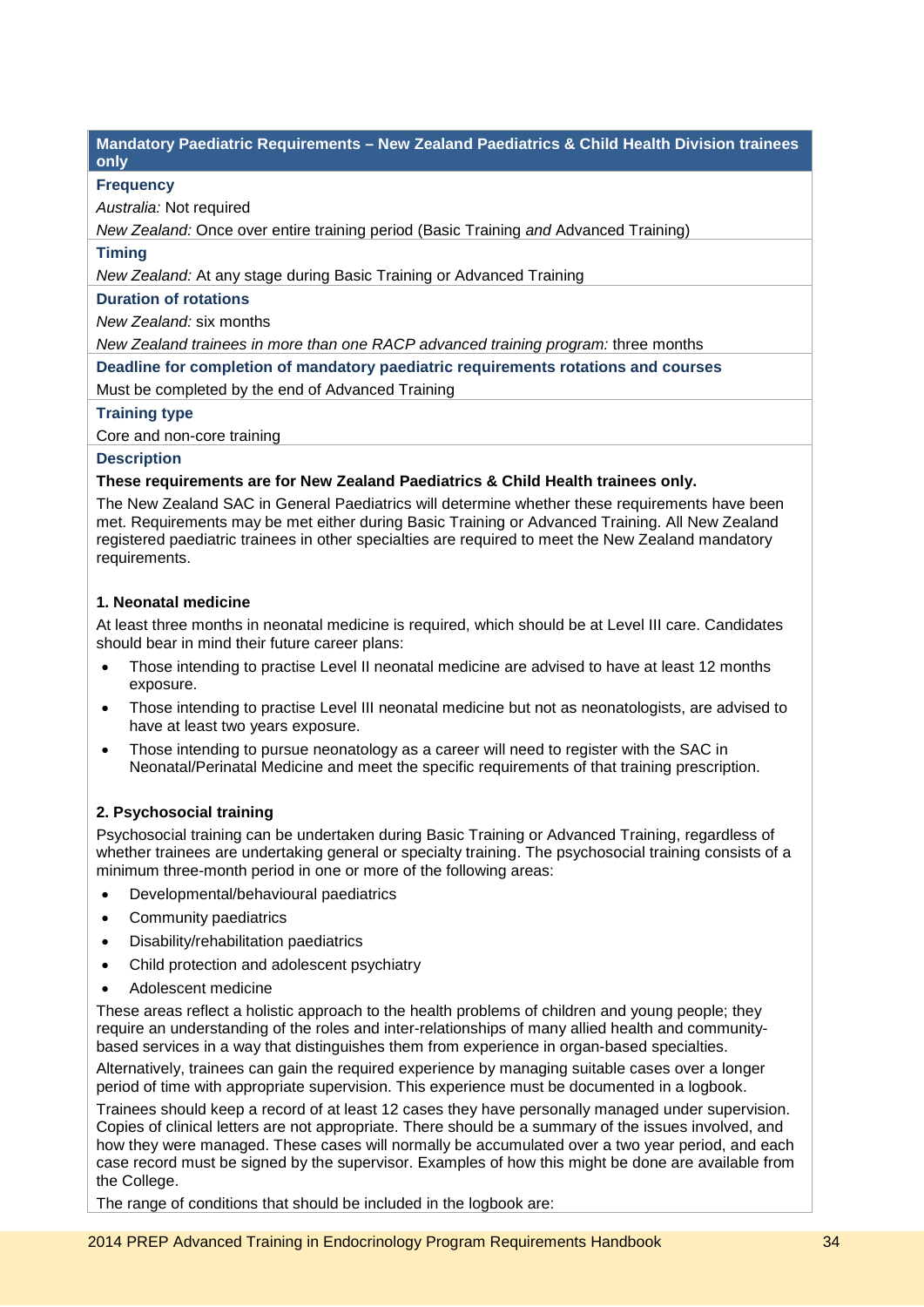**Mandatory Paediatric Requirements – New Zealand Paediatrics & Child Health Division trainees only**

- Developmental problems, with a focus on the response of parents, families and care-givers to the diagnosis and ongoing care of the child with special needs
- Pervasive developmental disorders
- General learning disability the behaviour problems that arise secondary to this condition
- Chronic illness behavioural and psychological problems resulting from chronic illness, and parent and family difficulties resulting from chronic conditions, such as diabetes, epilepsy, chronic arthritis, chronic respiratory disease, physical disability and childhood cancer
- Common behavioural paediatric problems such as enuresis, encopresis, sleep disturbance, eating difficulties, attention deficit and hyperactivity disorder, conduct disorder, anxiety, depression, and preschool behavioural adjustment disorders.

The trainee should nominate a paediatrician with a special interest and skill in behavioural paediatrics or, where available, a child psychiatrist or paediatric clinical psychologist who will act as their supervisor.

The College program director will provide the nominated supervisor with information about the requirements for the logbook and will also review the logbook.

#### **3. Advanced Paediatric Life Support (APLS)**

All trainees are required to attend an APLS course at some point during their Basic Training or Advanced Training. It is recommended that you attend an APLS course as early as possible in your training.

## <span id="page-34-0"></span>**Advanced Training Portal**

Resources for many of the program requirements listed above can be accessed through the [Advanced](https://vle.racp.edu.au/mod/atp/view.php?id=1097)  [Training Portal.](https://vle.racp.edu.au/mod/atp/view.php?id=1097) These include:

- important dates
- online teaching & learning and formative assessment tools
- information sheets, workflows, rating forms and interactive video tutorials for online tools
- additional resources, including curricula
- a help section, including information on how to use the portal
- frequently asked questions (FAQs)
- summary of training completed/required.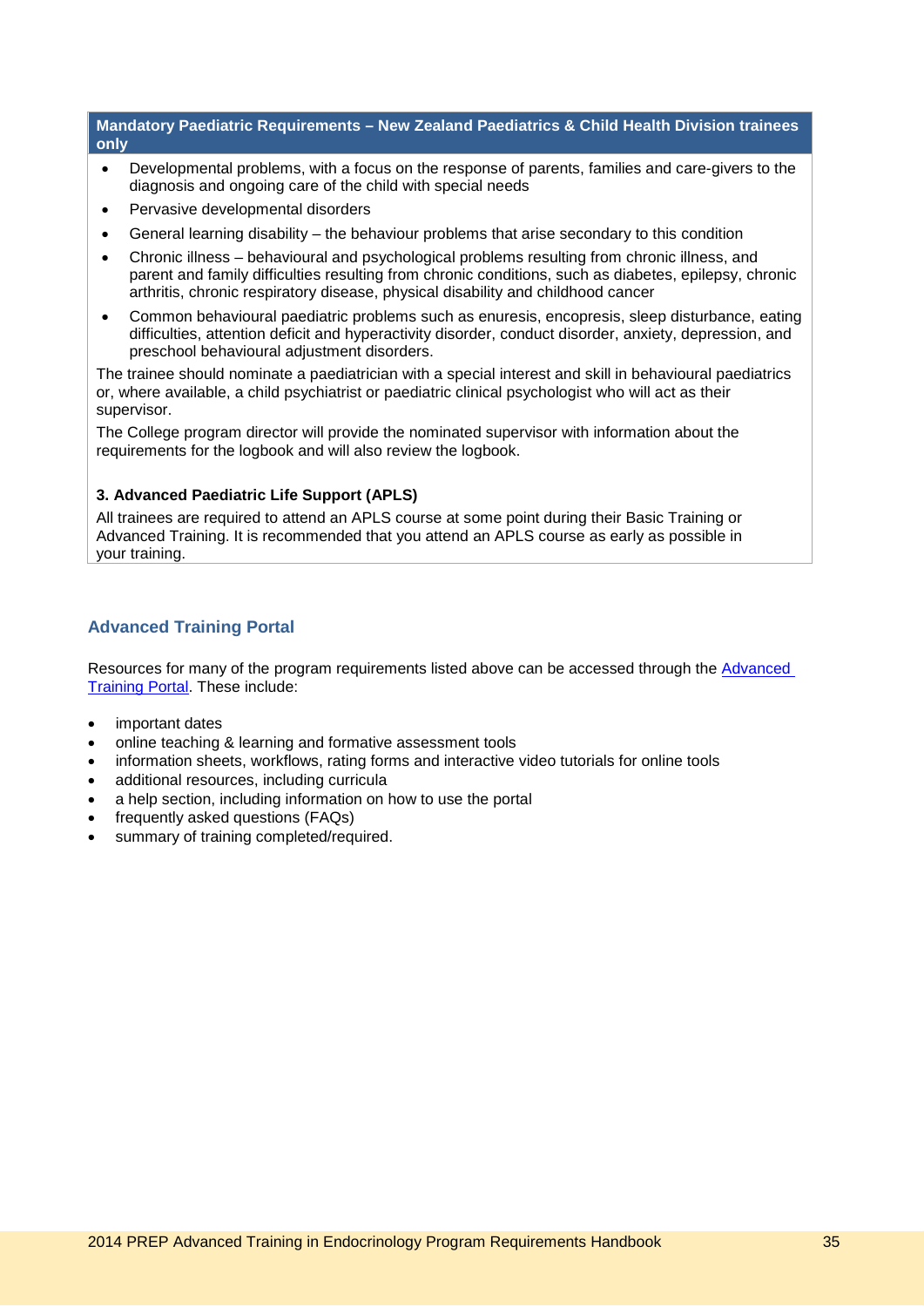## <span id="page-35-0"></span>**Roles and responsibilities**

Supervision in PREP training involves a comprehensive level of educationally-focused support for trainees. Support from supervisors in PREP training centres around:

- planning and facilitating the trainee's learning path
- facilitating effective teaching and learning opportunities
- providing comprehensive and timely feedback on the trainee's progress and achievement of the curricula's learning objectives.

## <span id="page-35-1"></span>**Supervising committee**

Trainees are supervised by an Advanced Training Committee for the duration of Advanced Training. The committee will confirm that the training requirements have been satisfied before the trainee can be recommended for Fellowship.

The Australian and New Zealand SACs in Endocrinology oversee Advanced Training in Endocrinology. The Australian SAC reports to the College Education Committee (CEC), which in turn reports to the College Board. The New Zealand SAC reports to the New Zealand Adult Medicine Education Committee (NZAMEC).

#### *Structure*

#### *Australia*

The SAC is a diverse representative body with physicians and paediatricians from most Australian states and New Zealand. Membership consists of the Chair of Advanced Training, a Coordinator of Advanced Training, trainee representatives, two representatives from the Endocrine Society of Australia, two representatives from the Australian Diabetes Society, two representatives from the Australian and New Zealand Bone and Mineral Society and two representatives from the Australian Paediatric Endocrine Group.

#### *New Zealand*

The SAC is comprised of eight members. Membership consists of a Chair, and four other members, plus one appointed member from the NZAMEC.

#### *Appointment process*

#### *Australia*

Prior to a vacancy for a specialty society representative on the committee, expressions of interest are invited from within that society. Applicants are considered by the specialty society Executive Committee and a new representative determined. Positions within the committee (e.g. Chair, Coordinator of Advanced Training) are determined by the committee. Members are appointed a two-year term, which can be renewed twice, meaning that a committee member may serve a maximum of six years in a single role.

#### *New Zealand*

Nominations are requested from the specialty society, the New Zealand Society of Endocrinology, and the nominee formally elected onto the committee. The Chair is elected from the committee.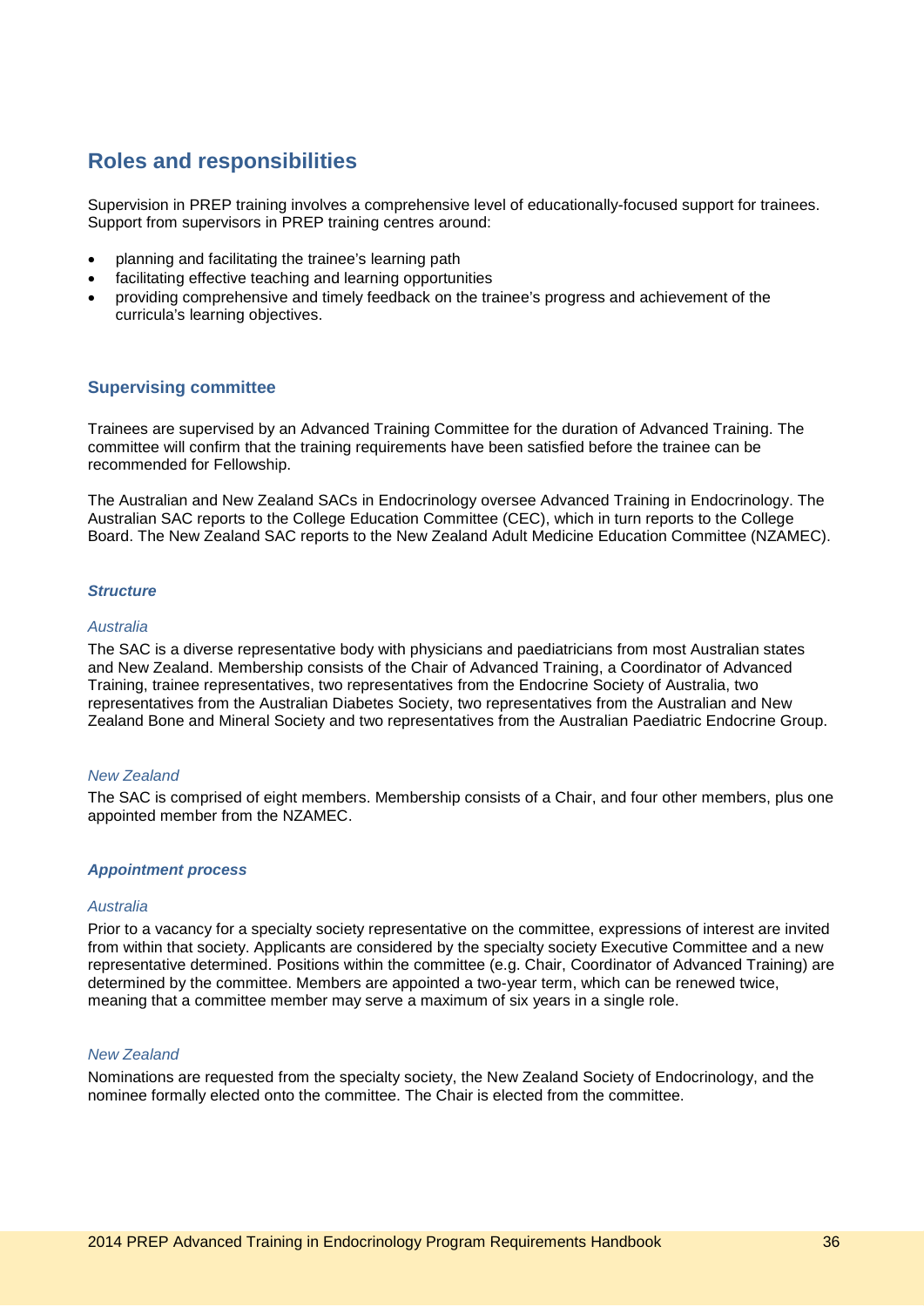#### *Committee's role*

The SACs formally meet twice per year and work on matters including the accreditation of training sites, curricula and assessments for Advanced Training, trainee issues and educational policy.

The College's Education Services provide support to the SAC through an assigned Education Officer, and any queries for the SAC should be directed to this person; please refer to the *[Contact details](#page-49-0)* section of this handbook.

## <span id="page-36-0"></span>**Advanced Training supervisors**

#### *Supervision requirements*

#### *Australia*

For each period of **core training**, trainees are required to nominate:

- one supervisor who is a practicing endocrinologist
- a second supervisor with FRACP.

For each period of **non-core training**, trainees are required to nominate:

- one supervisor with FRACP
- a second supervisor who may or may not have FRACP.

## *New Zealand*

For each year of training, trainees should nominate:

- one supervisor with FRACP (required)
- a second supervisor who may or may not have FRACP (recommended).

During a non-core year, trainees may be working in an environment where there are no consultant physicians. In such circumstances, trainees must nominate an appropriate senior colleague who will be acceptable to the SAC to act as their supervisor.

The SAC suggests that trainees seek a mentor for their three years of Advanced Training. This person should have an understanding of the training requirements and curriculum so they can provide career advice, support, and assistance in seeking training positions.

#### *Support for supervisors*

The College's Medical Education Officers and Advanced Training Unit staff are equipped with an understanding of the purpose and functionality of each PREP teaching & learning and assessment resource, and have the capacity to advise Fellows and trainees in their use.

Medical Education Officers are based in each Australian state and New Zealand, and conduct workshops to help trainees and supervisors familiarise themselves with the Advanced Training Portal and the other online tools associated with the PREP Program. Medical Education Officers are also available on request to visit sites and conduct one-on-one consultations.

Details of future workshops and contact details for Medical Education Officers can be found in the *Supervisor*  **Support section of the [College website.](http://www.racp.edu.au/page/educational-and-professional-development/supervisor-support)** 

Additional supporting resources for PREP tools are accessible via the [Advanced Training Portal.](https://vle.racp.edu.au/mod/atp/view.php?id=1097) These include information sheets, workflows and video examples of PREP tools.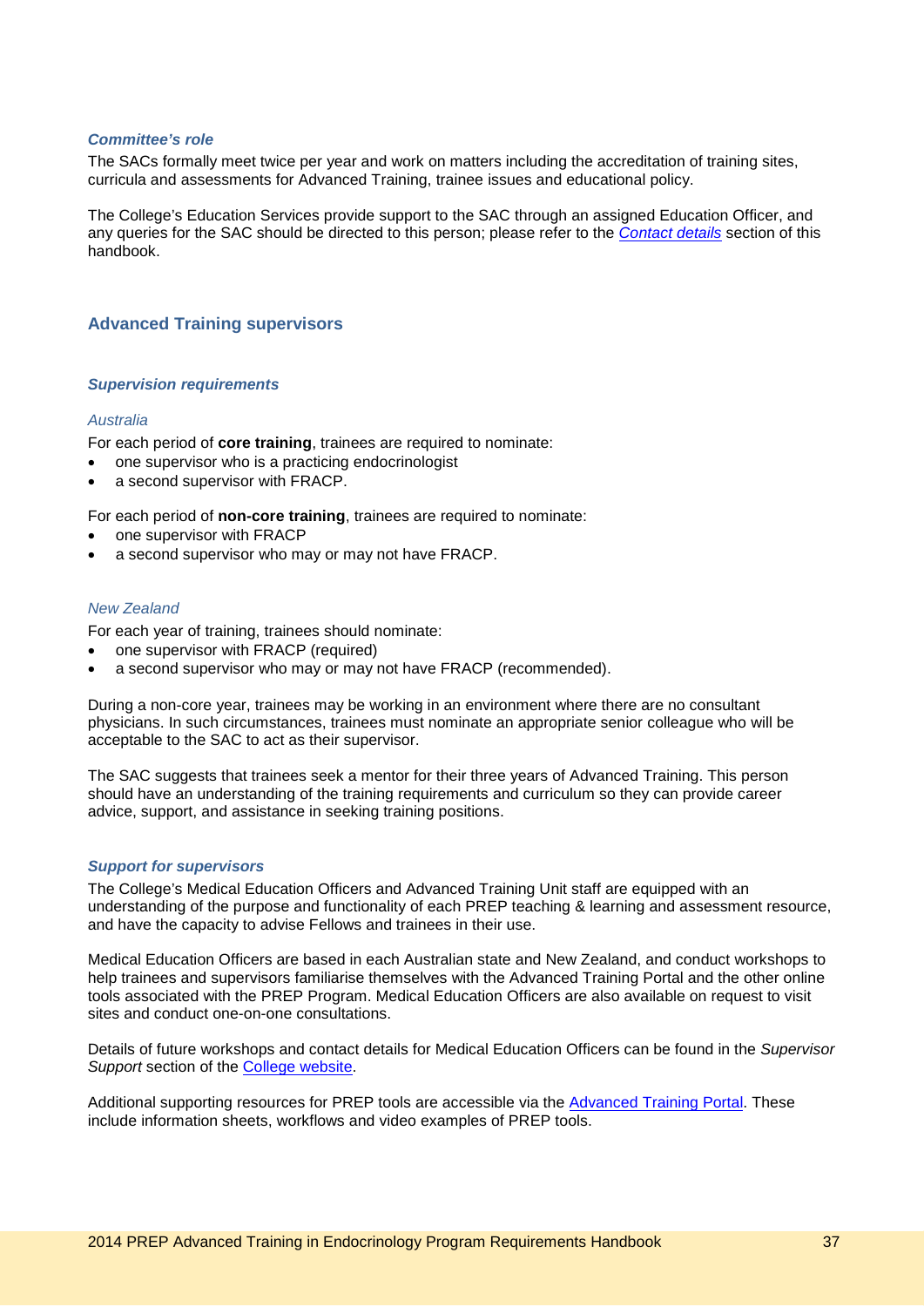#### *Supervisor Support Strategy*

A Supervisor Support Strategy has been developed by the College. One of the key components of this strategy is around supervisor training. The Supervisor Professional Development Program delivery model comprises three components:

- 1. three face-to-face workshops, each three hours in length
- 2. online learning and resources
- 3. Fellows as coaches and follow up by Medical Education Officers.

The first of the three face-to-face workshops has been developed, Practical Skills for Supervisors. This workshop incorporates the overarching themes of developing expertise and coaching trainees towards expert performance. Workshop 2: Teaching and Learning in Health Settings and Workshop 3: Workplacebased Learning and Assessment will be released in 2015 and 2016 respectively.

More information about the Supervisor Support Strategy can be found on the [College website.](http://www.racp.edu.au/page/educational-and-professional-development/supervisor-support)

## <span id="page-37-0"></span>**Advanced Trainees**

#### *Responsibilities*

The PREP Program is based on the philosophy that learning should be instigated and regulated by the trainee. In practice, this means that trainees, rather than their supervisors, are responsible for identifying the opportunities for learning that lead to the completion of training requirements.

Trainees are responsible for:

- arranging for the appropriate supervisor to support completion of formative and summative assessments, teaching and learning tools, and application forms
- submitting forms and documentation by the required deadlines (as detailed in *[Eligibility and entry into](#page-18-0)  [Advanced](#page-18-0) Training* and *[Program requirements](#page-21-0)*)
- securing training positions in accredited training settings each year
- researching and accessing new learning resources as necessary
- providing new supervisors with copies of past Supervisor's Reports and any other information relevant to their progress at the commencement of each rotation. If a trainee is unable to provide this information then the College may do so on their behalf
- familiarising and adhering to college policy.

#### *Trainee as a learner*

Trainees are expected to:

- be familiar with College educational requirements as outlined in program requirement handbooks and curricula
- identify their learning needs, set learning objectives and discuss these objectives with their supervisor
- initiate meetings with their supervisor to regularly discuss and receive feedback on their progress in the training program
- fulfil all learning and assessment requirements of the training program, ensuring these are submitted on time
- attend teaching sessions organised at their training setting
- actively seek feedback and response appropriately to feedback on their performance and achievements
- actively seek mentorship in their progression towards independent practice as a physician
- reflect on their performance, development as a learner, teacher and professional in order to meet the required standards.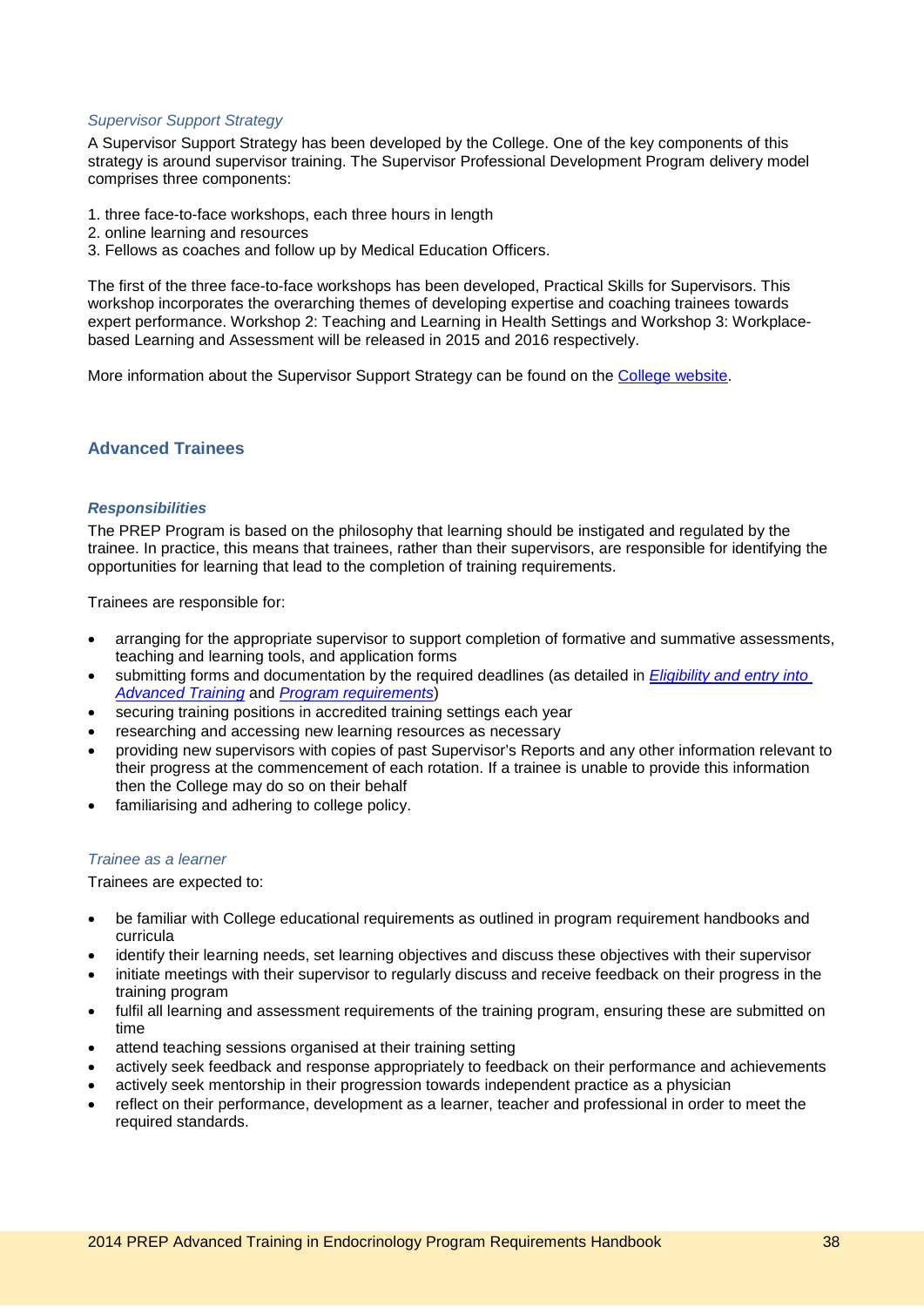Trainees are encouraged to complete evaluation surveys as developed by the College so that the College may deliver effective training programs of the highest quality and relevance to medical practitioners.

It is a trainee's responsibility to read and sign the *[Statement of Basic Training Responsibilities](http://www.google.com/url?sa=t&rct=j&q=&esrc=s&source=web&cd=1&ved=0CHAQFjAA&url=http%3A%2F%2Fwww.racp.edu.au%2Findex.cfm%3Fobjectid%3D48012BA0-FF2D-898D-1D0238513D54597F&ei=OF3NT6fLLaeriAeO_tXSBg&usg=AFQjCNGd8UkEXZBwkg-aDHKP8wa61RZyfw&sig2=xuIKsncC3jLeWZMnGbrRrQ)* or *[Statement](http://www.google.com/url?sa=t&rct=j&q=&esrc=s&source=web&cd=2&ved=0CH8QFjAB&url=http%3A%2F%2Fwww.racp.edu.au%2Findex.cfm%3Fobjectid%3D5EB321CE-E35D-B873-45EB1AFFB9E6DE9E&ei=_VzNT_uiCYm5iQeC0qzMBg&usg=AFQjCNGlTLA4dzadTZoAuXDNL2-XQOG8mg&sig2=xq8mx-IWgyb9YDJLhUL12Q)  [of Responsibilities in Advanced Training](http://www.google.com/url?sa=t&rct=j&q=&esrc=s&source=web&cd=2&ved=0CH8QFjAB&url=http%3A%2F%2Fwww.racp.edu.au%2Findex.cfm%3Fobjectid%3D5EB321CE-E35D-B873-45EB1AFFB9E6DE9E&ei=_VzNT_uiCYm5iQeC0qzMBg&usg=AFQjCNGlTLA4dzadTZoAuXDNL2-XQOG8mg&sig2=xq8mx-IWgyb9YDJLhUL12Q)* at the beginning of each term of training.

#### *Trainee as a teacher*

Trainees are expected to be involved in teaching and mentoring and as such it is expected that they will:

- learn the skills of teaching
- act as a role model and mentor for junior doctors
- impart medical knowledge to junior colleagues and other members of multidisciplinary teams in formal and informal settings.

#### *Receiving feedback*

Feedback received by trainees during formative assessments, or trainee–supervisor meetings, should be used to identify gaps in their knowledge or skills, refine clinical and professional practices, and plan their future learning.

To maximise the benefits of these sessions, trainees should:

- listen carefully to feedback, and avoid internally refuting or categorically defending themselves against feedback they perceive to be negative
- clarify anything they are unsure about, i.e. test their understanding by rephrasing what they have heard, and asking for confirmation that it is correct
- personally consider and ask for suggestions on how to practically apply their supervisor's feedback
- develop an action plan on how to proceed from there.

## <span id="page-38-0"></span>**College support for trainees**

The College is committed to supporting trainees who are experiencing difficulty in their training. If trainees or supervisors are experiencing difficulty, they should contact the Education Officer for their specialty, please refer to the *[Contact details](#page-49-0)* section of this handbook. Additional information is also available on the [College](http://www.racp.edu.au/page/educational-and-professional-development/trainee-support)  [website.](http://www.racp.edu.au/page/educational-and-professional-development/trainee-support)

#### *Trainees' committees*

The College Trainees' Committee (CTC) and the New Zealand Trainees' Committee represent and advocate on behalf of trainees. Trainees are also represented on the College Board of Directors by two members of the CTC executive. More information, including the CTC by-laws, can be found on the [College website.](http://www.racp.edu.au/page/ctc)

Trainees wishing to contact their local representative on the CTC or New Zealand Trainees' Committee in confidence regarding their selection, training assessment, supervision and educational experience should refer to the *[Contact details](#page-49-0)* section of this handbook for their contact details.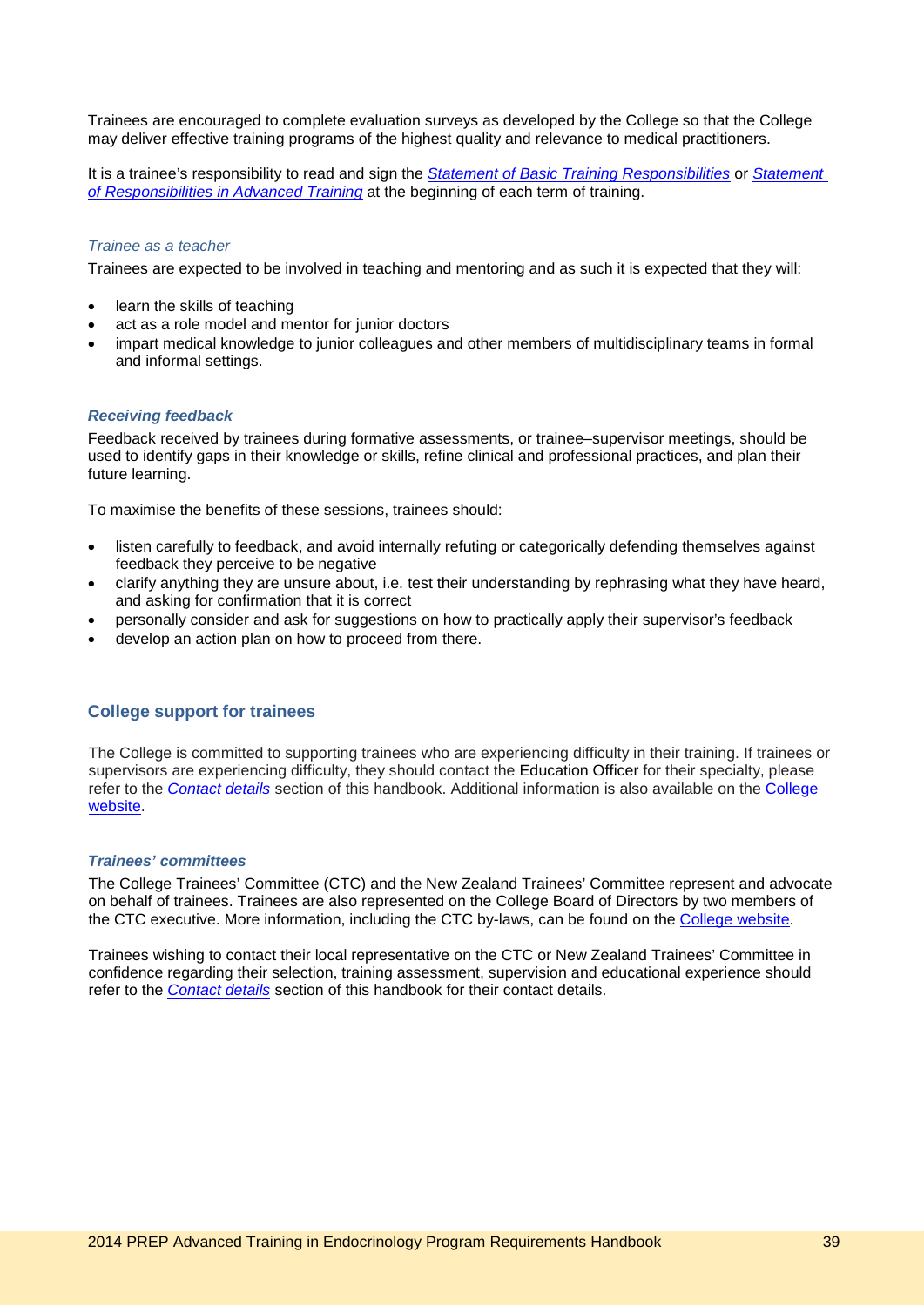## *Education*

The College will aim to provide a high-quality educational framework and educational tools appropriate for training in clinical and non-clinical settings, and in doing so will seek to:

- facilitate a level of training whereby, upon a trainee's satisfactory completion of the training program, the minimum standards attained comply with the professional and educational requirements of the College as accredited by the Australian Medical Council and Medical Council of New Zealand
- provide training programs, developed in conjunction with Fellows and trainees, relevant to each specialty and suitable for implementation in accredited workplace settings under the guidance of supervisors
- provide access to information about the contents and objectives of each training program
- provide trainees and supervisors with the opportunity to give the College feedback on all aspects of the training program
- inform trainees and supervisors within a reasonable time period of any changes to the curriculum, structure of the training program and any other significant alterations, other than minor timetabling changes, which may affect them
- facilitate internal and external reviews of College training and assessment programs to promote continuous improvement.

#### *Assessment*

In relation to assessment programs and activities, the College will seek to:

- promote development and administration of assessments and examinations that are educationally valid
- design assessments and examinations to be consistent with the curriculum of the relevant training program
- provide clear and timely information about assessments and submission dates and the preferred or required format of assessments and submissions.

#### *Supervision*

In relation to supervision support, the College will progressively:

- provide a framework to equip supervisors to provide constructive feedback on progress and performance
- promote training for supervisors and facilitate support for their role in supervising trainees
- communicate to supervisors the program requirements and learning objectives of the training programs that they supervise.

#### *The Mentor role (recommended)*

It is strongly recommended that trainees nominate a Mentor. The Mentor's role is to complement that of supervisors, by providing advice and support when required and impartial consideration of conflict situations, should they arise. A Mentor should be perceived by a trainee as a senior colleague, aware of the local, specialty and College requirements for training, to whom the trainee could turn for professional advice and support at any time during training.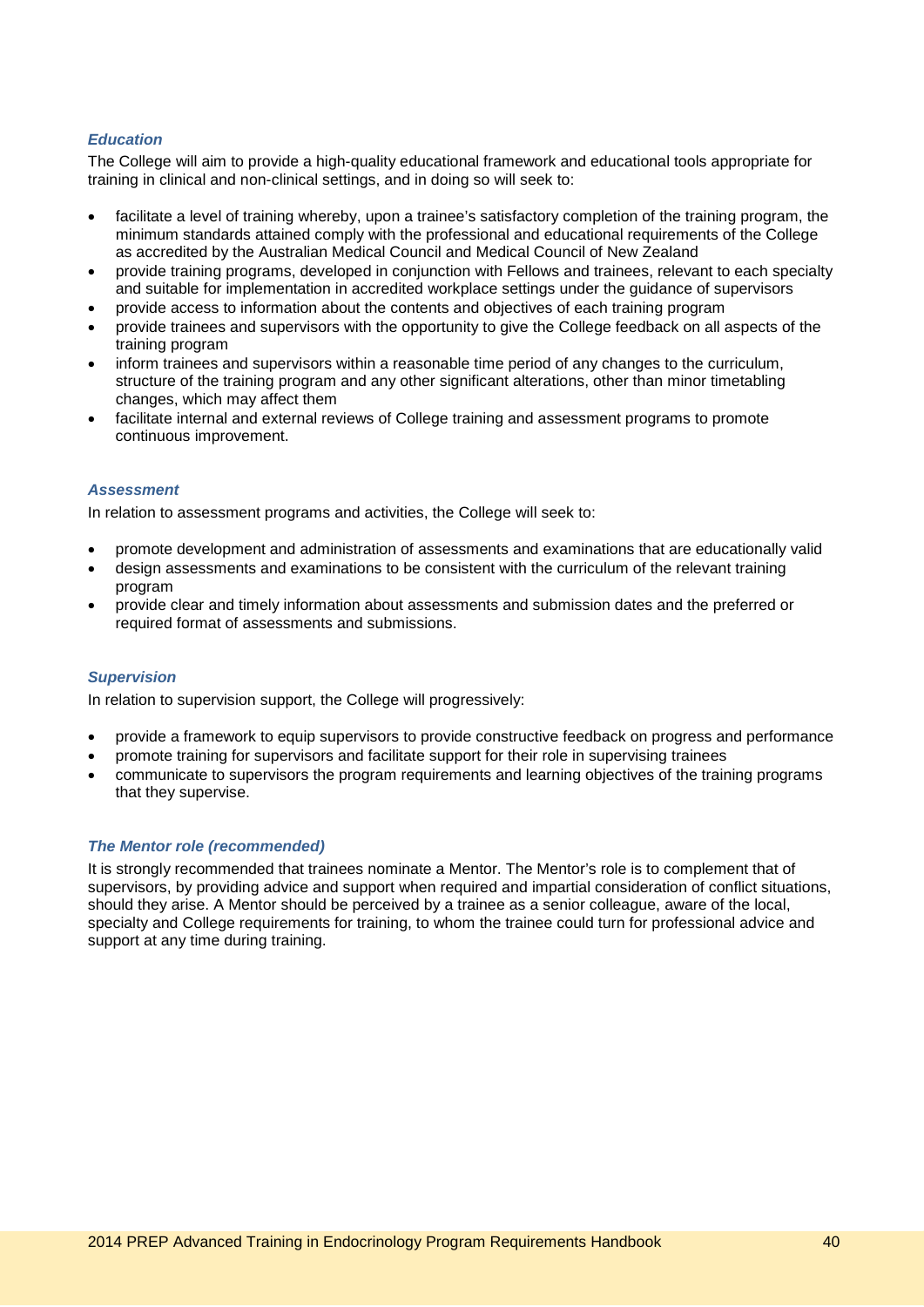#### *The Mentor's duties*

Mentors:

- help trainees define their learning needs and directions for development
- facilitate trainees' learning in the PREP Training Program
- counsel trainees on appropriate professional career options and alternatives
- assist in the resolution of conflicts within the context of the PREP Training Program
- refer trainees to other individuals or resources that will assist them during their training.

Interactions between trainees and Mentors are in confidence; a Mentor would not usually provide information to a supervisor, Director of Physician Education (DPE), Director of Advanced Training (DAT), SAC or other education committee without the consent of the trainee.

There can be significant benefits for both the Mentor and trainee if the relationship is based on a genuine professional interest in education and adult learning. There needs to be trust between both parties and a clear understanding of the respective roles and responsibilities.

#### *Selection of a Mentor*

The DPE or another colleague can have a role in helping trainees choose their Mentor. A Mentor will have an important role if there is insufficient support from one or more of the trainee's supervisors, or if the supervision is inadequate or does not satisfy the College requirements. At the time of passing the examination, it is recommended that trainees discuss with their Mentor their plans for Advanced Training over the three years.

In New Zealand, SACs are able to nominate a senior physician who can act in this role.

#### *Reconsideration, Review and Appeals Process By-Law*

The College is committed to procedural fairness, and has a process in place for trainees and Fellows dissatisfied with College decisions by which they are directly affected. The purpose of this process is to provide an internal grievance mechanism to ensure that those affected by decisions of the College are treated fairly and consistently.

The by-law can be found on the [College website.](http://www.racp.edu.au/page/education-policies)

#### *Privacy*

The College complies with the relevant privacy legislations: the *Privacy Amendment (Private Sector) Act 2001* in Australia and the *Privacy Act 1993* in New Zealand.

The College's Privacy Policy applies to all personal information collected, stored, used and disclosed by the College. The full policy can be found on the [College website.](http://www.racp.edu.au/page/privacy)

The policy statement explains:

- what personal information the College collects
- how the College uses/discloses that information
- how the College stores that information
- entitlement to access personal information.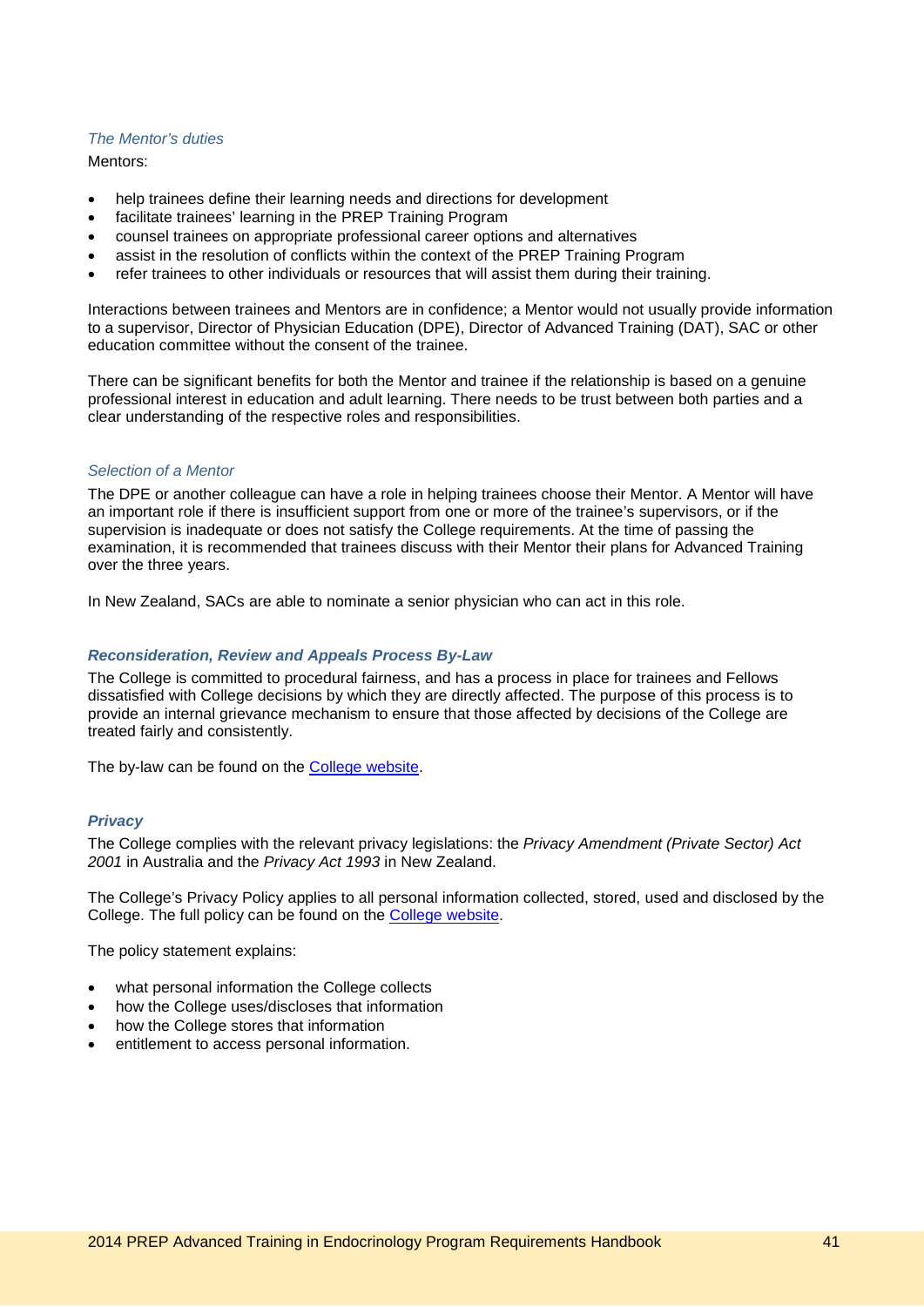#### *Working together*

The College's Working Together policy aims to ensure that the College provides a safe working and training environment. It describes the practices expected in College activities, training programs, and the various workplaces and training environments where College staff, trainees, Fellows and overseas trained physicians are located.

The full policy can be obtained from the College on request; please see the *[Contact details](#page-49-0)* section of this handbook.

#### *Code of Conduct*

The College aims to maintain a high standard of ethical behaviour and expects its Directors, Fellows and other members to treat each other and others with fairness, honesty and respect at all times.

The College [Code of Conduct](http://www.racp.edu.au/index.cfm?objectid=29167C5E-E0EA-3546-DCF6A26B73CE319F) was developed in order to:

- articulate the high standards of honesty, ethical and legal behaviour expected of the College's Directors, Fellows and trainees
- encourage the observance of those standards
- guide Directors, Fellows and trainees as to the practices thought necessary to maintain confidence in the College's integrity
- set out the responsibility and accountability of individuals in particular to report unethical practices or suspected breaches of this Code while they are at the College premises, acting for or representing the College, dealing with College employees or conducting College business.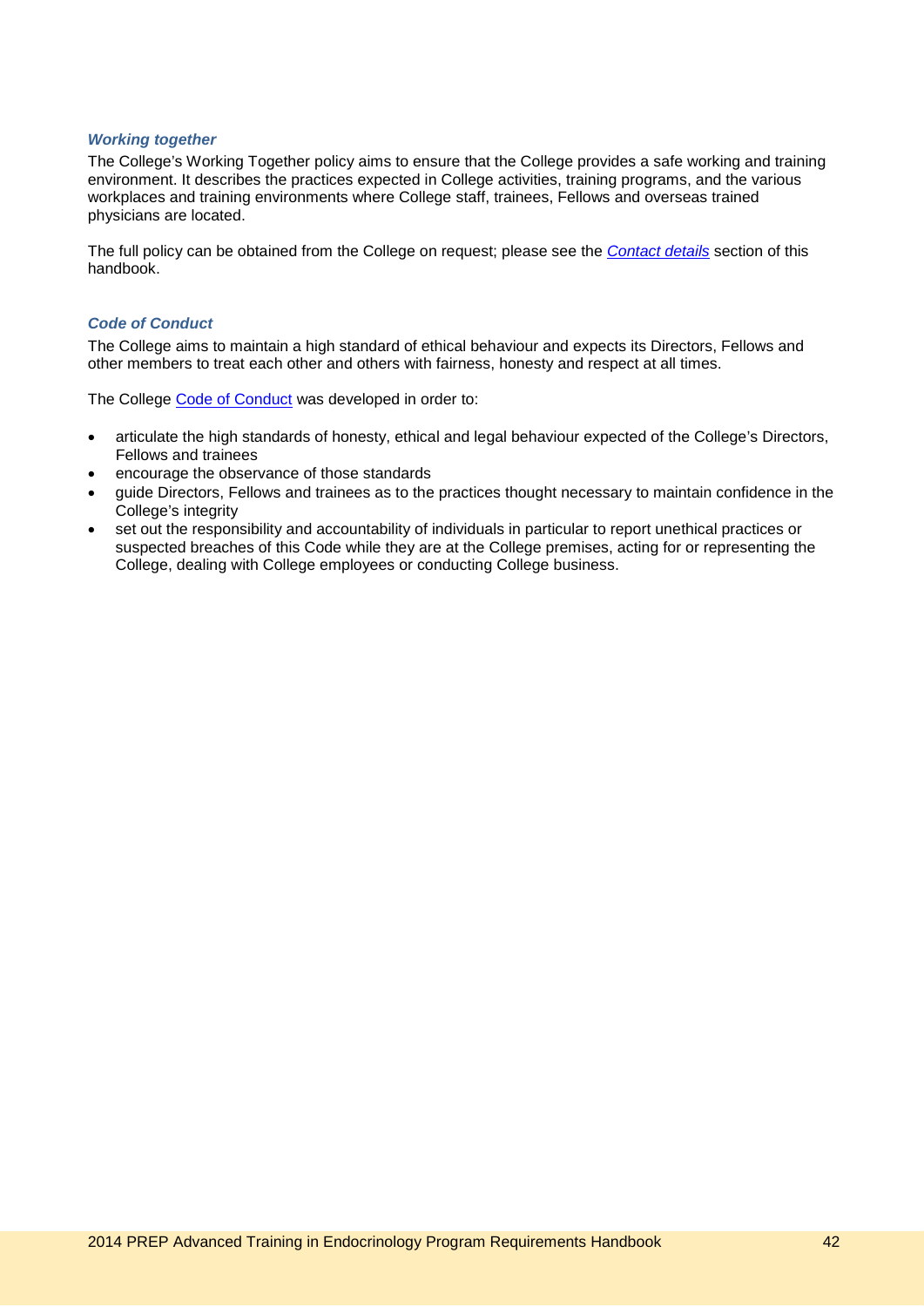## <span id="page-42-0"></span>**Accreditation of settings**

It is required that core training in endocrinology is conducted in training positions that have been accredited by the SAC as suitable for Advanced Training. The accreditation of training settings supports the provision of quality training environments with an appropriate balance between teaching and learning, and service provision.

The SAC in Endocrinology in New Zealand has only recently commenced the accreditation of training sites. For information about accredited settings for Advanced Training in New Zealand, please contact the College's New Zealand office, details of which can be found in the *[Contact details](#page-49-0)* section of this handbook.

## <span id="page-42-1"></span>**Accredited settings for training**

Training settings are accredited in recognition of the community's expectations for fully trained and competent physicians and paediatricians, and:

- to ensure that training posts provide high quality clinical training
- to aid the approval of individual training programs
- to provide information for trainees and supervisors about the training facilities, supervision, and mix of educational opportunities available at each site.

Processes for the accreditation of training settings aim to be transparent, reliable, valid and flexible. Sites are assessed against a set of predetermined criteria. Sites are assessed remotely, and in some cases this is followed by a face-to-face visit by two SAC members. Criteria and application forms can be found on the [College website](http://www.racp.edu.au/index.cfm?objectid=4C8D33CA-FFB1-398F-48D58BACB61D6FF5) or obtained from the Education Officer to the SAC; please refer to the *[Contact details](#page-49-0)* section of this handbook.

The SACs strongly recommend that trainees complete their Advanced Training at more than one training site.

Trainees considering training in overseas positions should seek guidance from the relevant SAC prior to applying for prospective approval.

## <span id="page-42-2"></span>**List of accredited settings**

The Australian SAC maintains a list of sites accredited for core Advanced Training in Endocrinology in Australia. This can be found on the [College website,](http://www.racp.edu.au/index.cfm?objectid=4C8D33CA-FFB1-398F-48D58BACB61D6FF5) or obtained from the Education Officer to the SAC; please refer to the *[Contact details](#page-49-0)* section of this handbook.

Information on accredited sites for Advanced Training in New Zealand can be obtained from the Education Officer to the SAC; please refer to the *[Contact details](#page-49-0)* section of this handbook.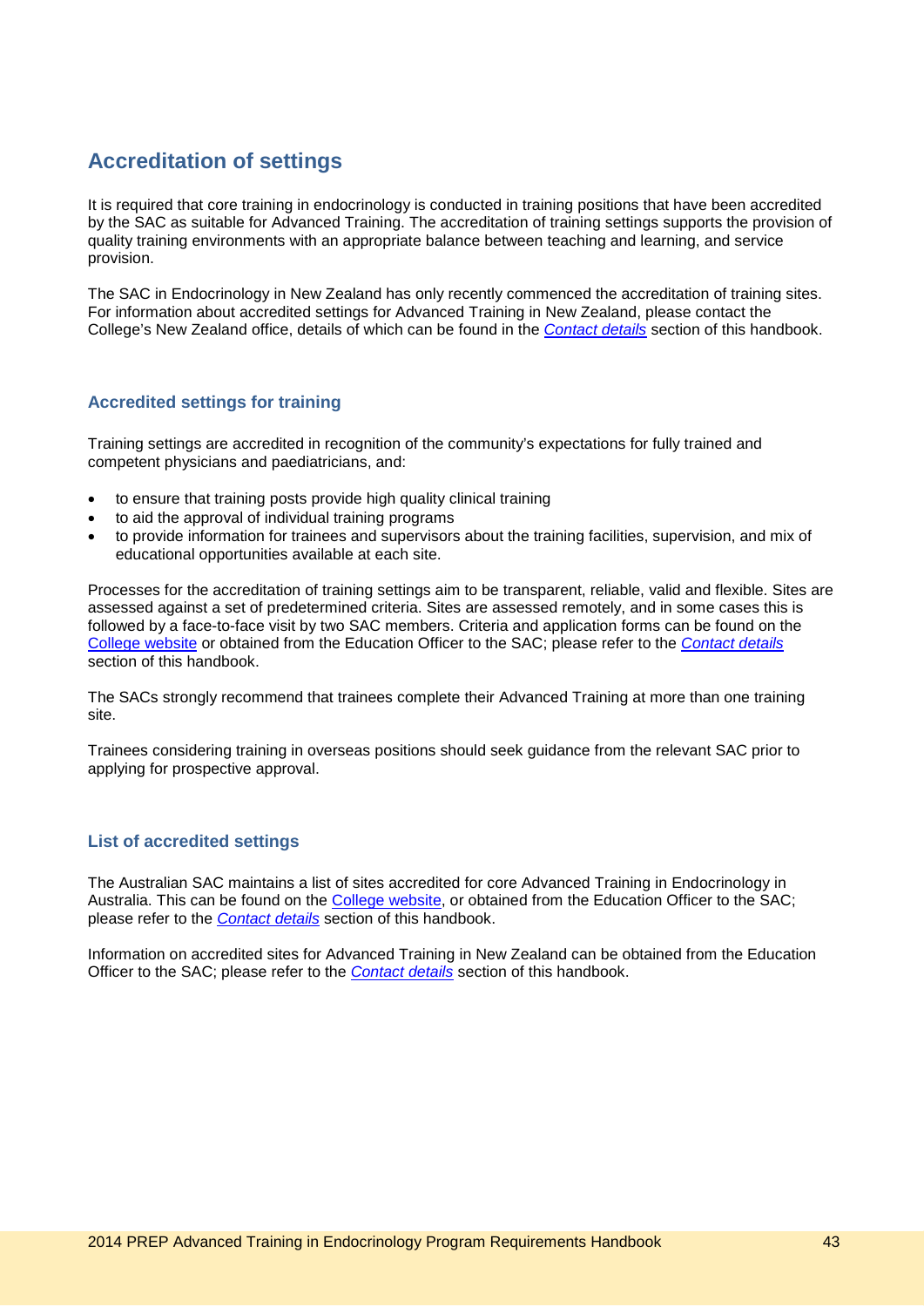## <span id="page-43-0"></span>**Variations in training settings**

#### *Training outside Australia and New Zealand*

The SACs require that Advanced Trainees spend a minimum of 12 months (FTE) core training in Australia and/or New Zealand. This is to ensure that trainees receive adequate exposure to local practices and health services.

Trainees intending to undertake Advanced Training outside Australia or New Zealand should enquire about the suitability of these training positions with their SAC well before applying for prospective approval of the training period. In all cases, trainees must satisfy to the SAC that the training and supervision in any overseas training program is satisfactory. Once the SAC has decided on the suitability of the post, trainees should complete the application process for approval of training as usual. Please see the *[Eligibility and entry](#page-18-0)  [into Advanced Training](#page-18-0)* section of this handbook for further information.

There are many relief organisations where supervised clinical experience may be obtained. It is anticipated that such experience enhances trainees' breadth and depth of knowledge, and allows experience that could not be obtained in the Australian or New Zealand teaching hospital environment. All trainees undertaking such posts should consider having an Australian or New Zealand co-supervisor with whom they communicate at least every three months.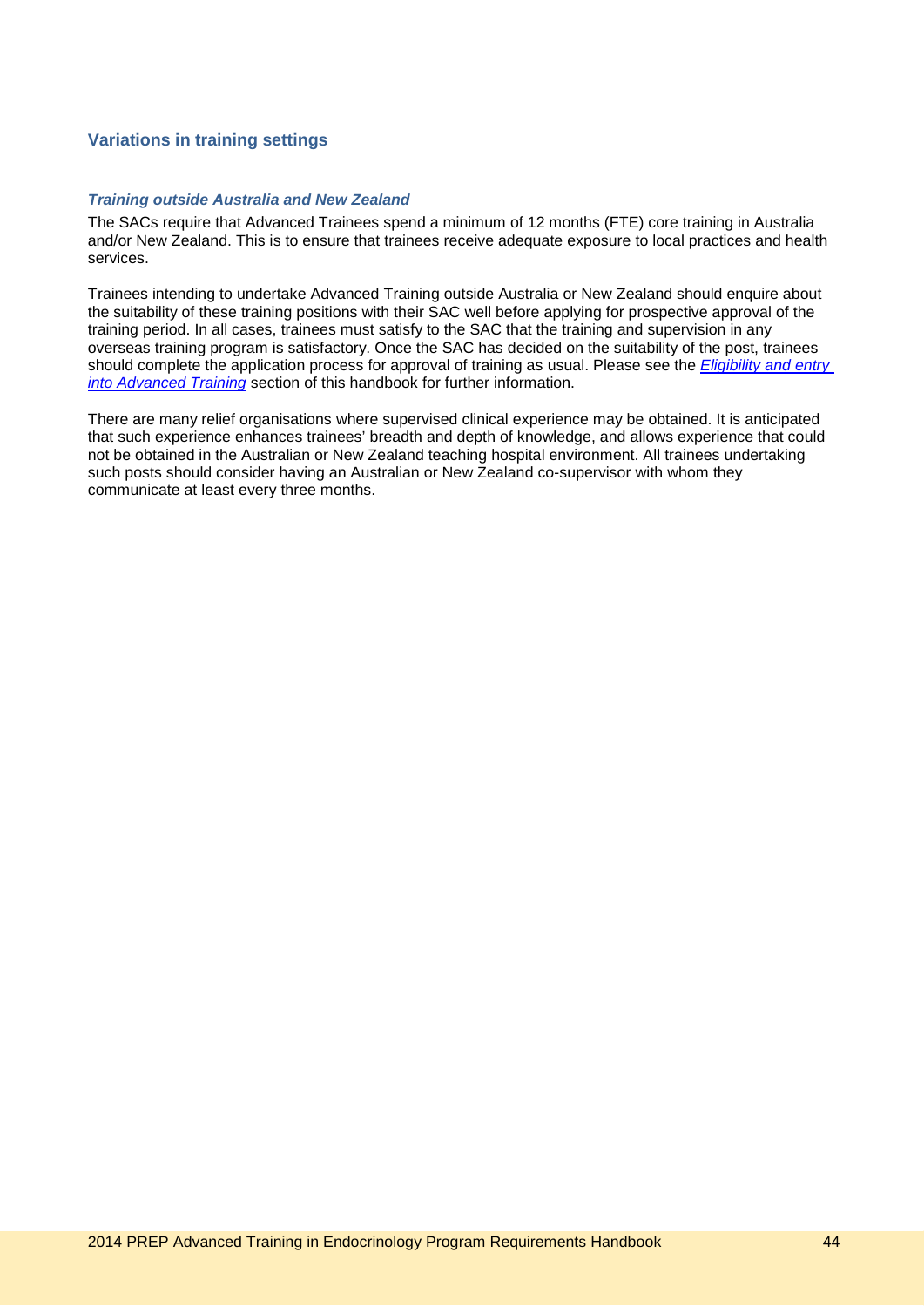## <span id="page-44-0"></span>**Training policies and processes**

## <span id="page-44-1"></span>**Education policies**

The College is working towards the development of a comprehensive suite of policies and procedures to underpin the range of education programs offered by the College (Divisions, Faculties and Chapters).

All approved policies to date can be downloaded from the [College website.](http://www.racp.edu.au/page/education-policies)

| <b>Education policy</b>                                                                                      | <b>Description</b>                                                                                                                                                                                                                                                                                                                                                                                                                                                                                                                                                                                                   |
|--------------------------------------------------------------------------------------------------------------|----------------------------------------------------------------------------------------------------------------------------------------------------------------------------------------------------------------------------------------------------------------------------------------------------------------------------------------------------------------------------------------------------------------------------------------------------------------------------------------------------------------------------------------------------------------------------------------------------------------------|
| Academic honesty<br>and<br>plagiarism                                                                        | Defines the responsibilities of trainees enrolled in College education programs<br>(Divisions, Faculties, and Chapters) in relation to academic honesty and plagiarism,<br>and describes a process for dealing with identified cases of plagiarism (intentional and<br>unintentional).                                                                                                                                                                                                                                                                                                                               |
| Accreditation of<br>training settings                                                                        | Defines the aims, principles, criteria and process for the accreditation of training<br>settings for trainees enrolled in education programs provided by the College.                                                                                                                                                                                                                                                                                                                                                                                                                                                |
| Assessment of<br>overseas trained<br>physicians &<br>paediatricians<br>(Australia)                           | Defines the College's (including its Divisions, Chapters and Faculties) framework for<br>determining if the training and experience of an overseas trained physician/<br>paediatrician (OTP) is "substantially comparable," "partially comparable," or "not<br>comparable" to that of an Australian-trained physician/paediatrician. The policy details<br>the assessment process and possible outcomes, including additional assessment<br>requirements, for OTP applicants for specialist recognition, appointment to an Area of<br>Need position and Fellowship of the College and/or its Chapters and Faculties. |
| Assessment of<br>overseas trained<br>physicians &<br>paediatricians<br>(New Zealand)                         | Defines the framework used by the College (including its Divisions, Faculties and<br>Chapters) for determining if the training, qualifications and experience of an OTP are<br>comparable/equivalent to that of a New Zealand-trained physician/paediatrician. The<br>policy details the assessment process and possible outcomes, including additional<br>assessment requirements, for OTP applicants for vocational registration.                                                                                                                                                                                  |
| Continuing<br>professional<br>development<br>participation                                                   | Defines the continuing professional development (CPD) participation requirements for<br>College Fellows and OTPs under peer review/supervision. This includes Fellows and<br>OTPs of the Divisions, Faculties and Chapters.                                                                                                                                                                                                                                                                                                                                                                                          |
| Flexible training                                                                                            | Defines the provisions for College trainees (Division, Faculty, or Chapter), including<br>Fellows in training, around time limit to complete training, leave entitlements, part-time<br>training, and interrupted training, including parental leave.                                                                                                                                                                                                                                                                                                                                                                |
| International<br>medical graduates:<br>requirements for<br>undertaking<br>physician training<br>in Australia | Defines the eligibility criteria for international medical graduates (IMGs) wishing to<br>undertake a College training program in Australia in order to gain Fellowship of the<br>College (Division, Faculty, or Chapter).                                                                                                                                                                                                                                                                                                                                                                                           |
|                                                                                                              | Outlines the requirements for College endorsement of specified training programs for<br>IMGs wishing to undertake a period of physician training to enhance their expertise<br>and experience without joining a College training program or gaining Fellowship.                                                                                                                                                                                                                                                                                                                                                      |
| Participation by<br>Fellows in<br>preparatory<br>courses for<br>assessments                                  | Defines the obligations of Fellows in relation to participation in preparatory courses<br>(commercial and non-commercial) or training sessions for centrally administered<br>College assessments.                                                                                                                                                                                                                                                                                                                                                                                                                    |
| Post-Fellowship<br>training<br>requirements                                                                  | Defines the requirements for College Fellows who wish to undertake further training<br>and achieve recognition by the College in a specialty different to that in which<br>Advanced Training was undertaken for the award of FRACP.                                                                                                                                                                                                                                                                                                                                                                                  |
| PREP Program:<br>Case-based<br>Discussion                                                                    | Defines the requirements for the Case-based Discussion for any College training<br>program requiring use of the tool.                                                                                                                                                                                                                                                                                                                                                                                                                                                                                                |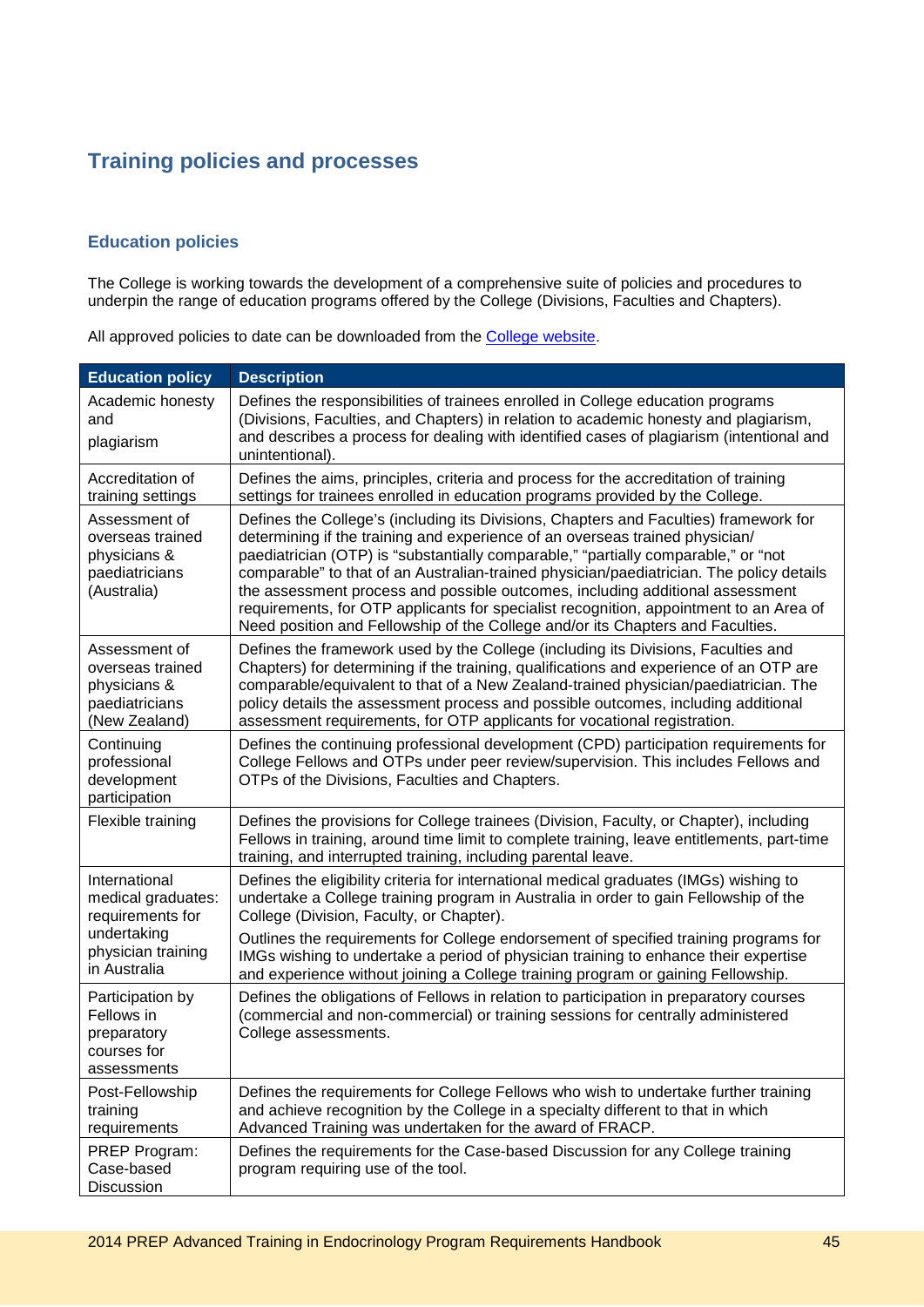| <b>Education policy</b>                                                                                                                                             | <b>Description</b>                                                                                                                                                                                                                                                                                                                                                                                                                                                                                      |
|---------------------------------------------------------------------------------------------------------------------------------------------------------------------|---------------------------------------------------------------------------------------------------------------------------------------------------------------------------------------------------------------------------------------------------------------------------------------------------------------------------------------------------------------------------------------------------------------------------------------------------------------------------------------------------------|
| PREP Program:<br><b>Learning Needs</b><br>Analysis                                                                                                                  | Defines the requirements for the Learning Needs Analysis for any College training<br>program requiring use of the tool.                                                                                                                                                                                                                                                                                                                                                                                 |
| PREP Program:<br>Mini-Clinical<br>Evaluation<br>Exercise                                                                                                            | Defines the requirements for the mini-Clinical Evaluation Exercise for any College<br>training program requiring use of the tool.                                                                                                                                                                                                                                                                                                                                                                       |
| PREP Program:<br>Professional<br><b>Qualities Reflection</b><br>(formerly known as<br>Significant Incident<br>Analysis Tool)                                        | Defines the requirements for the Professional Qualities Reflection (formerly known as<br>Significant Incident Analysis Tool [SIAT]) for any College training program requiring<br>use of the tool.                                                                                                                                                                                                                                                                                                      |
| Progression<br>through training                                                                                                                                     | Defines the requirements for College trainees (including Fellows in training) to gain<br>certification of satisfactory progress in, and completion of, a College training program<br>(Division, Faculty or Chapter).                                                                                                                                                                                                                                                                                    |
| Recognition in a<br>specialty of Adult<br>Medicine or<br>Paediatrics & Child<br>Health without<br>completion of the<br>relevant Advanced<br><b>Training Program</b> | Defines the requirements for College Fellows (Adult Medicine or Paediatrics & Child<br>Health) to be recognised by the College in a specialty different to that in which their<br>Advanced Training Program was undertaken, or in a specialty undertaken before<br>SACs/JSACs/STCs were established, on the basis of prior certified or experiential<br>learning achieved through a substantial period of professional practice, acquired<br>competence and professional development in that specialty. |
| Recognition of<br>prior learning                                                                                                                                    | Defines the requirements for recognition of prior learning (RPL) for trainees (in<br>Australia and New Zealand) enrolled in College education programs (Divisions,<br>Faculties, and Chapters).                                                                                                                                                                                                                                                                                                         |
| Special<br>consideration for<br>assessments                                                                                                                         | Defines the requirements and processes for dealing with requests for special<br>consideration in relation to centrally administered assessments undertaken by College<br>trainees (in Australia and New Zealand).                                                                                                                                                                                                                                                                                       |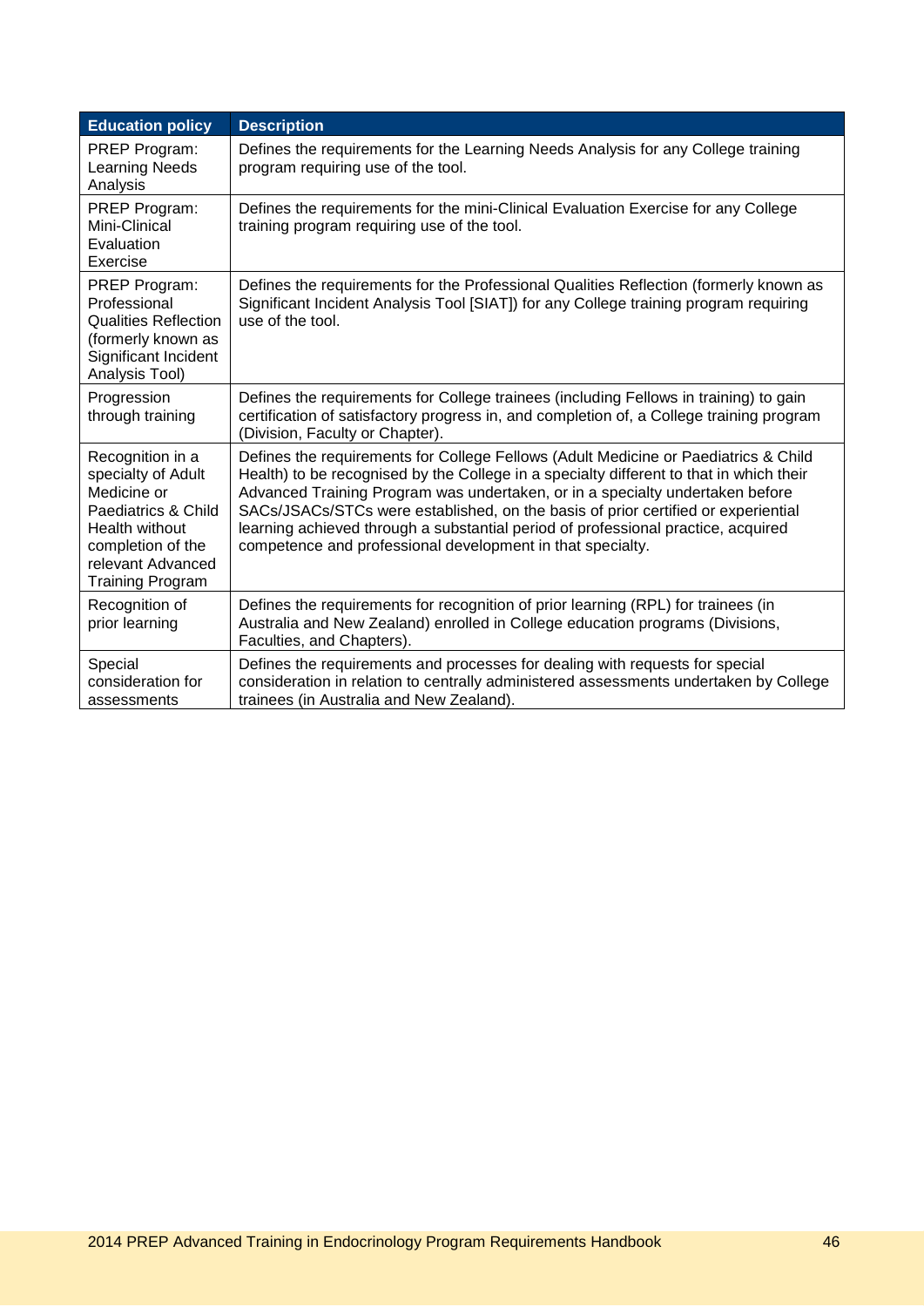## <span id="page-46-0"></span>**Variations in training**

#### *Part-time training*

Training may be undertaken full-time or part-time, or a combination of both. Refer to the [Flexible Training](http://www.racp.edu.au/page/education-policies)  [Policy](http://www.racp.edu.au/page/education-policies) for information on the minimum load for part-time training and the time limit to complete a training program.

#### *Post-Fellowship training*

Post-Fellowship (post-FRACP) training is available to College Fellows with FRACP who wish to complete a Divisional Advanced Training program in another specialty. Refer to the [Post-Fellowship Training](http://www.racp.edu.au/page/education-policies)  [Requirements \(Divisions\) Policy](http://www.racp.edu.au/page/education-policies) for more information about post-FRACP training.

#### *Dual training*

#### *Australia*

Advanced Trainees may wish to complete more than one Divisional Training Program at a time; this is commonly known as dual training. In this case, the training requirements of both supervising committees must be satisfied. Once a trainee has completed the requirements of one specialty training program, they will be awarded Fellowship (FRACP). For the remainder of their second specialty training, they will be considered a post-FRACP trainee.

For each rotation completed as part of dual training in Australia, the trainee will nominate training a primary training committee, which usually supervises core training, and a secondary training committee, which usually supervises non-core training. A trainee's primary and secondary supervising committees will change according to the specialty they are training in each term. In most cases, the completion of requirements – such as Learning Needs Analysis, Case-based Discussion, mini-Clinical Evaluation Exercise and Direct Observation of Procedural Skills – for yearly progression of the primary training committee will be recognised by the secondary training committee.

Trainees undertaking dual training should apply for prospective approval of their Advanced Training Program by completing one application form that is submitted to the primary supervising committee. Both committees will approve and certify training rotations according to their respective training curricula.

Trainees considering undertaking dual training are strongly advised to contact the Education Officers for the two specialties prior to commencement; please see the [College website](http://www.racp.edu.au/index.cfm?objectid=D438BE8D-A842-0986-585CDAA8F16B84DD) for the contact details for all Education Officers.

## *New Zealand*

New Zealand trainees undertake dual training concurrently with two SACs. The Advanced Training program should be submitted prospectively to both training committees, which will approve and certify training rotations according to their own training curriculum.

Dual training is particularly well suited to the increasing number of hospitals that seek consultants capable of providing a specialty service (usually in the form of a specialty outpatient or procedure clinic), but who can also participate in an acute, undifferentiated medicine on-call roster and care for patients admitted to general medicine inpatient units. Conversely, consultants not trained in general medicine may not be able to be locally credentialed as consultants capable of providing care to patients with undifferentiated acute medical problems, and thus, may be limited in their employment options.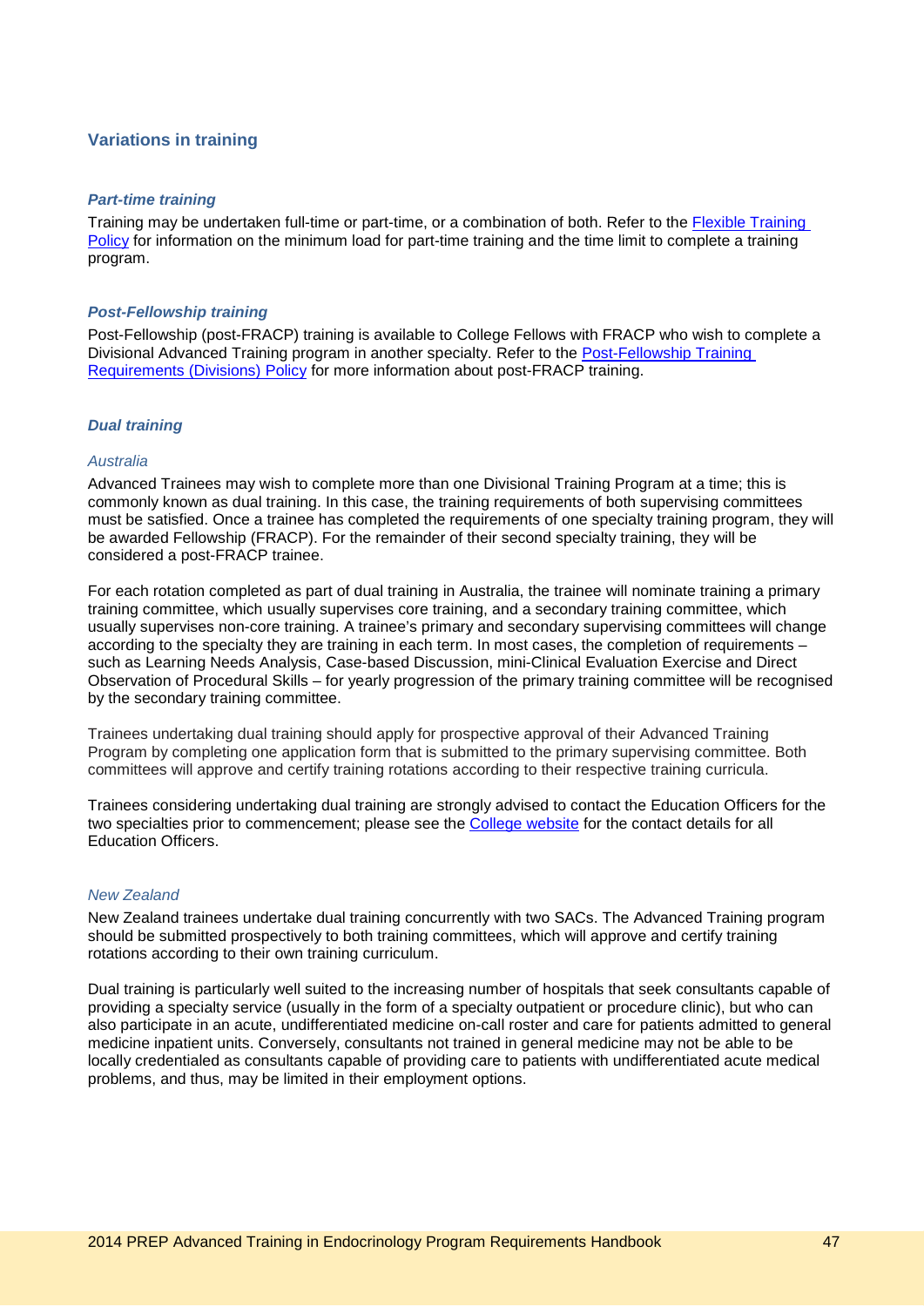#### *Joint training*

A joint training program is a single, cohesive Advanced Training program that results in the trainee being awarded more than one Fellowship. Joint training programs are usually conducted in conjunction with other postgraduate medical colleges. Joint training programs offer significantly reduced overall training time when compared with the time it would take to achieve both Fellowships separately. An example of one joint training program is the Infectious Diseases and Microbiology program run jointly by the College (RACP) and the Royal College of Pathologists of Australasia (RCPA).

#### *Conjoint training*

Conjoint training involves a trainee undertaking two separate programs independently, that each lead to the award of a different Fellowship. This may refer to training conjointly in two College programs (e.g. Divisional training in Geriatric Medicine and Faculty training in Rehabilitation Medicine), or training conjointly in a College program and a program run by another organisation (e.g. training in Addiction Medicine with the College and training in Addiction Psychiatry with the Royal Australian and New Zealand College of Psychiatrists).

Conjoint trainees are required to complete the administrative processes and program requirements for each of the programs they are undertaking.

#### *Recognition of previously certified prior learning*

Trainees who have had Advanced Training previously certified by an Advanced Training committee may apply for this training to be certified by another Advanced Training committee. In this case, the committee considering certification will assess the training period against their current training requirements.

Trainees wishing to apply for certification by another committee must contact the Education Officer to the SAC to determine their eligibility; please see the *[Contact details](#page-49-0)* section of this handbook.

## *Transfer between Adult Medicine and Paediatrics & Child Health Training*

Advanced Trainees wishing to transfer from Adult Medicine to Paediatrics & Child Health, or vice versa, should consult the relevant Division Education Committee via the committee Education Officer.

Trainees who have completed Basic Physician Training and the Divisional Written and Clinical Examinations in Adult Medicine and wish to undertake Advanced Training in general or specialty paediatrics will normally be required to successfully complete the following prior to commencing Advanced Training:

- one year of Basic Training in Paediatrics & Child Health
- the Divisional Clinical Examination in paediatrics
- an Advanced Paediatric Life Support course.

In addition to completing an Advanced Training program, the trainee would need to successfully complete Developmental & Psychosocial Training (AUS) or the Mandatory Paediatric Requirements (NZ) prior to admission to Fellowship.

Trainees who have completed Basic Training and the examination in Paediatrics & Child Health and wish to undertake an Advanced Training program in Adult Medicine in general or specialty adult internal medicine will normally be required to successfully complete the following prior to commencing Advanced Training:

- one year of Basic Training in Adult Medicine
- the Divisional Clinical Examination in adult medicine
- an Advanced Life Support course.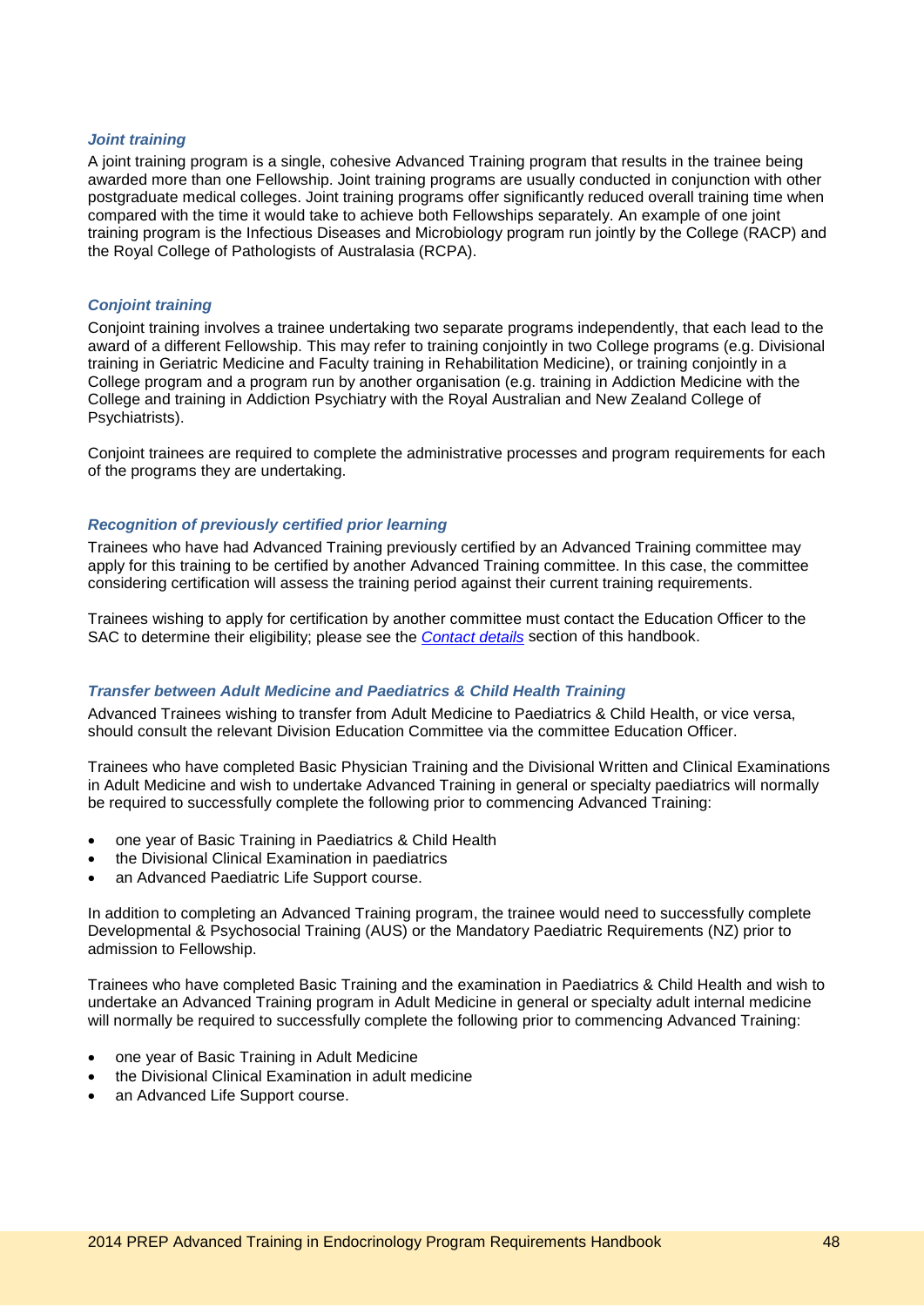## <span id="page-48-0"></span>**Fellowship**

## <span id="page-48-1"></span>**Admission to Fellowship**

Trainees are eligible to be admitted to Fellowship of the College on the completion of all Basic Training and Advanced Training requirements. The College will notify trainees who are approaching the end of their training that they are eligible to apply for admission to Fellowship. This process involves completion of an application form, and the payment of a fee upon admission. There are several rounds of admission to Fellowship each year.

Trainees will receive formal notification from the College that they have been admitted to Fellowship. In addition to the award of Fellowship, trainees who complete training are issued a letter confirming the completion of their training. Trainees completing a training program subsequent to admission to Fellowship also receive a letter confirming all of the training programs that they have completed.

#### <span id="page-48-2"></span>**Information for new Fellows**

#### *Continuing professional development (CPD)*

Meeting the requirements of a continuing professional development (CPD) program is a regulatory requirement for all Fellows in Australia, New Zealand and overseas who are in active practice. To be considered as compliant with the RACP CPD Participation Policy, Fellows must participate in a CPD program either of the RACP or an equivalent Medical College accredited by the Australian Medical Council (AMC), Medical Council of New Zealand (MCNZ) or equivalent international regulatory authority.

MyCPD is the CPD program for Fellows of the College. This innovative online program, developed in consultation with The Royal College of Physicians and Surgeons of Canada, is tailored to meet the professional development needs of each participant. The MyCPD program is founded on participants identifying their own personal professional development needs, planning activities to meet those needs, and then reflecting on the activities undertaken – all as part of their ongoing professional development cycle.

For further information on CPD, please see the [College website.](http://www.racp.edu.au/page/educational-and-professional-development/continuing-professional-development)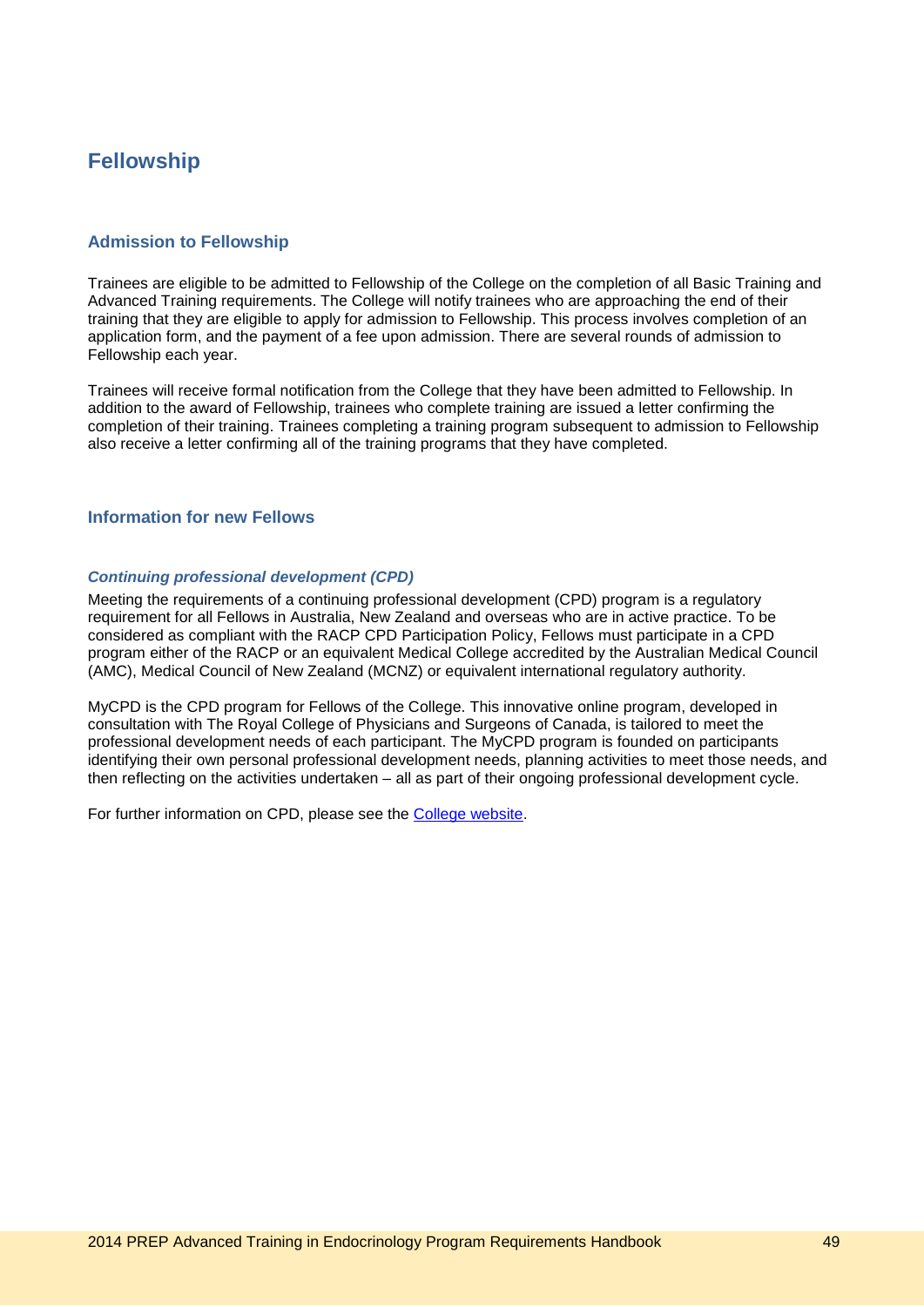## <span id="page-49-0"></span>**Contact details**

## <span id="page-49-1"></span>**Education Officers**

The Education Officers to the SACs are the first point of contact for any training related enquiries.

*Australia*

Education Officer to the SAC in Endocrinology Education Services The Royal Australasian College of Physicians 145 Macquarie Street SYDNEY NSW 2000

Phone: +61 2 8247 6280

Email: [Endocrinology@racp.edu.au](mailto:Endocrinology@racp.edu.au)

*New Zealand*

Education Officer to the SAC in Endocrinology PO Box 10601 WELLINGTON 6143

OR

4th Floor 99 The Terrace WELLINGTON 6011

Phone: +64 4 472 6713

Email: [Endocrinology@racp.org.nz](mailto:Endocrinology@racp.org.nz)

## <span id="page-49-2"></span>**Trainees' Committees**

*Australia* Email: [traineescommittee@racp.edu.au](mailto:traineescommittee@racp.edu.au)

*New Zealand* Email: [traineescommittee@racp.org.nz](mailto:traineescommittee@racp.org.nz)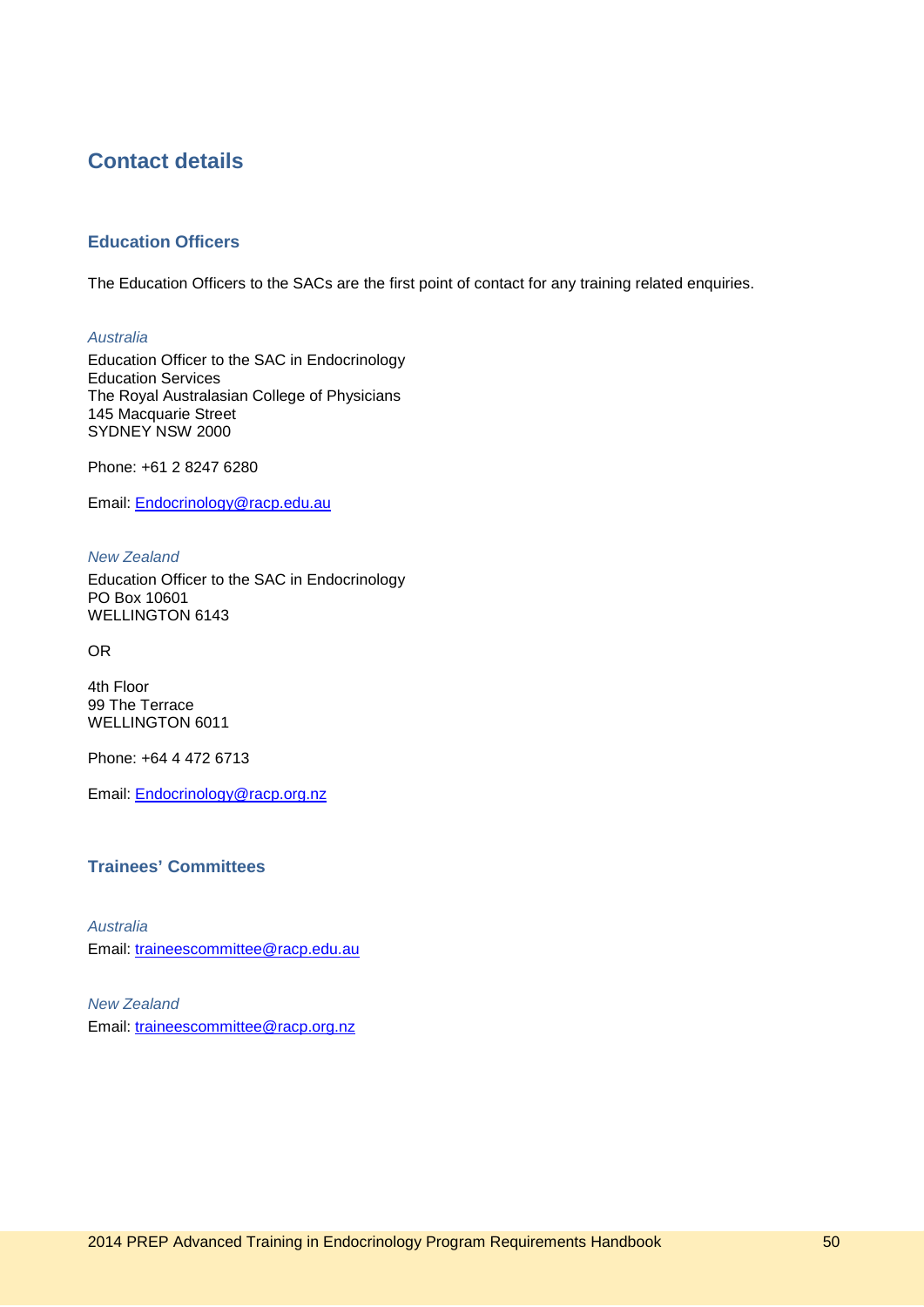## <span id="page-50-0"></span>**Specialty societies**

The following societies are the peak professional bodies representing endocrinology physicians/ paediatricians in Australia and New Zealand.

Endocrine Society of Australia Email: [esa@racp.edu.au](mailto:esa@racp.edu.au)

Australian Diabetes Society Email: [suzie@diabetessociety.com.au](mailto:suzie@diabetessociety.com.au)

Australian and New Zealand Bone and Mineral Society Email: [anzbms@racp.edu.au](mailto:anzbms@racp.edu.au)

Australian Paediatric Endocrine Group Email: [apeg@willorganise.com.au](mailto:apeg@willorganise.com.au)